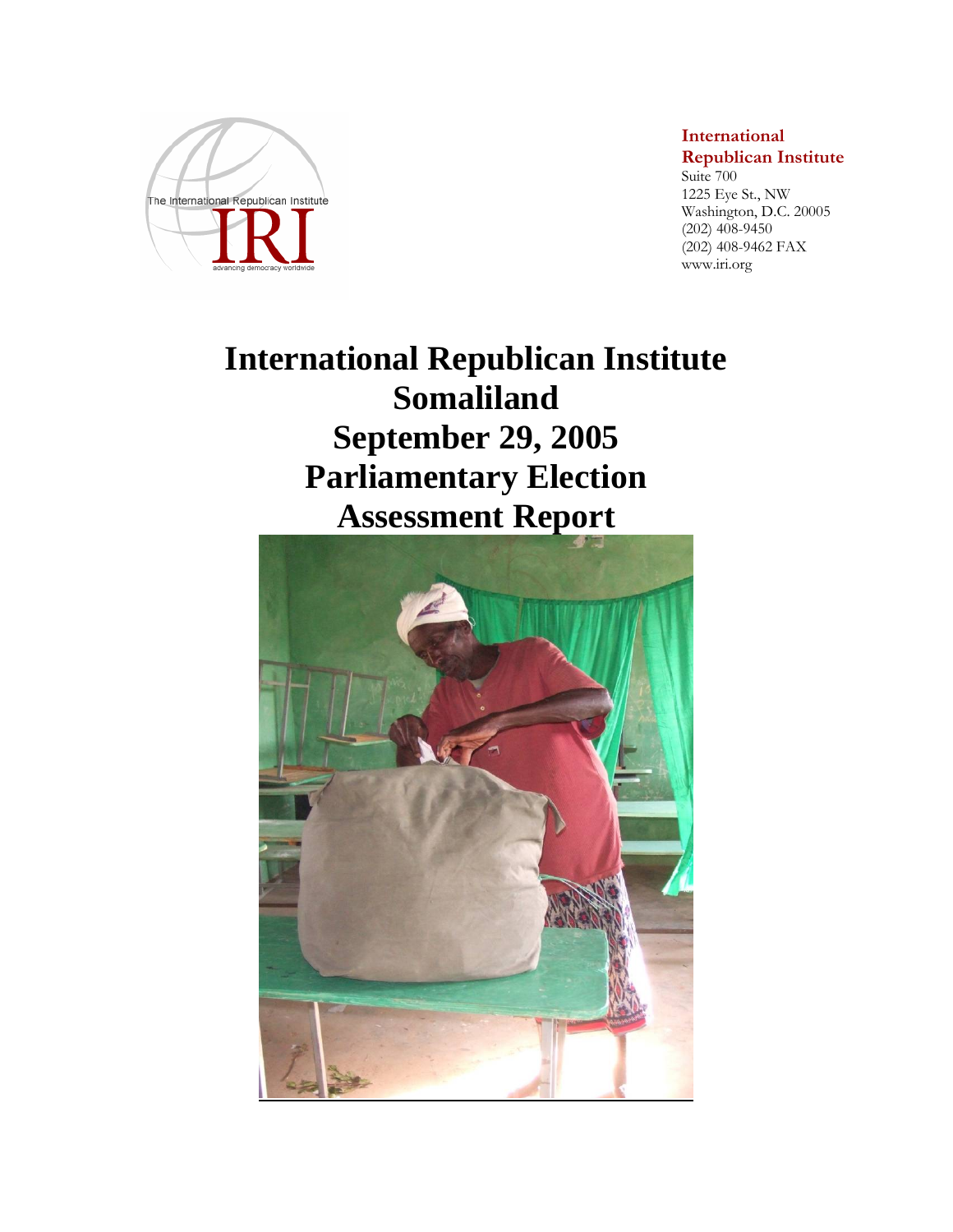## **Table of Contents**

| Appendix C: Voting Results in 2002 Local Government Elections43 |
|-----------------------------------------------------------------|
|                                                                 |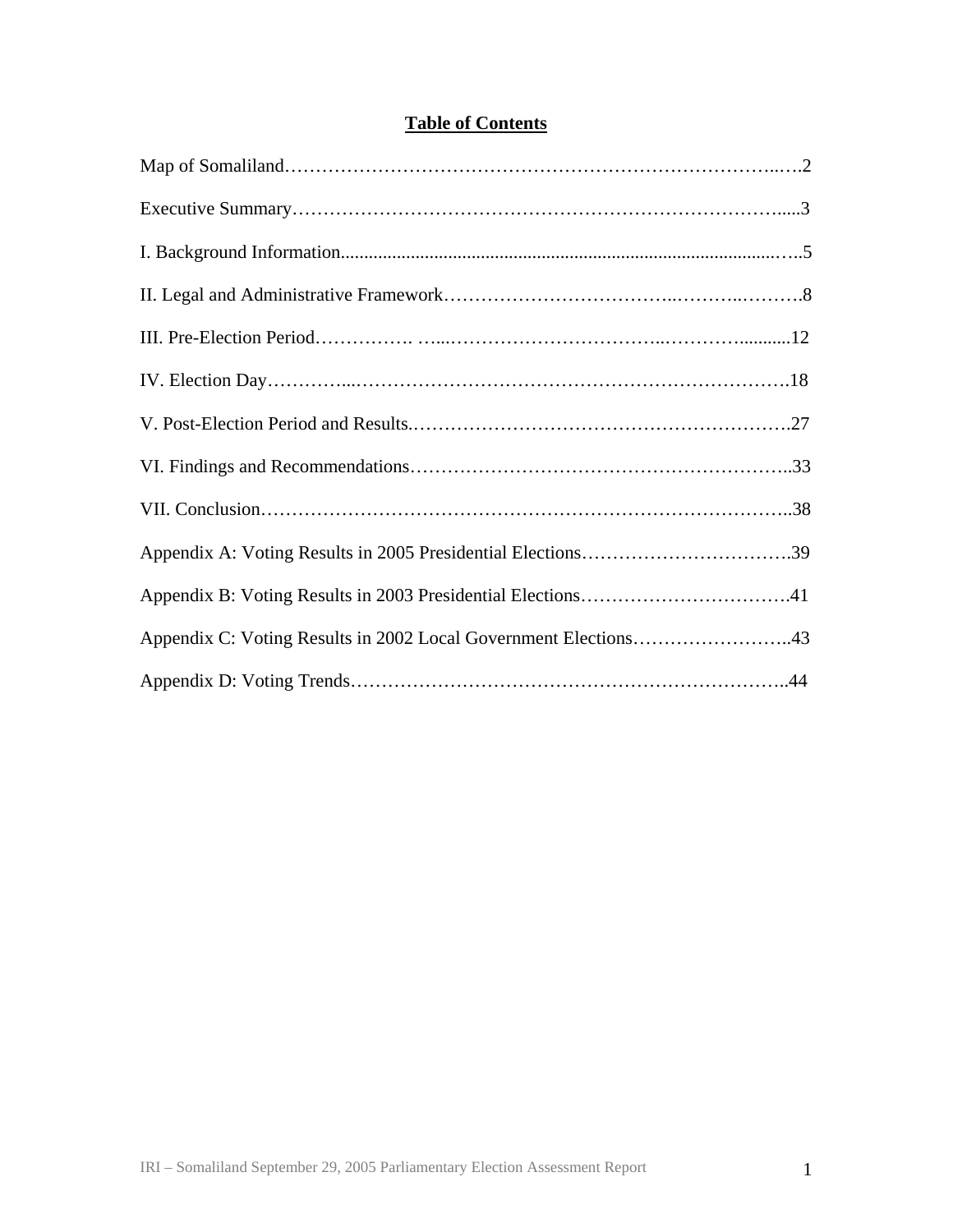## **Map of Somaliland**

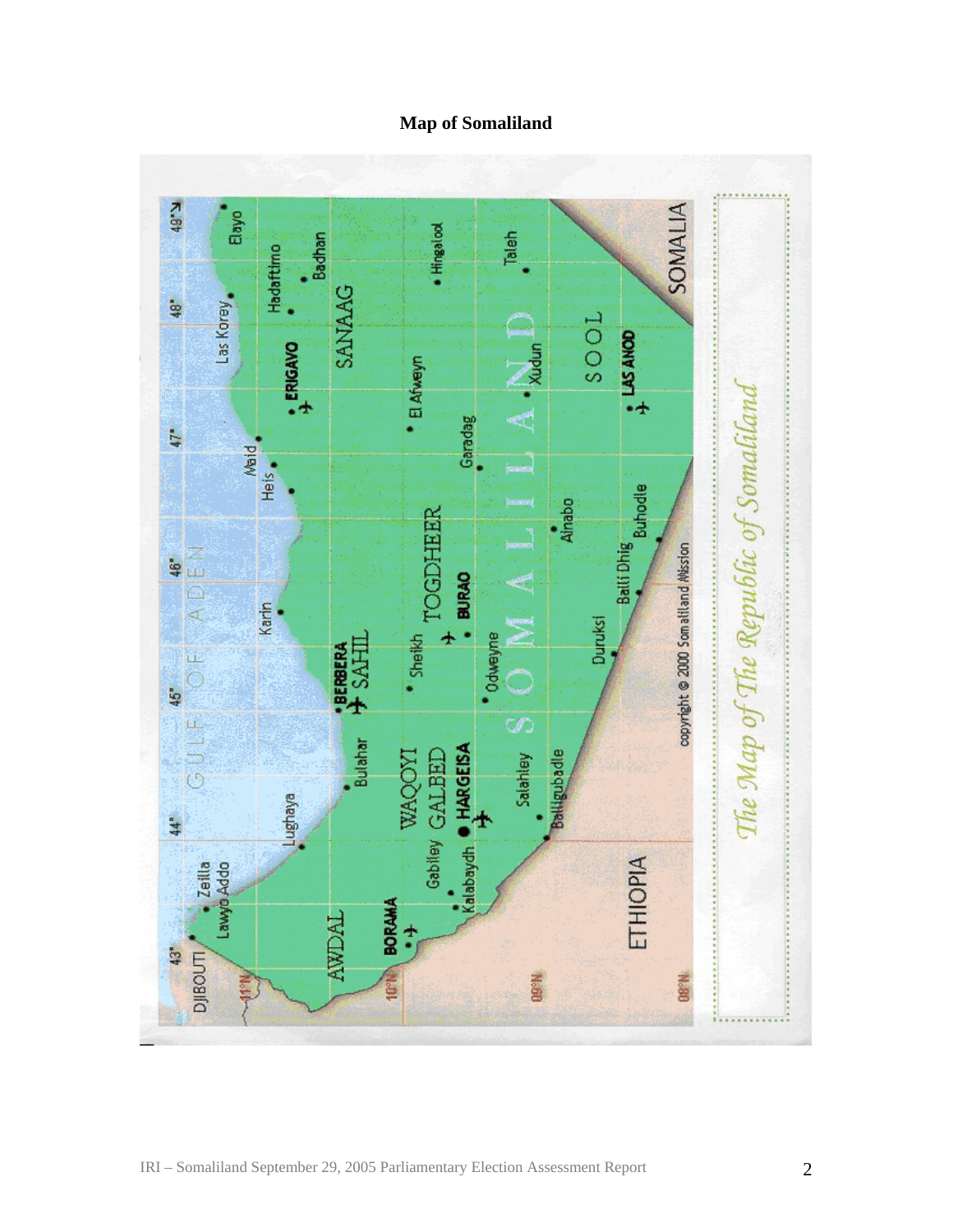### **Executive Summary**

## **Background**

The International Republican Institute (IRI) has conducted programs in Somaliland since 2002 with the support of the U.S. Agency for International Development (USAID), the U.S. Department of State, and the National Endowment for Democracy (NED). IRI's Somaliland programs have included capacity building workshops and consultations with Somaliland's three political parties and numerous leaders of youth and women's advocacy organizations. In the run-up to the September 29, 2005 parliamentary elections, IRI also supported trainings for political party poll-watchers and the parties' national and regional campaign committees, as well as the production of an instruction manual for election officials, party agents, and security officers.

In the fall of 2005, IRI received funding from USAID to dispatch a seven-member election assessment mission to Somaliland, led by former U.S. Ambassador to Djibouti Lange Schermerhorn, who also participated in the September 2002 assessment mission that marked the beginning of IRI's Somaliland program. The delegation worked closely with the Catholic Institute for International Relations (CIIR), which was designated by Somaliland's National Electoral Commission (NEC) to coordinate the more than 70 international election observers. On Election Day, members of IRI's delegation split into seven teams, joining with other international observers, and traveled to four of Somaliland's six regions. In the locations they visited, IRI delegation members observed the opening of polling stations, voting procedures, ballot tabulation and the reporting of results. In all, IRI representatives visited 94 polling stations, roughly 10 percent of Somaliland's 985 voting locations.

#### **Assessment**

The IRI team applauds Somaliland on the conduct of this election, a significant accomplishment for the territory. Institute observers witnessed no major violence or unrest on voting day. Lines of 200-300 voters at the opening of polling stations indicated the great excitement surrounding the election. Widespread procedural difficulties were observed, but the IRI team found little evidence of violence or intimidation, and was satisfied that most voters were able to cast their ballots without undue interference.

The NEC should be commended for its efforts to facilitate voting amid logistically difficult circumstances and tight security constraints, and with very limited resources. Expectations for the NEC were great prior to the election and IRI believes that the commission met these expectations. All of the polling stations IRI observed were wellequipped with election materials.

During the pre-election period, IRI noted several violations of the Political Party and Media Codes of Conduct. Personal attacks on candidates standing for office were reported during the campaign period and the ruling party was harshly criticized for using state resources to support its media campaign and to transport high-profile campaigners.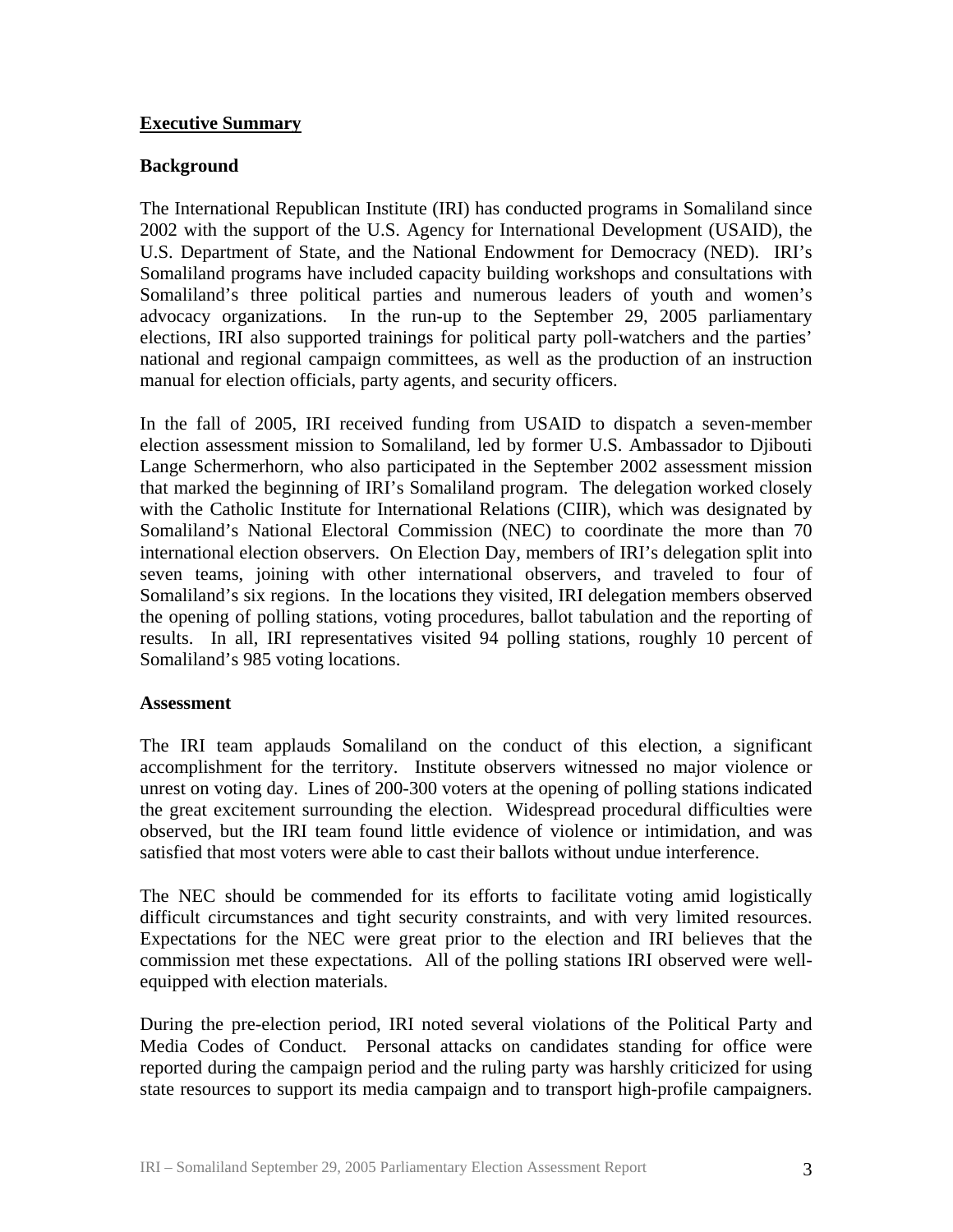On Election Day, IRI recorded multiple sightings of poll workers wearing political party paraphernalia and polling stations with campaign flags or posters prominently displayed.

In IRI's assessment, candidate campaigns in Somaliland generally are in the early stages of development. In this election, the political parties did not effectively promote issuebased platforms to voters during the campaigns, and candidates appeared to be selected mostly based on clan allegiances rather than accomplishments or ideology. Campaigning was largely conducted along clan lines. From interviews with voters, IRI found that many could not associate candidates with particular issues and were uninformed about the role and importance of parliament as an institution.

Efforts to vote multiple times were common and grew in number throughout Election Day, particularly among young people. IRI observers noted a number of well-organized efforts to move voters between polling stations to facilitate multiple voting. Somaliland electoral law restricts vehicle movement on Election Day only to those vehicles authorized by NEC; in all regions IRI visited, observers spotted large numbers of trucks and other vehicles full of voters.

Those attempting to vote multiple times slowed the process for those who were queuing to cast ballots legitimately. Such persons created a chaotic atmosphere as the lines grew in length and the police grew busier ejecting them from the polling stations. Although in the overwhelming majority of cases attempted multiple voters were caught through the use of indelible ink and ultra-violet lamps, in some isolated cases, IRI observed poll workers irregularly checking voters' fingers for ink. Additionally, the concept that multiple voting is illegal and immoral did not appear to resonate with the many voters who seemed to find great amusement in trying to vote more than once.

IRI also observed that in many polling stations, especially those in urban centers, insufficient security personnel were provided to control unruly crowds, particularly later in the day when voters became concerned that they would not be able to vote before polls closed. Finally, IRI noted that in certain districts, notably some in Awdal Region, there was a large increase in the number of voters since the 2003 presidential election, though not on a scale large enough to significantly influence the nationwide result. Unfortunately, the NEC was not given sufficient power to investigate cases such as this and to evaluate whether certain results were unacceptable.

IRI's most urgent recommendation is that a central voter registration be created in Somaliland to ensure that multiple voting is more difficult in future elections. In addition, although women turned out in large numbers to vote, women should be more prominently included in the campaign processes in future elections. Among the seven woman candidates, only two won parliamentary seats. Support for women candidates needs to be bolstered in future campaigns.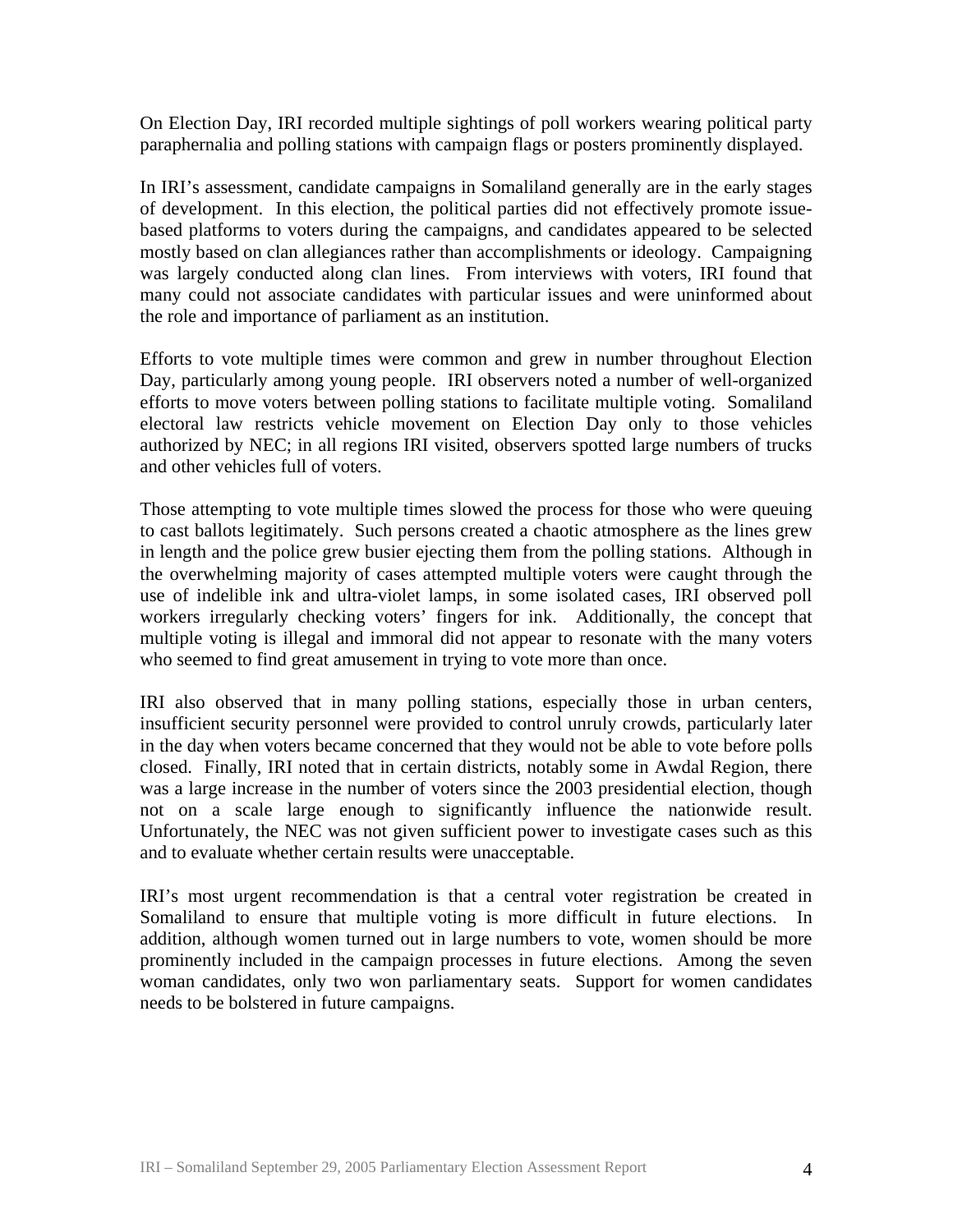## **I. Background Information**

Somaliland is a self-declared republic located in the northwestern region of the former Republic of Somalia. It shares borders with Djibouti, Ethiopia and Somalia and the capital, Hargeisa, is home to an estimated population of 500,000 Somalilanders. Although an official census has not been taken in Somaliland since independence in 1960, it is estimated that nearly 3.5 million people live within its borders. Somaliland's largest source of income, other than remittances from Somalilanders living abroad, is its livestock; most Somalilanders are nomadic or semi-nomadic pastoralists. In addition, virtually all Somalilanders are Sunni Muslims.

Somali society is organized around the clan system. Unlike most African countries, Somaliland is ethnically, culturally and religiously homogenous. However, divisions exist within society based on ancestral lineages, which are the basis for clans and sub-clans. The largest clan in Somaliland is the Issaq clan, which is concentrated around Somaliland's relatively densely-populated central plateau. Other regions of Somaliland are dominated by less-populous clans, such as the Gadabursi (western Somaliland, along the Ethiopian border) and the Dhulbhante and Warsengeli (eastern Somaliland, near Puntland).

## **History**

From 1884 to 1960, Somaliland existed within its current borders as the British Somaliland Protectorate. In June 1960, both Somaliland and its neighbor to the south, Italian Somalia, were granted independence by their colonizers. After existing for one week as an internationally-recognized independent state, Somaliland entered into a formal union with the former Italian colony to form the Republic of Somalia. The union was troubled from the beginning, and the relationship between the two partners deteriorated rapidly after Mohamed Siad Barre, an army commander from a rival clan of Somaliland's dominant Issaq clan, rose to power in a 1969 coup d'etat.

Under Siad Barre's dictatorship, northwestern Somalia was subjected to violent oppression and infiltrated by his feared intelligence services. In response, dissidents in Somaliland re-energized the Somali National Movement (SNM), which had been formed during Somaliland's independence struggle, in an attempt to overthrow Siad Barre and to liberate Somaliland. In 1988, Siad ordered the city of Hargeisa bombed, in an effort to crush the SNM. However, this type of brutal suppression only served to strengthen Somaliland's resistance and desire for freedom. While the South descended into anarchy and was overrun by warlords, after the 1991 collapse of Siad Barre's regime, Somaliland began to build the institutions of an independent democratic state.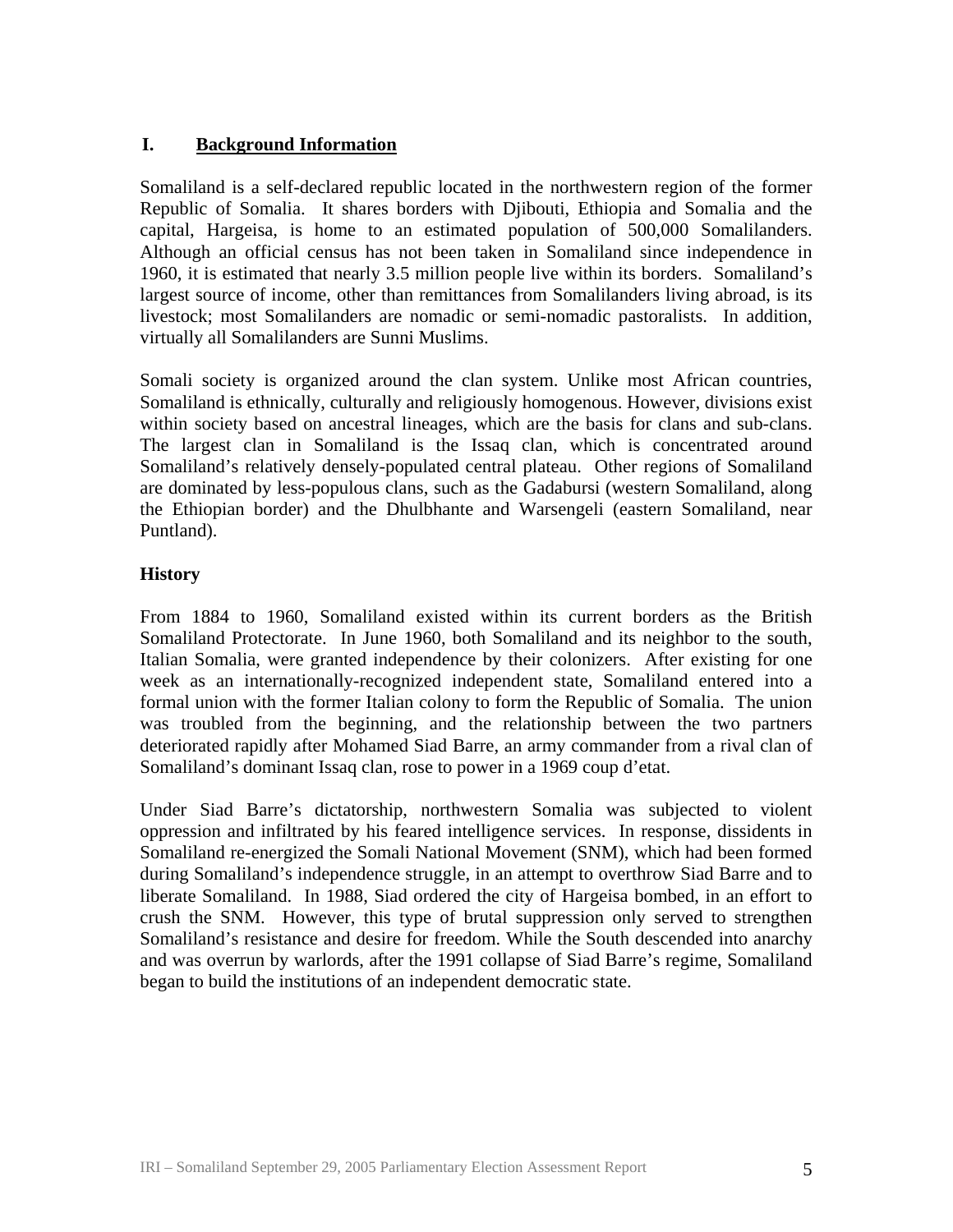#### **Democratization**

After the collapse of the Republic of Somalia, the SNM faced the onerous task of uniting and stabilizing Somaliland. In April 1991, a conference of clan elders convened by the SNM in Burao, issued a declaration of independence and a national charter. The charter called for the SNM to act as Somaliland's government during a two-year transitional period, at the end of which a constitution would be drafted and approved by popular referendum. Under this constitution, Somaliland would transfer power to a civilian, democratically-elected government. However, less than a year after the national charter was signed, the SNM dissolved into belligerent factions, plunging Somaliland into a ninemonth civil war. Finally, in October 1992, a ceasefire was implemented.

In January 1996, a second national conference was convened by clan elders in the western town of Borama. This five-month conference produced a new national charter, a peace accord, and a new civilian government under the leadership of Mohamed Ibrahim Egal, a former prime minister of Somalia. This conference also produced a bicameral parliament that embodied the republic's quest to achieve stability by combining traditional, clan-based, decision-making systems with Western-style political institutions. The lower house, known as the House of Representatives, was to be the primary legislation-crafting body; the upper house, known as the guurti or House of Elders, was to serve as a locus of moral authority, responsible for maintaining peace and equitably resolving conflicts among the clans.

Despite the breakthroughs achieved by the Borama conference, tensions among the clans over issues of power-sharing led to a resumption of civil conflict from 1994 to 1996. In December 1996, a third national conference was held in Hargeisa that ended the conflict, addressed the grievances of certain clans, and re-appointed Egal to a five-year term as president. The conference resulted in Somaliland's first sustained period of peace, reconstruction and economic growth, continuing to the present day.

During his second term, Egal finally followed through on his commitment to produce Somaliland's first constitution. In May 2001, voters in Somaliland voted in a referendum to approve the new constitution. The document received the support of 97 percent of the electorate, a result that was widely seen as a mandate for an independent Somaliland. Under the new constitution, Somaliland's first municipal elections were to be held in December 2001, and presidential elections in March 2002. However, delays in passing an election law and establishing an election commission necessitated a one-year delay.

In a tragic turn of events, President Egal died suddenly in May 2002, while under medical treatment in South Africa. As provided for in the constitution, Egal was succeeded by Vice President Dahir Rayale Kahin, and the municipal and presidential elections were held as scheduled. Rayale's UDUB (Union of Democrats) party was victorious in the December 2002 municipal elections, Somaliland's first multiparty poll. In the March 2003 presidential elections, Rayale defeated his closest challenger by a margin of only 80 votes out of nearly half-a-million cast. After mounting an unsuccessful court challenge,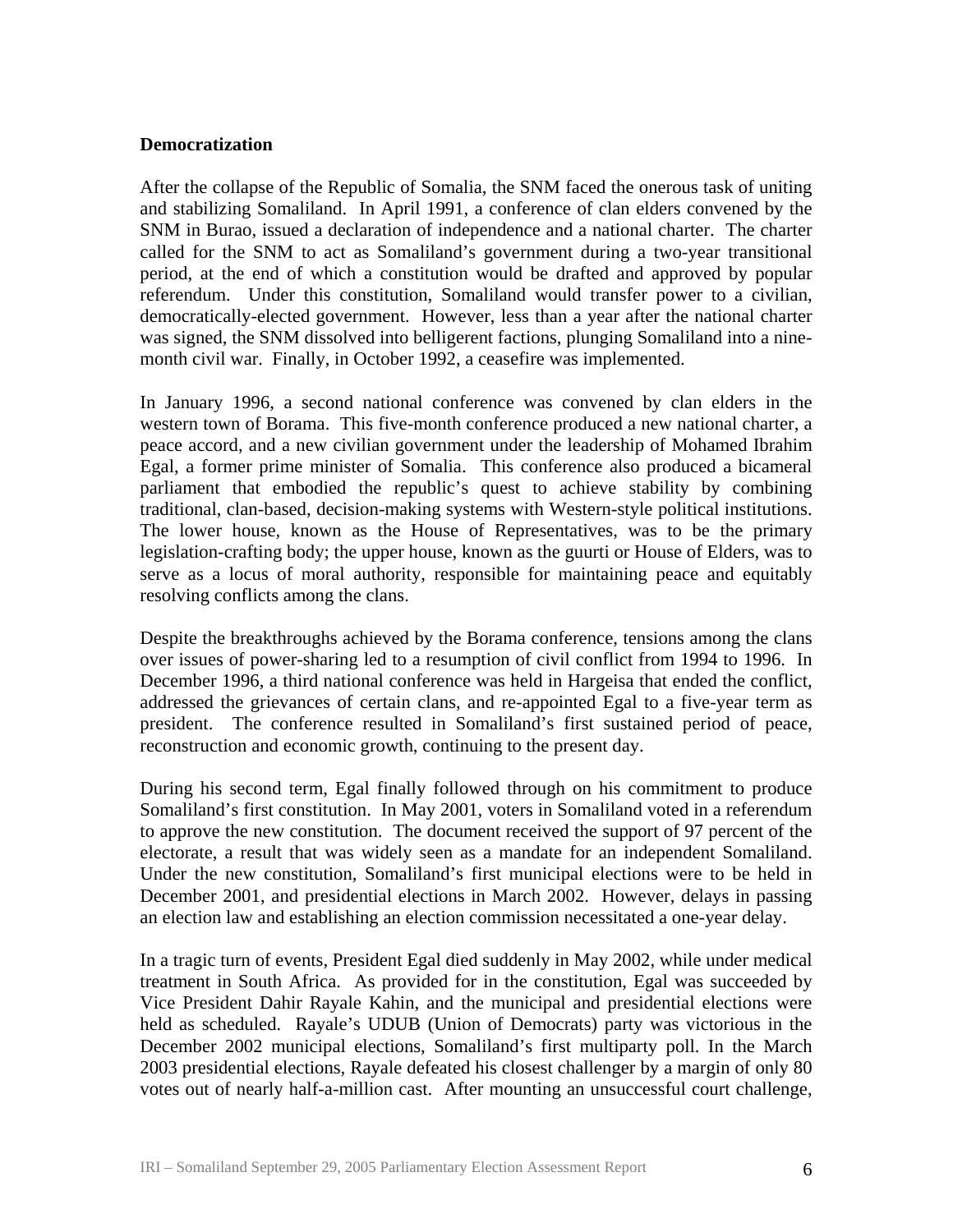the opposition KULMIYE (Solidarity) party accepted the results and conceded defeat in the election.

After the presidential polls, one major challenge remained in completing Somaliland's transition to electoral democracy: parliamentary elections. Under Somaliland's constitution, the lower House of Representatives is directly elected by the people of Somaliland while the guurti is chosen by clan leaders. However, most members of the House of Representatives had held their seats since the institution was established in 1993 without ever having to run for election. Since these members had been nominated by clans rather than political parties, Somaliland remained a virtual one-party state, and the two opposition parties, despite winning more than half of the votes in the presidential election, held no national elected office or cabinet position.

## **Political Parties**

Before the ratification of the 2001 constitution, multi-party politics did not exist in Somaliland. There was a high level of concern among Somaliland's leaders that introducing an open environment for political parties would lead to clan warfare by other means, as each clan and sub-clan formed its own party. In order to prevent such an outcome, the 2001 constitution and the electoral law stipulated the following:

- Somalilanders were free to form political parties to contest in the first municipal elections;
- However, only the top three vote-getting parties in the municipal elections would be allowed to compete in the presidential election and all subsequent elections.

The three parties who won the right to continue political activities as a result of their performance in the 2002 municipal elections were KULMIYE, UCID (Party of Justice and Welfare) and UDUB.

**KULMIYE** (Solidarity) is Somaliland's largest opposition party. Its chairman, A.M. Silanyo, is a former commander of the SNM who held several ministerial posts in President Egal's administration. The party's top ranks include many war veterans who were active in the campaign against Siad Barre for Somaliland's independence. KULMIYE has based its appeal on the patriotic reputation of its leaders and on its efforts to reach out to women and youth.

**UCID** (Party of Justice and Welfare) is Somaliland's second largest opposition party. Its chairman, Faisal Warabe, is a Somaliland-born Finnish civil engineer. Unlike the other two parties, UCID was formed to promote an issue-based agenda: the party advocates the ideals of liberal democracy and the introduction of a European-style welfare state. In the first two elections, UCID placed a distant third, with 11 percent and 16 percent of the vote, respectively. However, UCID has positioned itself as a "swing" party by tempting the other two parties with the prospect of a coalition, which would break the stalemate between KULMIYE and UDUB. UCID has performed best with urban voters, especially those in the capital area.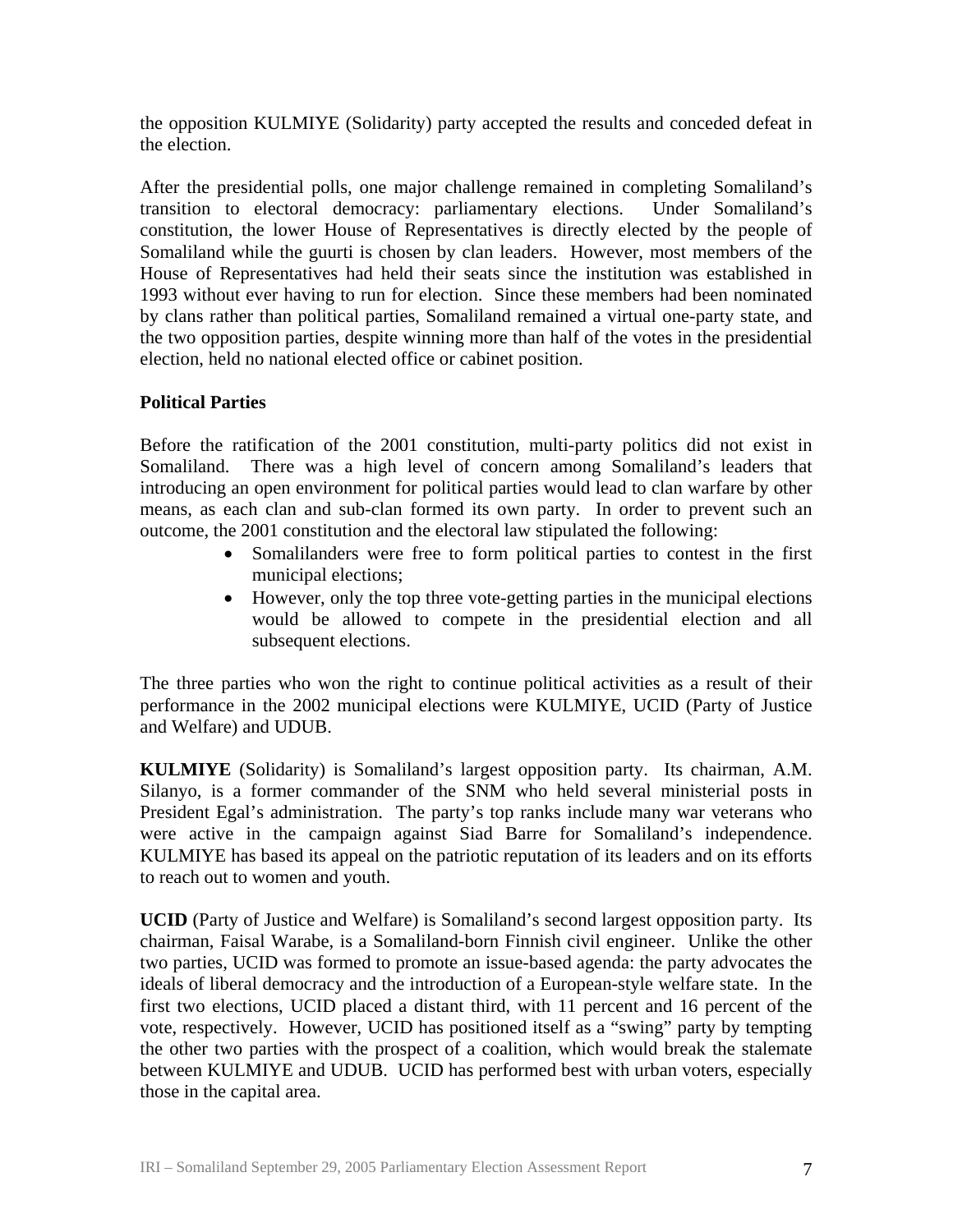**UDUB** (Union of Democrats) has held the presidency since the party's formation in 2000 and is officially chaired by Somaliland's current President, Dahir Rayale Kahin. Rayale served as an intelligence officer in Siad Barre's government and as Vice President of Somaliland under Egal. UDUB promotes itself as the party of stability and has based its appeal on the accomplishments of Presidents Egal and Rayale, chief among which is the implementation of peaceful democratic elections. UDUB's main burdens have been the identification of the party with certain unpopular government policies and ministers, and a perception that UDUB has not done enough to reach out to women and young voters. In the past two elections, there were also serious accusations by the opposition parties that UDUB was given unfair access to state-owned media and government resources. UDUB has performed best in the president's home region of Awdal and in Sahil, the region from which the Vice President hails.

### **II. Legal and Administrative Framework**

The following documents compose the framework for the September 29, 2005 parliamentary election:

- The constitution of the Republic of Somaliland, which was ratified by popular referendum in 2001;
- The National Electoral Law, which was approved by Somaliland's parliament in April 2005; and
- The Political Parties Code of Conduct, which was signed by all three parties, the NEC, and the Vice President in July 2005.

#### **Constitution of the Republic of Somaliland**

Somaliland's constitution establishes a presidential system of government with separate legislative, executive and judicial branches, subject to a range of checks and balances. Members of parliament serve five-year terms, beginning from the date when the Supreme Court declares the election results. The President is required to announce the election of a new House of Representatives at least one month before the outgoing House's term of office expires. There is a provision in the constitution that the House of Representatives may serve past its term of office in the event of "dire circumstances," which are defined as "a wide war, internal instability, serious natural disasters, such as earthquakes, epidemic diseases or serious famines." Such circumstances are to be determined by the House of Elders on the proposal of the cabinet. Each newly elected House of Representatives is to be inaugurated and convened by the President within 30 days after the electoral results are declared by the Supreme Court.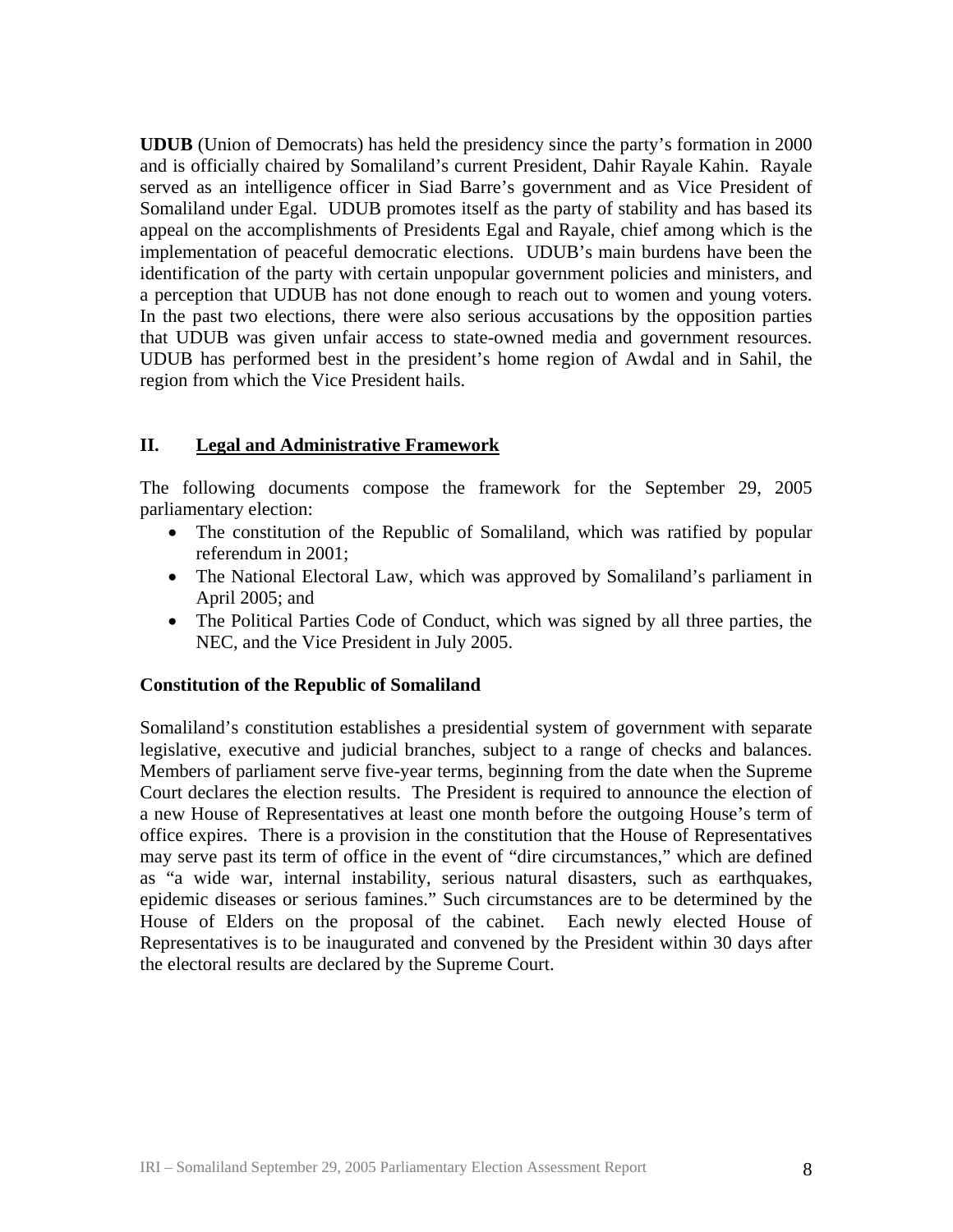#### **House of Representatives Election Law**

#### *Drafting Process*

Prior to the 2005 parliamentary elections, the sitting parliament had been selected on the basis of clan before the ratification of the 2001 constitution. The sitting parliament, made up of unelected clan representatives, was responsible for drafting the law under which Somaliland's first post-independence parliamentary elections would be held. Many observers noted that this was akin to requiring that members of parliament draft their own "death warrant." Not surprisingly, the process was quite contentious, with considerable delays on behalf of the lame-duck members.

The House of Representatives finally passed an Election Bill in January 2005, but the bill contained two "poison pills" making it virtually impossible to hold elections. First, the bill required that all voters be registered before Election Day, a difficult process that would take many months, perhaps even a year or two. Second, the bill stipulated that voting be held in all areas of Somaliland, an impossibility given that parts of Sool region were under the control of militias based in neighboring Puntland.

Despite intense lobbying by Somaliland's civil society and political parties, the bill was passed by veto-proof two-thirds majorities in both houses of parliament and sent to the President to be ratified. The President exercised his final option by sending the bill to the Supreme Court to decide on its constitutionality. In February 2005, the court ruled that the bill violated the constitution by rendering it technically impossible to hold the election within the mandated period. The court ordered the House of Representatives to redraft the bill. In April 2005, a new law was passed without the controversial clauses.

#### *Voters and Candidates*

Under the new Election Law, citizens of Somaliland are eligible to vote if they are 16 years of age or older in the year of an election and are not incarcerated. Since there is not yet a system of voter registration in Somaliland, voters are free to cast their ballots in whatever location is most convenient to them.

According to the Election Law, candidates are nominated by majority vote of the national executive committee of each political party, upon receiving the recommendations of the party's regional committees. Each candidate is required to pay a non-refundable deposit of 1 million Somaliland shillings (approximately US\$150) to the Ministry of Finance. All candidates' names have to be submitted to the NEC at least 60 days before the election. The NEC is to verify the qualifications of the candidates and publish a final list at least 45 days before the election.

#### *Distribution of Seats*

The allocation of seats between regions was one of the most contentious issues in the drafting of the second and final draft of the Election Law. Leaders of all three political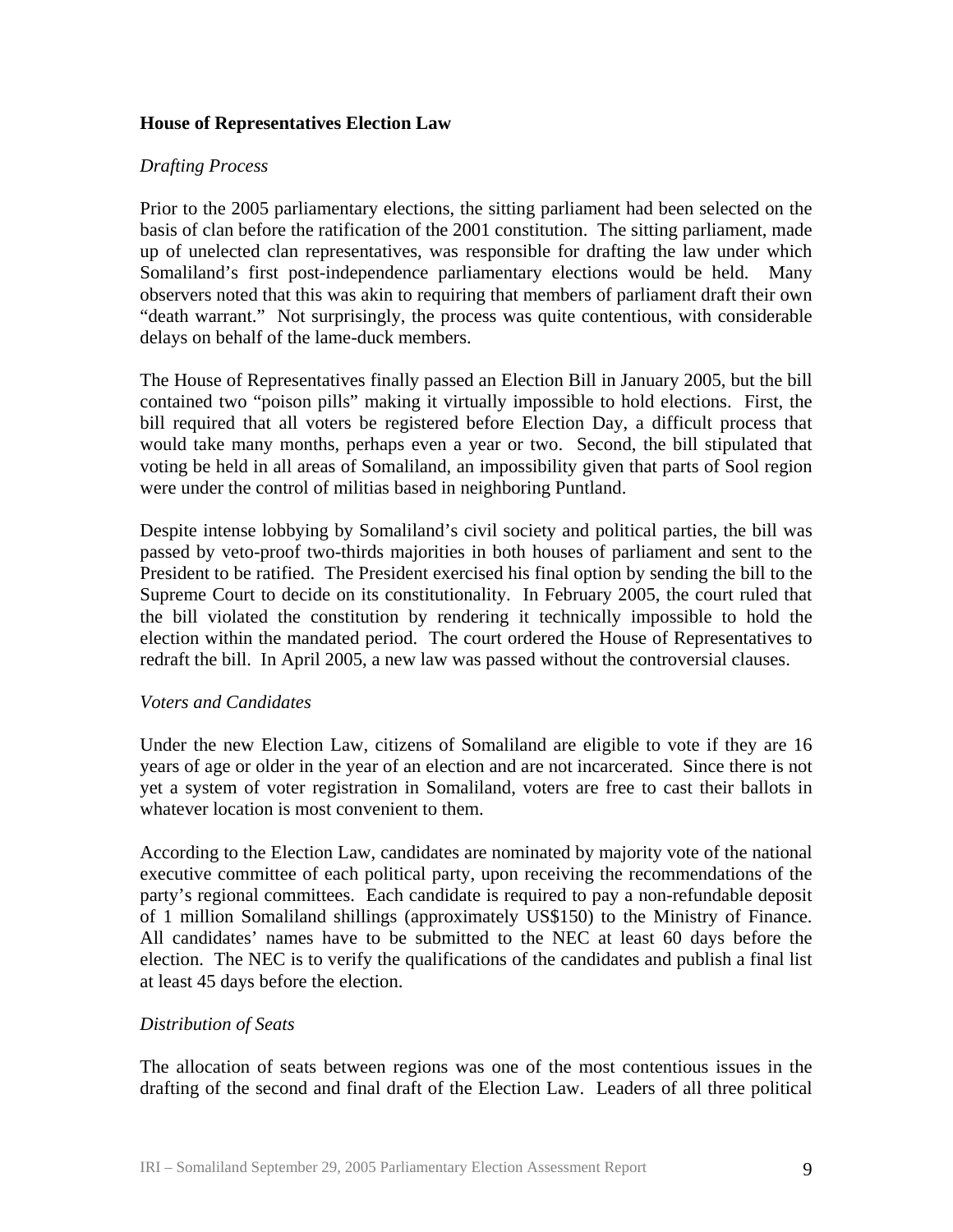parties agreed that for the sake of expediting the process, and in the absence of reliable census figures, the proportional distribution of seats should be identical to that of Somaliland's last parliamentary election, held in 1960. Since the original parliament had 33 seats and the current one has 82, the parties agreed that each region should see its seats multiplied by a factor of 2.5. This resulted in the following distribution:

| Hargeisa Region        | 20 seats |
|------------------------|----------|
| <b>Togdheer Region</b> | 15 seats |
| Awdal region           | 13 seats |
| <b>Sanaag Region</b>   | 12 seats |
| Sool Region            | 12 seats |
| Sahil Region           | 10 seats |

#### *The Voting System and the Ballot*

In the municipal elections of 2002, Somaliland employed a proportional representation system in which voters cast their votes for specific parties and positions were filled on the basis of sequential party lists. However, the 2005 Electoral Law established a unique voting system that combined proportional representation with voting for specific candidates, incorporating elements of an open party list system. The format of the ballot was as follows:

| <b>UCID Party</b> |            |               | <b>KULMIYE Party</b> |                |             | <b>UDUB</b> Party |             |                          |             |               |             |
|-------------------|------------|---------------|----------------------|----------------|-------------|-------------------|-------------|--------------------------|-------------|---------------|-------------|
| #                 | Name       | <b>Symbol</b> | <b>Vote</b>          | $\overline{u}$ | <b>Name</b> | <b>Symbol</b>     | <b>Vote</b> |                          | <b>Name</b> | <b>Symbol</b> | <b>Vote</b> |
|                   | $\sqrt{ }$ | ------        |                      |                | E           | ------            |             |                          |             | -------       |             |
|                   | D          | -------       |                      |                |             | -------           |             | 10                       |             | -------       |             |
|                   | ъ.         | -------       |                      |                | ╭<br>U      | -------           |             | 11                       | <br>V       | -------       |             |
|                   |            | -------       |                      |                | H           | ------            |             | $\sim$<br>$\overline{1}$ | . .         | -------       |             |

Since a different set of candidates ran in each of Somaliland six regions, six different ballots were printed. In order to assist illiterate voters, each candidate was assigned a different pictorial symbol.

Voters were allowed to choose only one candidate and mark their vote next to his or her name. However, each vote was counted twice. The first count was to determine the total votes received for each party. These totals were used to calculate the number of seats each party won in that region. For instance, in the above illustration, the region has four open seats. If UCID wins 50 percent of the votes, KULMIYE 25 percent and UDUB 25 percent, then UCID wins two seats, and the other two parties win one seat each.

The second count established the number of votes received by each candidate, which was used to determine which candidates won election. Let's say the results were as follows:

| <b>UCID Party</b> |                    | <b>KULMIYE Party</b> |                    | <b>UDUB Party</b> |                    |  |
|-------------------|--------------------|----------------------|--------------------|-------------------|--------------------|--|
| <b>Name</b>       | <b>Total Votes</b> | <b>Name</b>          | <b>Total Votes</b> | Name              | <b>Total Votes</b> |  |
|                   | 45                 |                      | 23                 |                   |                    |  |
|                   |                    |                      |                    |                   | 10                 |  |
|                   | 52                 | lп                   | 31                 |                   | 28                 |  |
|                   |                    |                      |                    |                   | 16                 |  |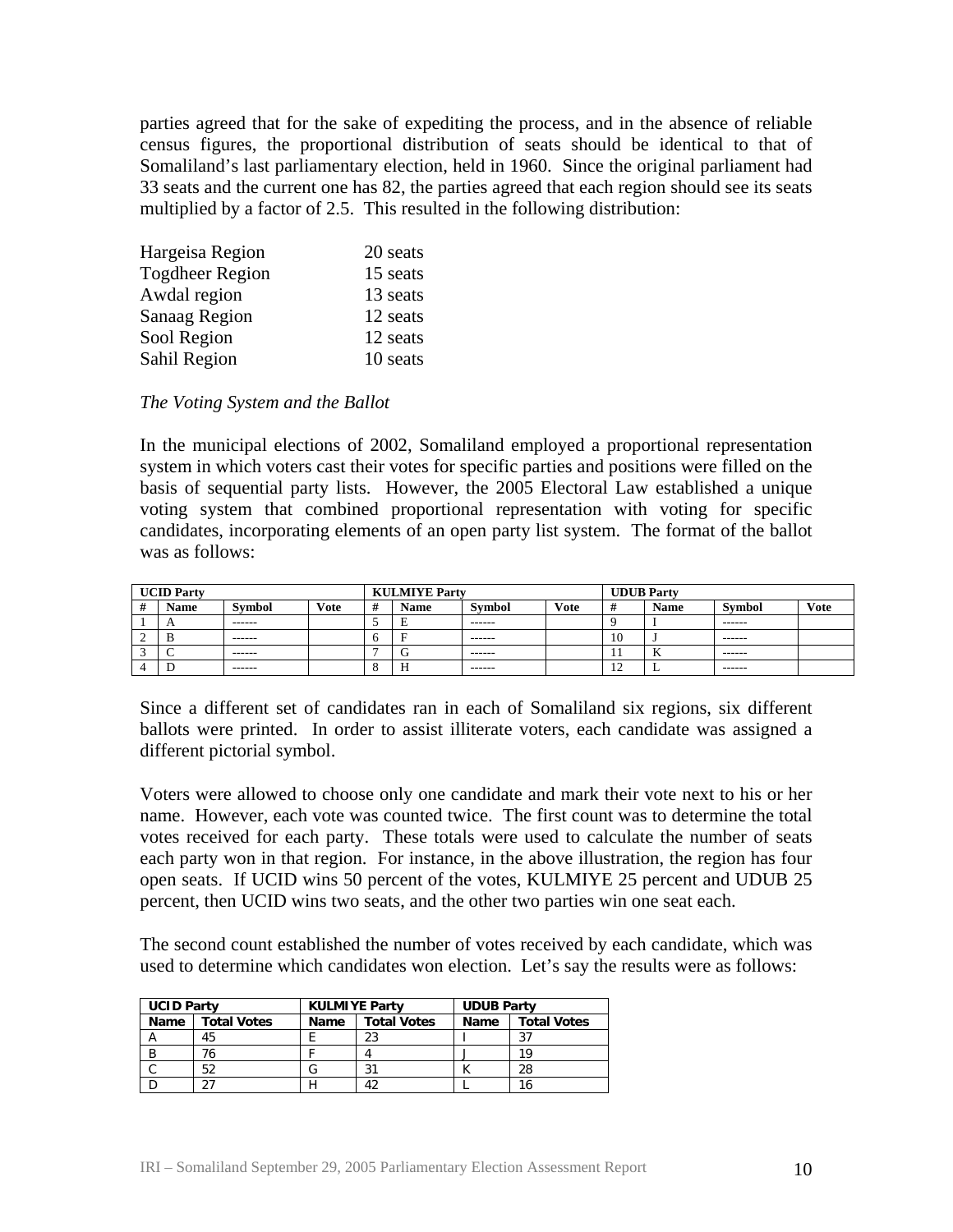In this case, the two seats allocated to UCID (which won 50 percent of the vote) go to the top two vote-getters, candidates B and C, the one seat allocated to KULMIYE goes to candidate H and the remaining seat goes to UDUB's candidate I.

## *Campaigning*

The official campaign period began 30 days before Election Day and ended 24 hours before Election Day. The Electoral Law addressed one of the main concerns of the 2002 and 2003 elections: the alleged use by UDUB of public resources to conduct its campaigns. In the 2005 campaign, all parties were to be given equal access to stateowned media and public assembly grounds, to be allocated in consultation with the NEC. All parties were prohibited from using public property to advance themselves. However, article 23 of the law also gave significant power to town mayors in regulating campaign events. In order to hold a rally in a particular town, a party had to inform the mayor at least 48 hours in advance. If two or more parties requested to hold rallies on the same day, the mayor could approve one party's rally and order the other party or parties to rally on different days. No two parties could hold rallies in the same town on the same day. The mayor could also ban rallies altogether if he was "satisfied that they might damage the health, morals or public order, etc."

## **Political Parties Code of Conduct**

After the Election Law was passed, a substantive discussion began among the three political parties, the NEC and the government aimed at producing a code of conduct to which the parties would adhere during the pre-campaign, campaign, election, and postelection periods. The discussion was also meant to produce an agreement on how to address loopholes in the Electoral Law. This dialogue supported by the War-Torn Societies Project (WSP) and organized by the Hargeisa-based Academy for Peace and Development (APD), took place through meetings held twice a week over the course of several months.

On July 27, 2005, the three political parties (along with the NEC and the Vice President on behalf of the government) signed a final version of the code of conduct. By signing the Political Parties Code of Conduct, all parties promised that during the campaign period they would: respect the freedom of others to campaign and to disseminate ideas through banners, billboards and printed materials; respect the rights of the press and election monitors; recognize the authority of the NEC in conducting the election and follow its lawful orders; ensure peaceful and orderly polling and respect voters' freedom to vote without interference; establish and maintain lines of communication between the parties and the NEC; ensure the security of election officials and avoid interfering with their duties; cooperate with election officials, observers and monitors; ensure secrecy in voting; and refrain from occupying polling stations or other illegal activities to procure votes. Perhaps most importantly, the code of conduct established a framework for enforcing the electoral law's stipulation of equal access to state-owned media during the official campaign period, and established an Election Board of Monitors (EBM), under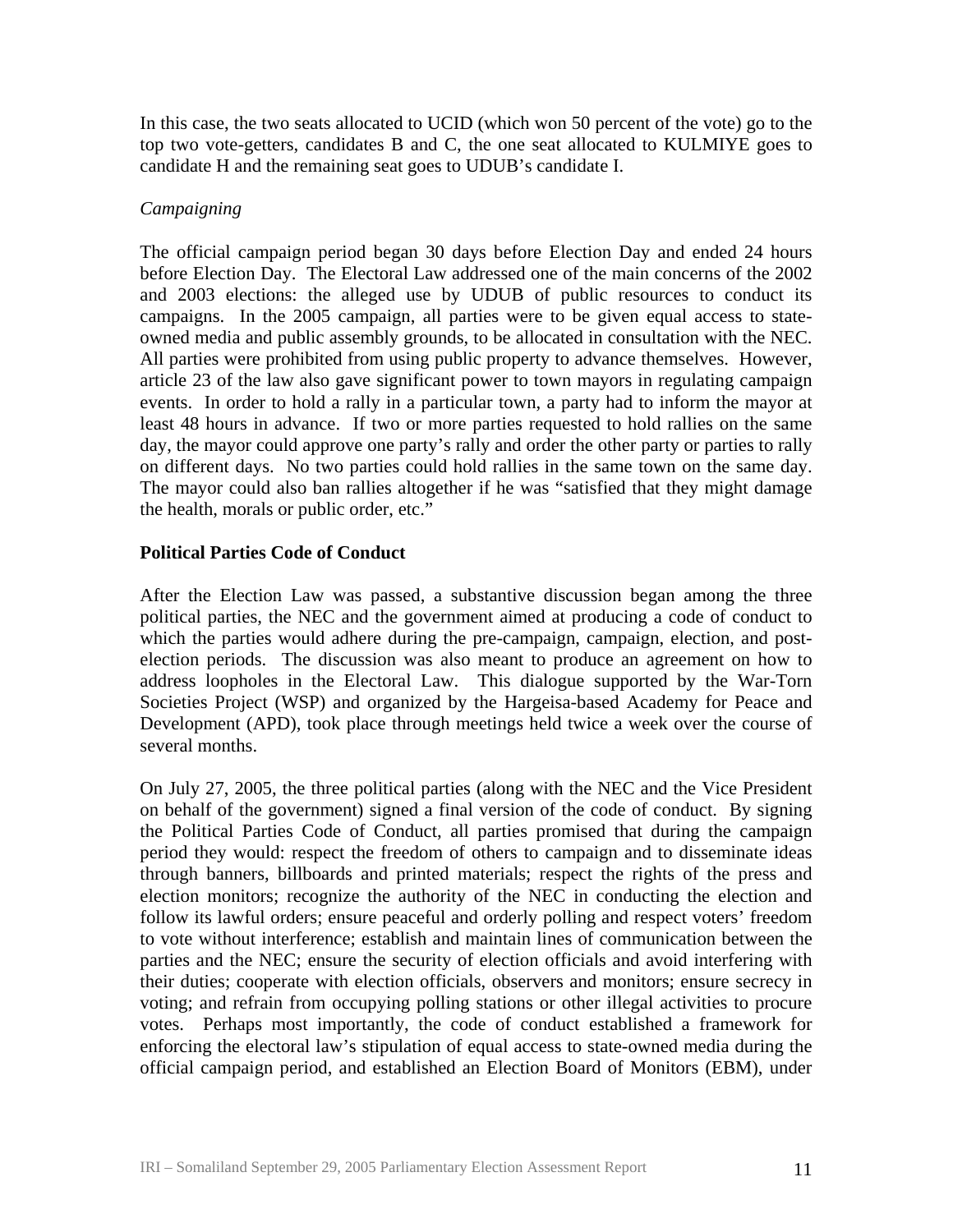the management of the NEC, to identify and investigate violations of the law and/or the code of conduct, and to report its findings to the NEC.

The parties also agreed not to: engage in activities to jeopardize peace and stability; use defamatory language that might provoke violence; intimidate candidates or members of other parties; disrupt, destroy, or prevent the campaign activities of other parties; destroy or prevent the distribution of other parties' campaign materials; or carry weapons to any public campaign event.

In negotiating the code of conduct, the parties also identified deficient areas of the electoral law and agreed upon ways to improve or clarify the law. For example, the law failed to say what would happen if two or more candidates received the same amount of votes but there was only one seat to be allocated. The parties agreed that such a situation would be resolved through a public drawing of lots by NEC officials. To give another example, the law made no provision for the death or incapacitation of a candidate after the candidate list was published. The parties agreed that if this were to occur 14 or more days before the election, the relevant party would have the right to nominate a replacement, and all votes cast for the deceased or incapacitated candidate would go to the replacement. If the death/incapacitation were to occur closer to the election, the party would not be able to replace the candidate, but all votes cast for him would be awarded to the party in the first count. The Electoral Law stipulated that all three parties would have equal access to state-owned media during the official campaign period. The code of conduct also provided the necessary structure for enforcing this stipulation. The code of conduct further augmented the Electoral Law by providing a mechanism to enforce the law's prohibition on the use of state resources to benefit particular parties or candidates.

## **III. The Pre-Election Period**

## **Democracy Has Its Price**

As it began preparing for the 2005 election, the NEC faced significant financial challenges. Somaliland's government, whose total annual budget is roughly US\$25 million, could only spare about US\$500,000 for the election. To meet the anticipated shortfall, a group of interested donors formed a Somali Democratization Program Steering Committee, which met periodically in Nairobi to coordinate international support for the election. The committee's membership included representatives from the European Commission, WSP International, and the governments of the United Kingdom, Switzerland, Norway, Denmark, Italy, and the United States. IRI participated in meetings of the steering committee, but was not a formal member.

None of the countries represented on the steering committee recognized Somaliland's independence, or the government of Somaliland as a legitimate entity. The solution to this dilemma was to classify support as the first phase of a Somali Democratization Project that would also attempt to promote democratic processes in Puntland and the rest of southern Somalia. Funds would be filtered through an international nongovernmental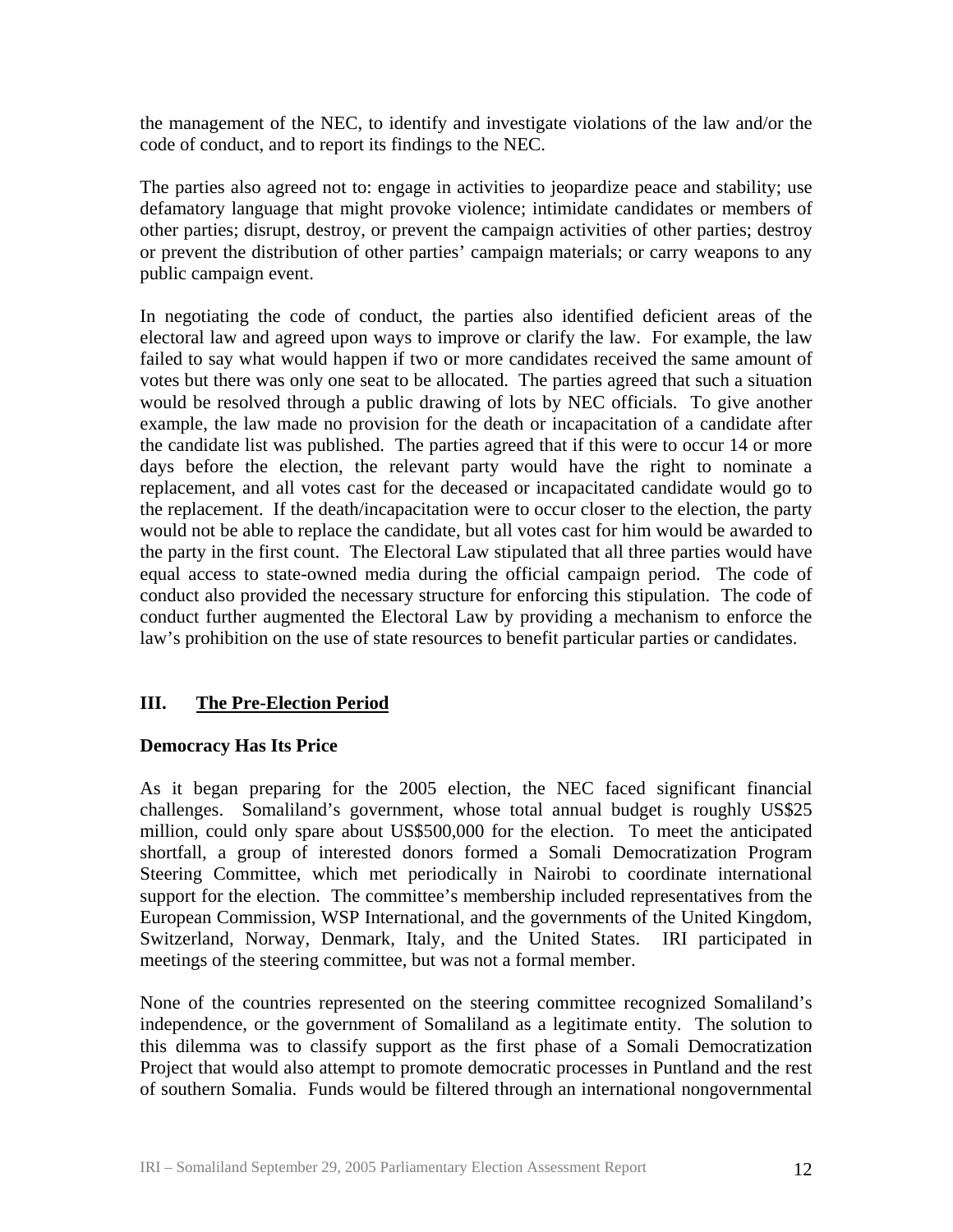organization (NGO) that would monitor and assist in the implementation of the elections. The WSP was chosen to be this implementing partner. In addition to frequent visits by its Nairobi staff, WSP hired three international consultants (from Denmark, El Salvador and South Africa) who were stationed in Hargeisa for several months before Election Day and were intimately involved in the implementation of election procedures. About 70 percent of the total budget for the election was delivered through these mechanisms.

#### **Nomination of Candidates: The Parties Lose Power and the Clans Get Involved**

The switch from a clan-selected parliament to a popularly elected one caused much anxiety among the clans. In the previous system, each clan was guaranteed a certain level of representation in the legislature, but in the new system clans would have to compete with one another for scarce positions. This change was meant not only to introduce a greater degree of democracy to the legislature, but also to facilitate the growth of a strong clan-transcending political party system in a country where the concept is still quite new.

Also, because the ranked party list system of the 2002 municipal elections had been abandoned, in this election it would be the voters, not the parties, that decided the order in which candidates would take their seats. This decision removed the power of the parties to decide in which order their candidates would join parliament. It also made it imperative for the clans to convince political parties to nominate their favored candidates so as to guarantee representation in parliament.

In the 2003 presidential election, political parties counted on their presidential candidates to bring with them formidable clan blocs from their home regions. However, in this election, all parties had to run their candidates against rival party candidates from the same clans, even in their base regions. Furthermore, the scarcity of funds for party campaigns meant that at the local level, candidates had to rely on their own clans for financial backing and manpower. Thus, the nomination process was less about choosing candidates who would be loyal to their parties and more about choosing candidates who could command the largest ethnic numbers and strongest financial support from their clans. As a result, the parties ceded much of their control over the nomination process to clan leaders.

According to the Election Law, all names of nominated candidates were to be submitted by July 15, 2005, exactly two months before Election Day. As the deadline approached, the three political parties scrambled to complete the lists of names they hoped would bring them victory.

#### **Exclusion of Women**

Among the greatest losers in the nomination process were women candidates. Women's advocacy groups welcomed parliamentary elections as women's first real chance to gain national elected office. During the drafting of the Electoral Law they pushed heavily for quotas to be established guaranteeing parliamentary seats for women. When they were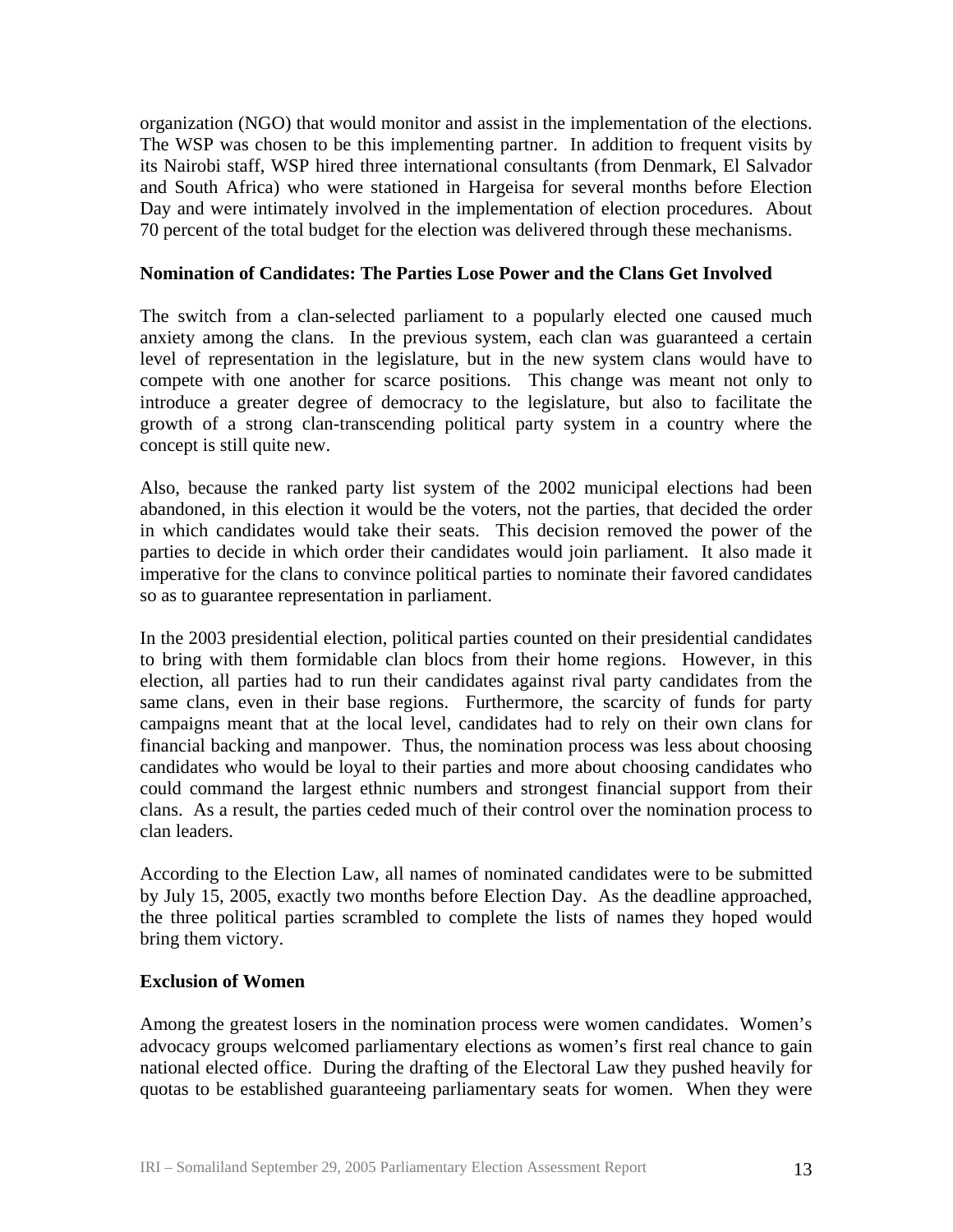rebuffed by the parliament, they turned their energy toward obtaining guarantees from the parties themselves that a large number of women would be nominated as candidates.

However, with clan leaders exercising great control over the nomination process, it was inevitable that women would be sidelined. First, tradition-minded clan elders did not see women as appropriate standard-bearers for the clan. Second, there was the issue of trust: in Somali society, women's loyalties are perceived as being divided between the clan of their fathers and that of their husbands. In the end, only seven women were nominated for parliamentary seats, along with 239 men. Beyond the influence of the clan, IRI also heard reports from party leaders and other stakeholders that many of the most promising and influential women in Somaliland, including the leaders of prominent women's groups, declined to stand for election, thereby further decreasing the chances for women to pick up parliamentary seats. It appears that the largest factor in these women's decision not to run was their lack of access to resources and the difficulty of fundraising outside the clan system.

### **National Party Campaigns**

The official campaign season began on August 29, 2005, exactly one month before the election. As agreed under the Political Parties Code of Conduct, this 30-day period was divided equally; each day of a repeating, three-day cycle was set aside for campaigning by one of the three parties.

By all reports, the campaign season was generally peaceful. The division of days among the parties was not strictly observed, especially outside the major cities, but it was followed closely enough to avoid direct confrontations between campaigners of different parties. IRI received no reports that national or local authorities had prevented parties from conducting legal campaign activities, and all parties were satisfied that they had been able to campaign freely without undue interference.

Several months before the campaign season began, all three parties set up two-tiered campaign organizations at the national and regional levels. At the national level, each party's national campaign committee (NCC) would raise money, designate broad themes for the party campaign, direct resources to campaign activities and organize rallies, trips and broadcasts. At the regional level, regional campaign committees (RCCs) would assist and provide advice to candidates on their campaigns. They would organize locallevel campaign events and ensure that the NCC's messages and themes were promoted at the grassroots. From June to August, IRI conducted a series of training workshops with members of these committees, instructing them on techniques of message development, communications, fundraising, and campaign planning.

However, with the start of the campaign period, many of these structures were neglected or failed to function. At the national level, party leaders proved unwilling to cede control over the campaign to a committee that was peripheral to central party organs. As a result, most campaign decisions were made by the party leaders and implemented by the parties'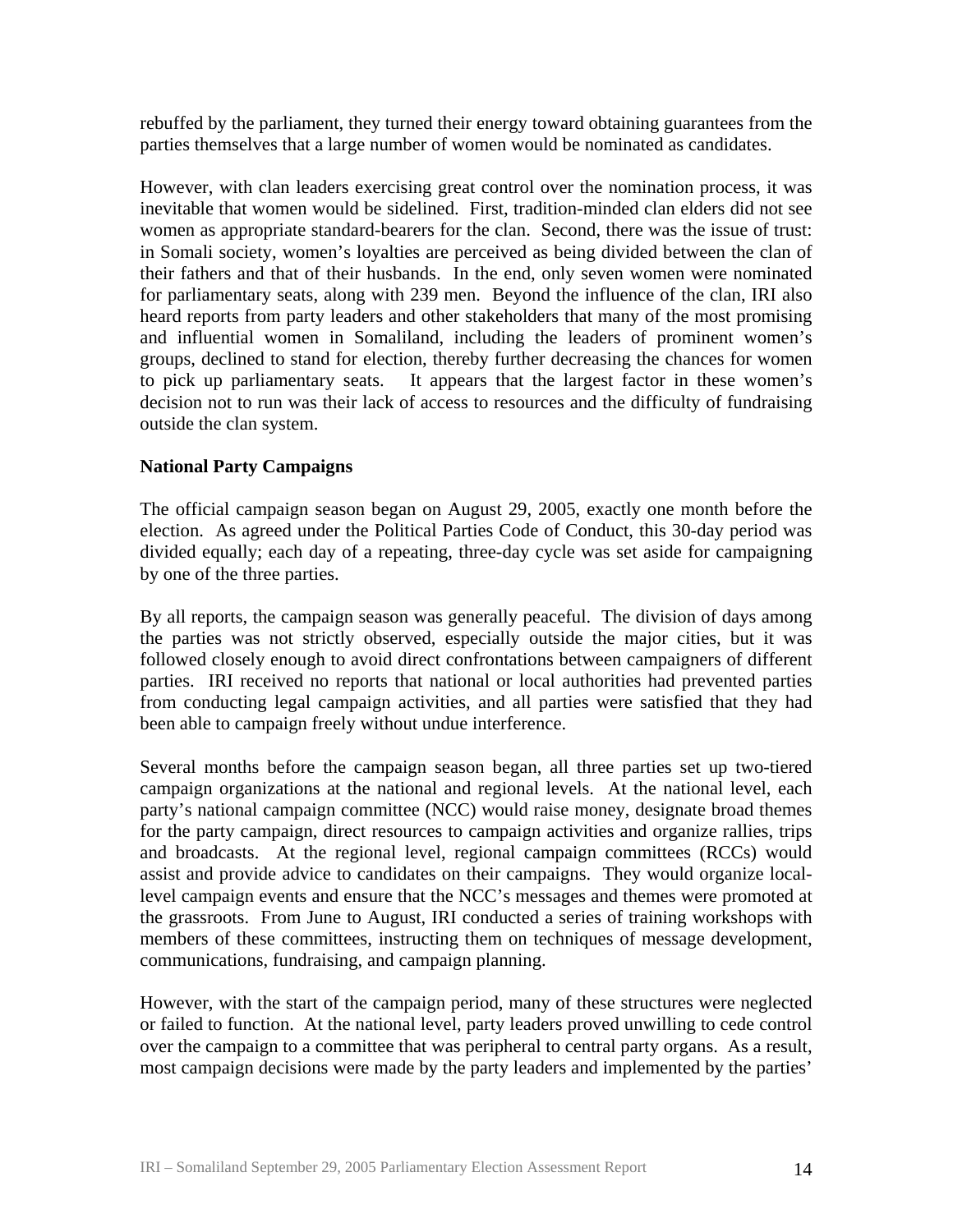national executive committees, and the NCCs (whose membership often overlapped with that of the executive committees) were relegated to minor roles.

As with previous campaigns, efforts were minimal by the political parties to differentiate themselves on the basis of competing policy platforms or positions on contentious issues of national importance. Where issues were raised at rallies and in broadcasts, they were for the most part issues on which all three parties agreed, such as the quest for recognition, support for Somaliland's sovereignty, and condemnation of the invasion of Eastern Somaliland by various Puntland-based militias.

Most campaigning focused on introducing each party's candidates and publicizing their qualifications and clan backgrounds. In addition, national party campaigns focused on spreading negative perceptions about rival parties and their leaders; attempts were made to link UDUB with unpopular policies and cabinet ministers; KULMIYE leaders were accused of seeking to overthrow the government and of being in secret negotiations with politicians in southern Somalia; UCID was attacked for being a party of émigrés, out of touch with day-to-day realities in Somaliland. There was little talk of key bread-andbutter issues facing Somalilanders, such as employment, the provision of water and electricity and economic growth. Beyond vague condemnations by the opposition parties of the government's corruption and incompetence, few specific proposals for institutional reform were raised.

This lack of platform-based campaigning did not reflect a disinterest among party leaders in key issues facing Somaliland. To the contrary, in interviews with party leaders, IRI found that they had very clear ideas, positions and priorities on these issues. This was especially true of the opposition parties; leaders of the party in power were notably less willing to discuss the party's positions and its post-election legislative agenda with IRI. It would appear that, regardless of the existence of different visions among the party leaders, party campaigners understood that this election would not be about policy issues and platforms. At the local and regional level, this election was seen as a competition among clans to maintain their levels of representation in parliament despite moving away from a system in which these levels were guaranteed.

At the national level, the election was also an opportunity for the parties to establish and solidify public perception of their overall strengths:

- UDUB marketed itself as the party whose leaders had directed Somaliland through years of peace, democratization, and economic growth. The party promoted itself as the only one that could be trusted to lead Somaliland.
- KULMIYE sought to establish itself as the patriotic alternative to UDUB- led by liberation heroes of great prestige- that could restore integrity to government, and move it toward greater openness and transparency. The party also aimed to maintain its strong following among women and youth.
- UCID presented itself as a party of intellectuals and professionals, bringing expertise from the West that could accelerate Somaliland's development and modernization. It also sought to establish itself as a middle ground option that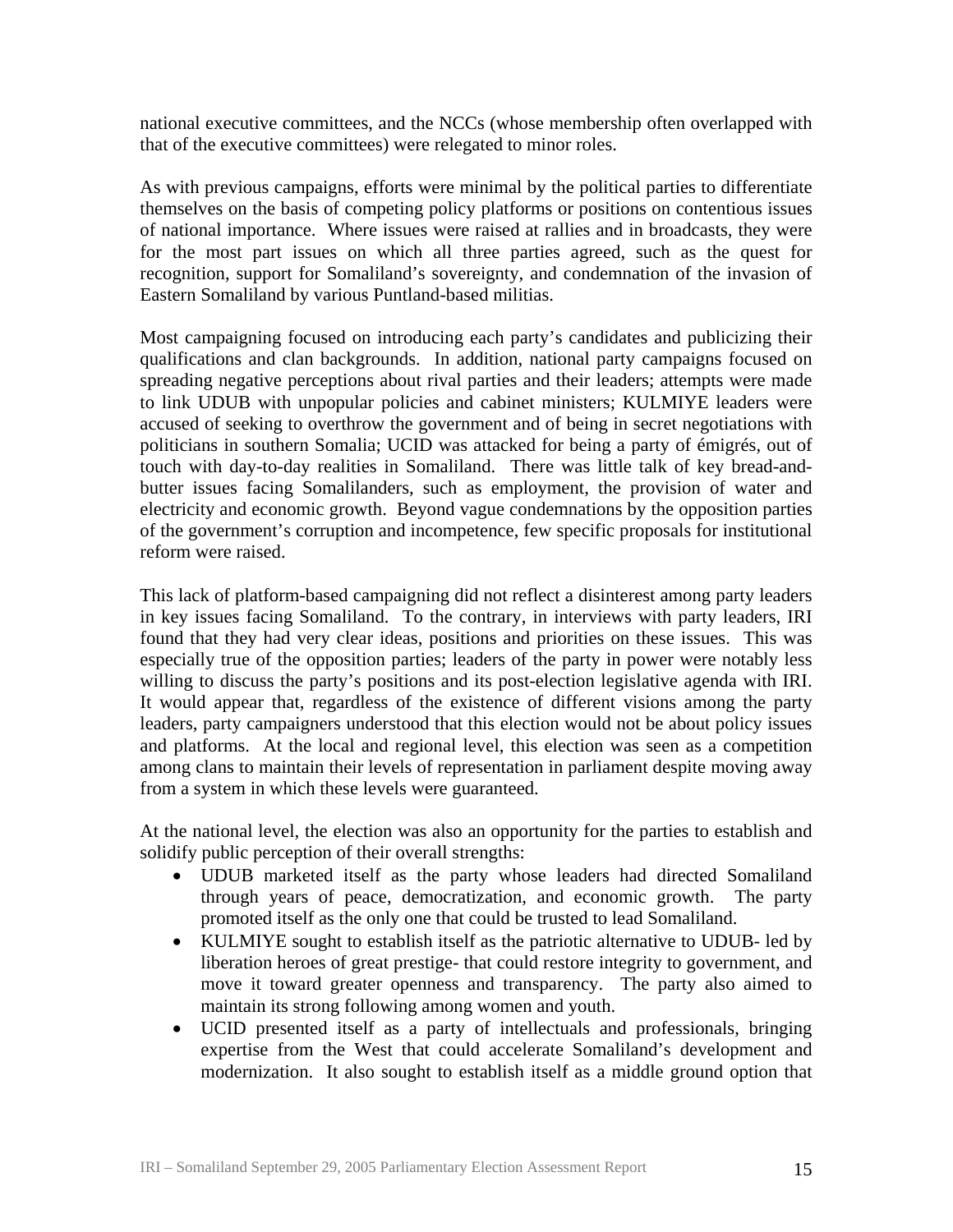would draw on voters disillusioned with UDUB but unable to make the leap to KULMIYE.

## **Grassroots Campaigning**

Party campaign structures at the regional level proved even weaker and less relevant than those at the national level. All three parties made clear their expectation that candidates would fund their own campaigns with little or no direct financial support from their parties. At least one party expressed to IRI pride in the fact that its candidates would be entirely self-supporting. However, the absence of party support for local campaigns removed a major incentive for candidates to take direction or advice from party officials. In some cases, the parties recruited and nominated candidates willing to use their own resources to campaign; these financially independent aspirants preferred to design their own campaign strategies without consulting their party. In other cases, less-wealthy candidates appealed to clan leaders to endorse and fund their campaigns; in these instances, the clans took over roles that would normally be played by parties: organizing events, coordinating get-out-the-vote efforts, etc.

Local campaigns paid scant attention to issues and platforms. Candidates focused their campaigns on mobilizing voters from friendly clans, mostly by engaging in traditional social forums such as afternoon  $qat^1$ -chewing sessions with elders and distributing small amounts of cash and other commodities to voters. During the campaign season, qat merchants in Hargeisa reported that their business was booming as candidates bought enormous quantities to distribute to voters. As in the nomination process, the considerable power of the clans in local campaigns proved a major disadvantage for women candidates. Unable to engage in important male-dominated networking channels like qat-chewing sessions, women candidates were unable to secure the essential clan backing they would need to win.

## **Media Environment**

<u>.</u>

Somaliland has a vibrant media sector that enjoys a reasonable degree of freedom, despite government attempts to apply restrictions. In 2004, Somaliland's government tried and failed to secure the passage of a repressive media law based on that of neighboring Ethiopia, and in recent years there have been several cases in which security forces have detained journalists in response to unfavorable news coverage. Nevertheless, Somaliland's independent news organs have not been deterred from offering frank critiques of ongoing political events, and they provided useful news and commentary throughout the campaign period.

Somaliland's print media includes both independent newspapers, such as the Englishlanguage *Somaliland Times* and the Somali-language *Jamhuuriya*, as well as state-owned publications such as *Mandeeq*. Newspapers are printed in Somali, English and Arabic. The print media has a limited circulation, given difficulties of distribution to remote

 $<sup>1</sup>$  qat is a mild stimulant used on a daily basis by many of Somaliland's men</sup>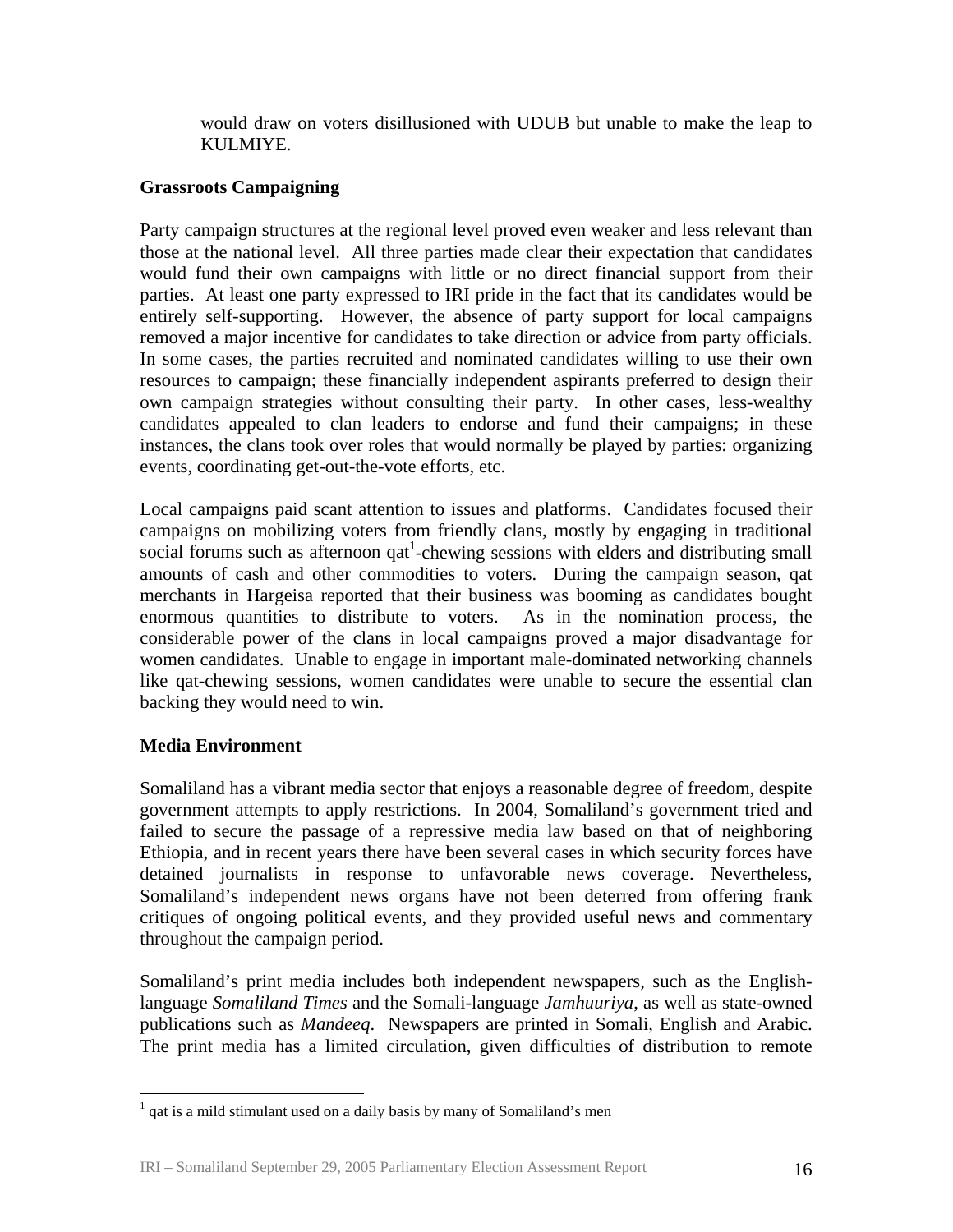areas, so the readership of newspapers and other publications is largely limited to major urban areas.

There is only one radio station in Somaliland, the state-owned Radio Hargeisa. During the campaign season, Radio Hargeisa was commended for offering airtime to all three parties as stipulated by the Political Parties Code of Conduct, but independent monitors from the Institute for Cooperative Development (ICD) noted that on many programs ruling party representatives were given much longer blocs of time to present their arguments. Although it is technically legal to establish independent radio stations, the Ministry of Information has refused to issue any permits, arguing that a free environment for radio stations could lead to the broadcast of clan propaganda and hate speech. Many Somalilanders get their news from the BBC Somali Service, which reaches the entire country. Media monitors reported that the BBC coverage of the election was evenhanded, though since the station covers Somali affairs throughout the Horn of Africa, only a small amount of airtime each day was devoted to the campaigns in Somaliland.

Somaliland has two television stations. Somaliland Television (SLTV) is an independent station that has broadcast news and entertainment programs for several years. Earlier this year, the government established a state-run channel, Somaliland National Television (SLNTV). Both have a limited number of viewers given that very few Somalilanders have access to television sets.

Though all media organs submitted themselves to both the Political Party and Media Owners' Codes of Conduct, the coverage offered by most media houses was judged to be less than impartial. Government-owned media organs, especially SLNTV, were strongly criticized for broadcasting government propaganda rather than providing even-handed coverage. On the other hand, independent media organs such as SLTV and the Haatuf Media Group were also criticized for tilting their coverage toward the opposition parties. Depending on one's perspective, it can be said that all points of view were represented in media coverage of the election, but seldom within the same media outlets.

## **Other Challenges**

A number of events put the strength of the code of conduct and its enforcement mechanisms to the test during the campaign season. Though its enforcement powers and legal status were vague, the EBM was active during the campaign in "naming and shaming" violators of the Electoral Law and the Political Parties' Code of Conduct. For instance, the EBM rebuked SLNTV, the state-owned broadcaster, for devoting nearly all its coverage to ruling party campaign events, despite the code of conduct's mandate of equal access to the media by all parties. EBM criticism of the use of state-owned vehicles for campaigning by cabinet ministers resulted in a significant reduction in this abuse, which had marred past elections. The APD reports that for campaigning in Burao, ministers were compelled to rent cars. The EBM also catalogued and publicized the frequent instances in which party campaigners violated the code of conduct's prohibition of inflammatory statements and personal attacks.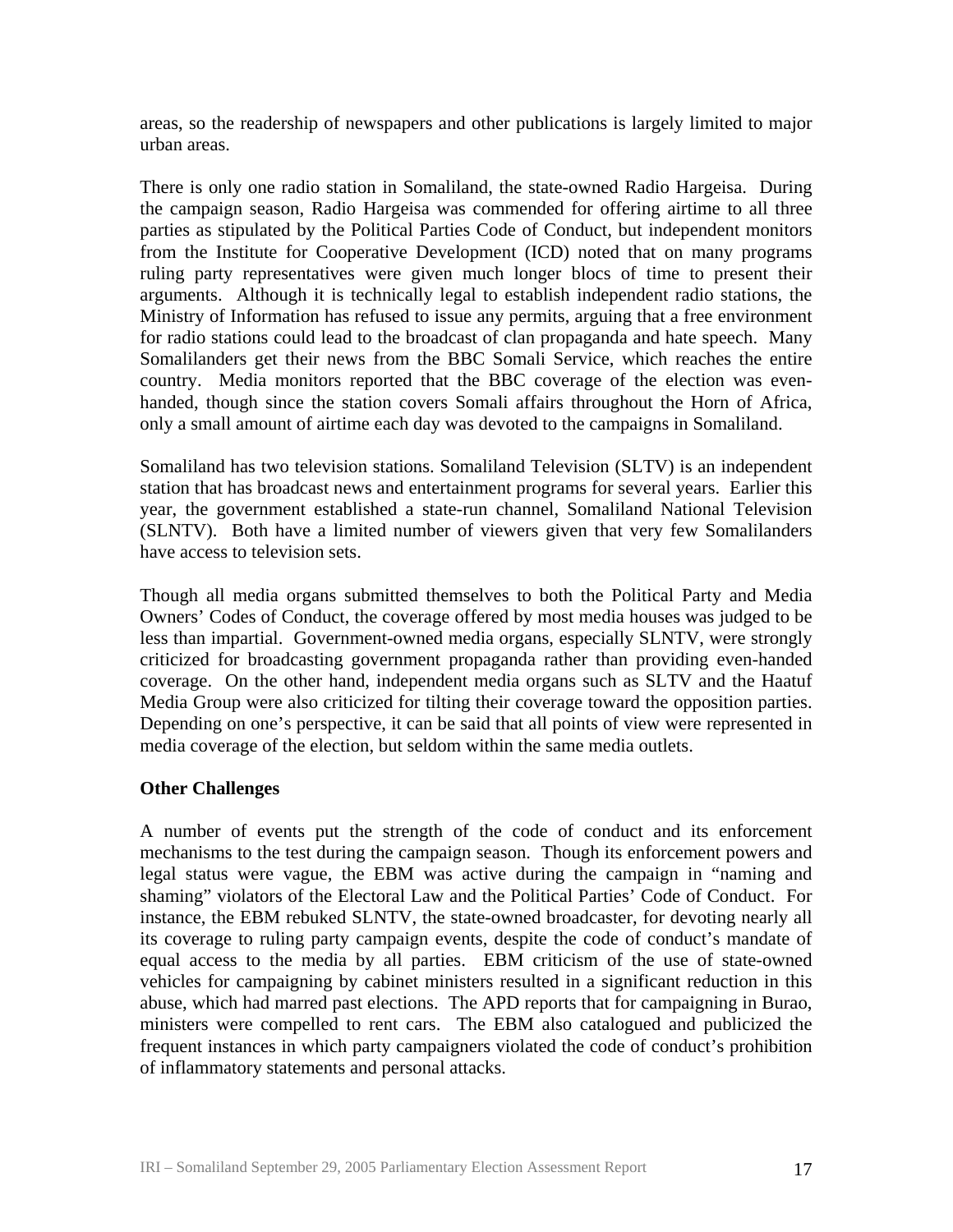During the final weeks and months before the election, Somaliland also found itself forced to adjust to several unexpected events:

- A territorial dispute erupted among three regions (Hargeisa, Awdal, and Sahil) over the status of six polling stations in an area north of Hargeisa. Leaders from each of the three regions claimed that this territory belonged to them, so votes from the disputed polling stations should go to their regional pool. The Ministry of the Interior suggested that four polling stations should go to Awdal (not surprisingly, the home region of the minister), one to Hargeisa, and one should be shared among the three regions. However, NEC saw this solution as unworkable and ultimately closed all six polling stations.
- About a week before Election Day, police seized 150 forged ballot papers at the Hargeisa airport. The ballots had all been marked for a particular UCID candidate in Awdal region. The candidate was detained but quickly released at the urging of NEC members, who pointed out the lack of evidence directly linking the candidate to the forged ballots. UCID leaders argued that the forgeries were simply an attempt to distribute more sample ballot copies for civic education purposes, since the government had not provided enough. However, NEC officials noted that the forgers had carefully removed the word "SAMPLE" that was emblazoned across legitimate sample ballots. In the end, the candidate in question won a parliamentary seat and has not faced further government action.
- In the early morning hours of September 23, Somaliland security forces, acting on information from an undercover agent, raided a house on the outskirts of Hargeisa. A battle ensued between police and a group of gunmen, some of whom were alleged to have ties to international terrorist groups. Several of the suspects were killed in the gunfight and four others immediately taken into custody. In the following days, several other suspects were arrested while trying to flee Somaliland. In the house, police discovered a large stockpile of weapons, including machine guns and anti-tank mines. After interrogating the suspects, the government concluded that they had been planning attacks linked to the ongoing trial of the killers of four foreign aid workers in late 2003 and early 2004.

#### **IV. Election Day**

On September 29, 2005, a seven-member IRI delegation observed voting in four of Somaliland's six provinces. In total, the delegation visited 94 polling stations, nearly 10 percent of the total polling stations in Somaliland.

## **Opening of Polls**

According to the NEC training manual for election officials, all polling staff were to arrive at the polling station by 5:00 AM, by which time all necessary materials should have been received by the station chairman. Over the next hour, the chairman was to instruct all staff on their duties, including how to apply the clear, indelible ink to voters' fingers, and how to use the ultraviolet lamp to check for inked fingers. The chairman was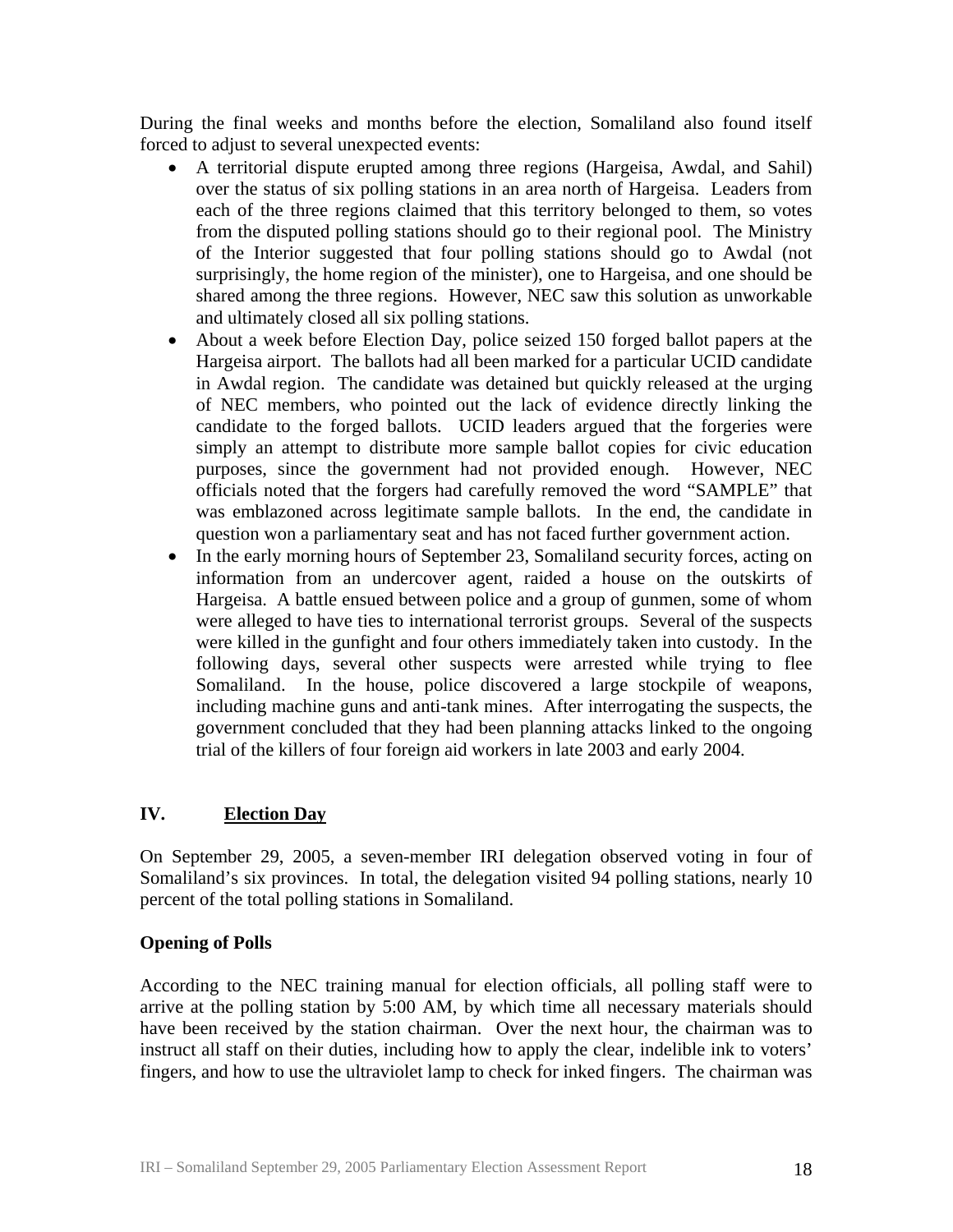then to ensure that the ballot box was empty, seal it in the presence of all election workers, and record the serial number of the seal in his register.

Not all staff arrived at 5:00 AM, which would have given them a full hour to prepare for opening. Only four out of the seven opening stations observed had a full complement of staff by 6:00 AM, when polls nationwide were scheduled to open. Of the seven polling stations where IRI observed opening procedures, only two opened at the appointed time. Among the 94 polling stations IRI observed during Election Day, 72 presiding officers reported that their stations had opened on time; it is likely that the true number is considerably lower. Presiding officers in all 94 polling stations indicated that they had received all the necessary election materials in a timely manner, so this cannot be blamed for the late start.

In many stations, there seemed to be some confusion regarding administrative procedures. About half of the presiding officers appeared confident in their roles, knew how to instruct their colleagues and ably walked the other officials through the opening processes. At some polling stations, chairmen failed to record important information such as the number of ballot papers received and the serial numbers of the ballot box seals.

In order to facilitate the transportation of materials, the NEC provided all polling stations with sealable canvas bags from Ethiopia rather than ballot boxes. However, polling stations were not provided with any means of supporting these bags. While in all stations IRI observed the polling chairman confirmed that the ballot bag was empty at the beginning of the day, insufficient provisions were made for the stabilization of the bag. Trying to find a way in which to hold the bag up was a cause for much improvisation; some chairman attempted to tie the bag to the ceiling, while others tried to suspend it between two chairs, etc. After polls opened, many voters visibly struggled with the bag and especially with the opening. A large number had to be assisted by polling officials or party agents.

In many polling stations, including station number 589 in Togdheer where electricity was only provided in the evening or not at all, opening procedures and early voting took place in near-total darkness, making it difficult for voters to read the ballot.

In all seven opening stations, party agents and other observers were present to watch opening procedures. The agents conducted their duties professionally and refrained from interfering in the process.

At all polling stations they visited at the beginning of the day, IRI observers noted long queues of enthusiastic men and women, many of whom were reported to have camped out overnight. Roughly 250 people were in line before the opening of the polls at Dila A polling station in Baki district. At some stations, security personnel were barely sufficient to control unruly crowds when polls finally opened, and some scuffles were observed. At one station in Burao, IRI observed that women voters had separated themselves into lines according to party affiliation and were wearing headbands with their parties' logos.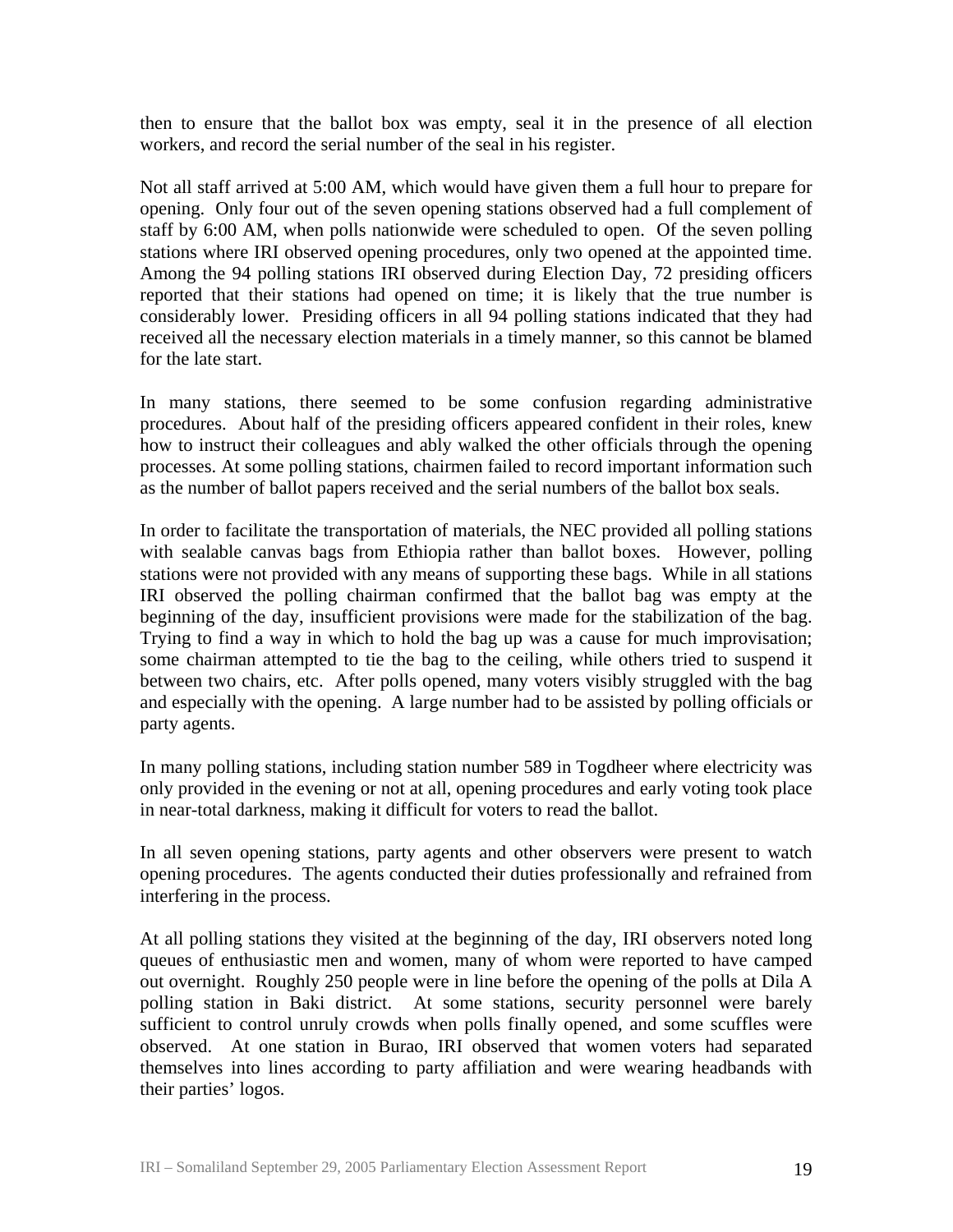## **Voting**

After observing voting procedures across Somaliland, IRI observers were satisfied that, generally speaking, Somaliland's NEC did a commendable job in organizing and executing Somaliland's parliamentary elections. Most polling station officials and party agents carried out their duties diligently and with great dedication under extremely challenging circumstances. IRI observers noted a number of problems both minor and more serious, but in nearly all such cases these problems could be attributed to lack of experience, insufficient training, scarce resources, or exhaustion. IRI observers saw no outright evidence that election officials were complicit in ballot fraud or intimidation of voters. In addition, all difficulties should be viewed in light of the fact that this was the first direct parliamentary elections to be held anywhere in the former Republic of Somalia in more than 35 years.

#### *Voting procedures*

Members of the polling station staff included a chairman, a secretary, several ballot scrutinizers, and several security officers to maintain order outside the polling station. In addition, each political party was allowed to send up to two accredited poll watchers to observe voting procedures in every station. Women were represented on polling station staffs in many districts.

According to Somaliland's Election Law and the NEC training manual, the voting process was to take place as follows: voters form two queues outside the polling station (one each for men and women), assisted by security officers. As each voter enters the polling station, a polling official checks his or her fingers with an ultraviolet lamp to ensure that he or she has not yet voted, and then applies indelible ink to his or her pinky finger. The voter then proceeds to the registration table, where his or her name is entered into the voter registration book by the secretary. Afterward, the chairman stamps a ballot paper, hands it to the voter and explains how to vote. The voter then enters the booth, marks the ballot with a red pen, folds it, exits the booth, and places it in the ballot bag before leaving the station.

#### *Voter Registration*

Somaliland does not have a national voter register, and a proper census has never been performed. Furthermore, citizens of Somaliland have no standard form of identification. In many areas of the country the people are largely nomadic, so it is difficult to document their place of residence. Therefore, voters coming to cast their ballots on Election Day were not expected to prove their identities; it was sufficient for them to claim to be a citizen of Somaliland above the age of 16. However, each voter's name was entered in a registration book. After the books are compiled, the NEC intends for this to form the basis of a national voter register that they hope to complete in time for the next election.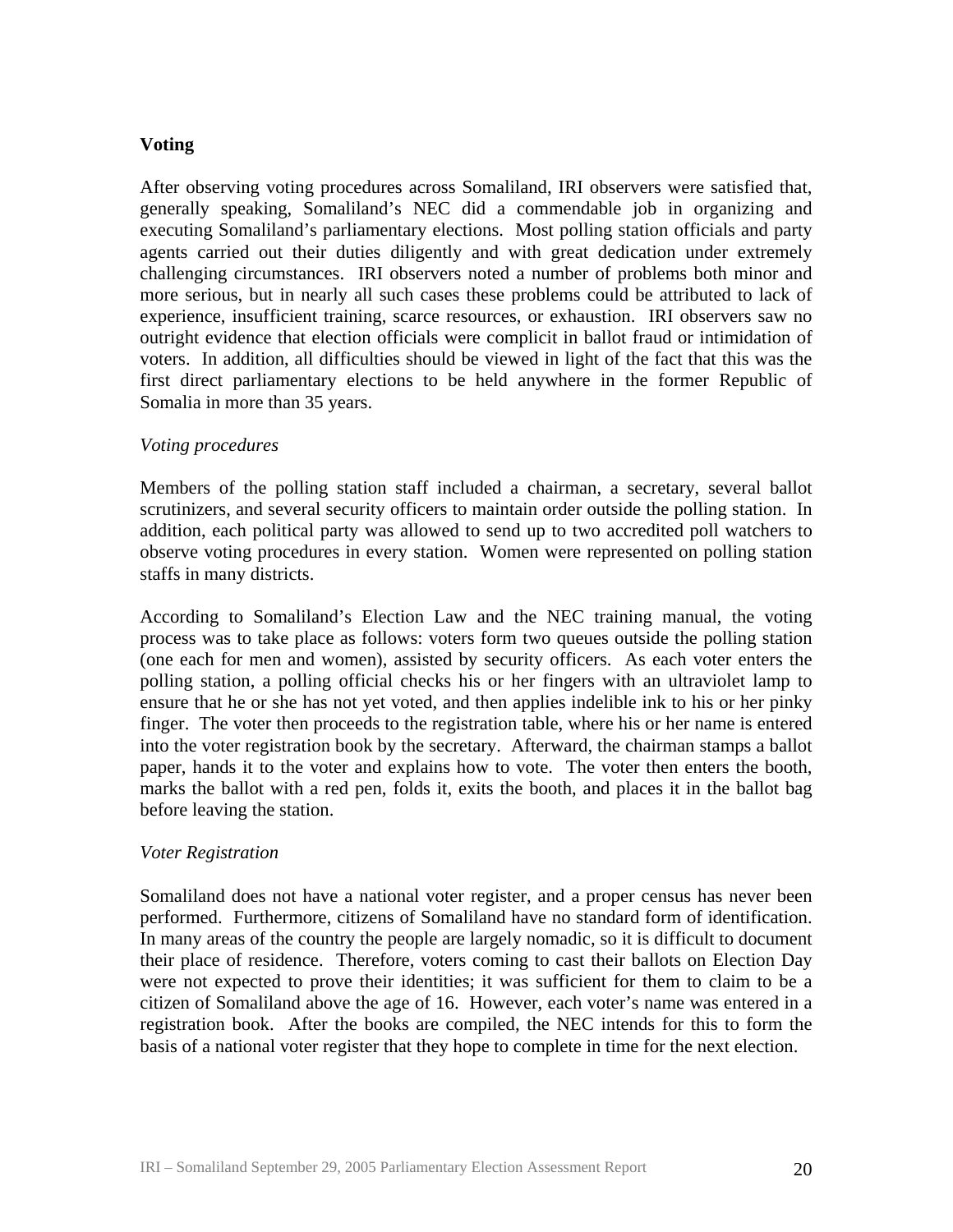#### *Access to polling stations and voting facilities*

In about 90 percent of the stations that IRI observers visited, voters had no problems accessing the polling station and voting facilities. Most stations were established in easyto-find buildings (such as schools or public offices) at the center of villages and urban neighborhoods. Most stations had ample space for the voting exercise to take place. However, in some rural areas where suitable buildings were scarce, and at some Hargeisa polling stations, voting was held in cramped rooms with little space to maneuver and little possibility for voting in secret. On the other hand, in some areas where there were no suitable buildings available, such as in Borama municipality of Awdal region, the NEC organized tents that were well ventilated and spacious.

### *Campaign activities and materials near polling stations*

IRI observers noted only a few isolated cases where campaign materials were visible in or near polling stations. In Togdheer's station number 635, for instance, a polling official was wearing an UDUB T-shirt. Also, in many areas party flags had not been removed from buildings surrounding the polling stations. However, in general, the Electoral Law was sufficiently followed in this regard. Where they were visible, the placement of party logos and emblems appeared to be inadvertent and IRI observers did not evaluate this as a deliberate move to influence or intimidate voters. The polling stations were generally free of outright canvassing or campaign materials.

#### *Atmosphere at the polling station*

Eighty of the 94 polling stations IRI visited were described as either "generally orderly and calm" or "somewhat disorganized but calm." Voters generally queued in a somewhat organized manner; polling officials maintained order within the station, and the number of security officers was sufficient to take care of any instability that occurred. However, an additional nine stations in three of the regions that IRI visited were described by observers as "chaotic," and three were even described as "unstable and dangerous." The calmest region observed by IRI was Sahil, where no stations were described by IRI observers as chaotic or unstable.

For the most part, the chaotic or unstable stations were ones that IRI visited later in the day, when voters were becoming anxious to vote before the station closed. In some places, such as station number 605 in Togdheer, queues had nearly disintegrated; voters crowded around the entrance, pushing, shoving, scaling walls and banging on windows and doors. In station number 601 in Togdheer, voters managed to break open a second door. It was apparent in many places that insufficient security personnel had been provided to keep the situation under control. In certain stations, such as station number 257 in Hargeisa, security officers used sticks and whips to keep voters away from the entrance.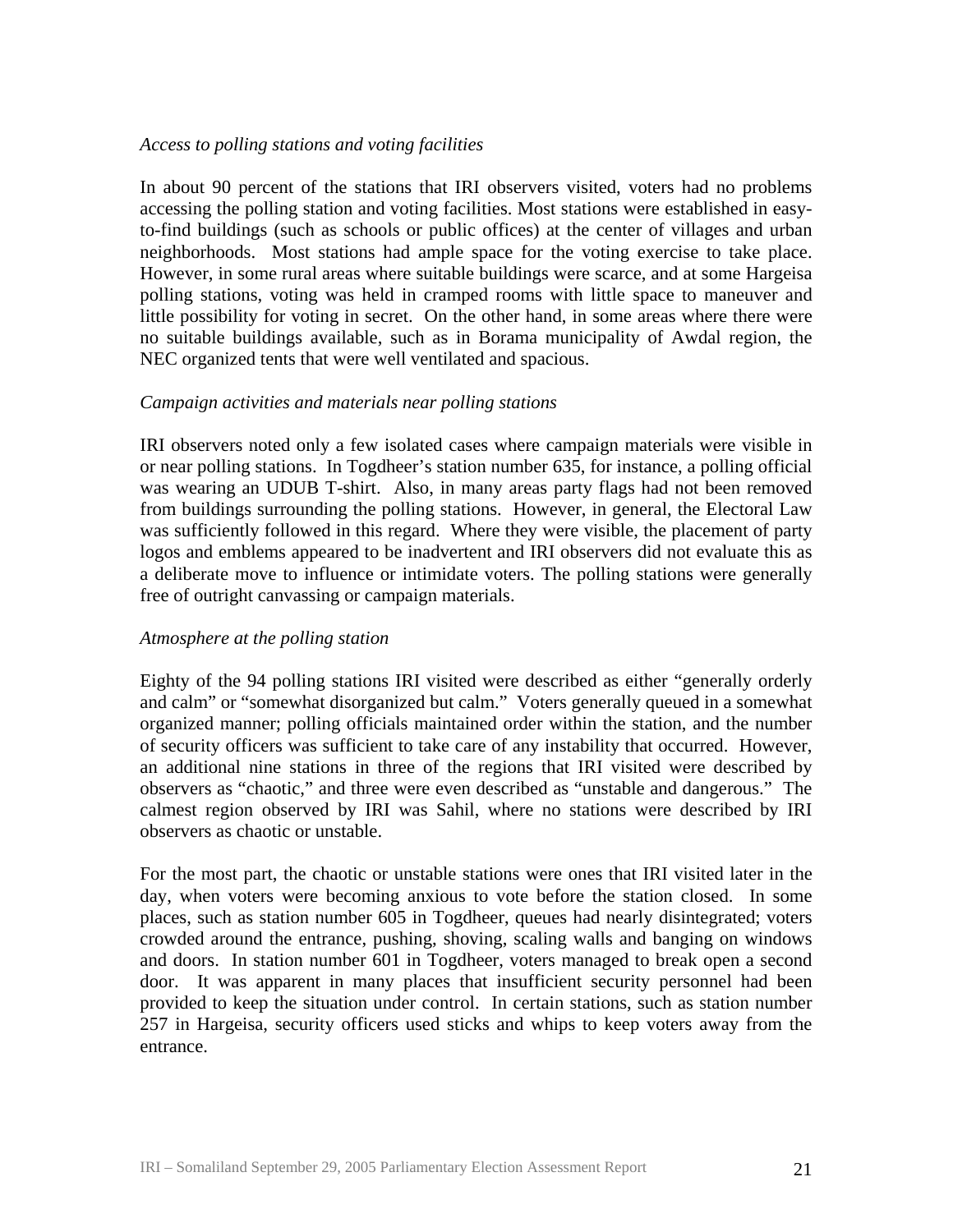IRI observers witnessed isolated cases of violence on Election Day. For instance, at stations number 85, 102 and 113 in Awdal, an IRI observer witnessed eruptions of fistfighting and stone-throwing among voters. In station number 102 in Awdal and station number 267 in Hargeisa, voting had to be suspended temporarily in order for the situation to be brought under control. In number 267, officials locked themselves inside the station as they waited for additional police to arrive. However, in most places where violence was observed, it was quickly quelled by the security officers deployed at every polling station. No fatalities or serious injuries were reported.

IRI observed various instances in which security personnel at polling stations interfered inappropriately in the voting process. Many did not adhere to the electoral law by staying outside the polling stations, although IRI saw no obvious instances of intimidation by these officers. In some instances, security officers exceeded reasonable limits and used excessive force to maintain order at the polling stations. In other cases, they were not able to prevent the dissolution of queues or queue-jumping by people (mostly young men) attempting to vote multiple times, whether through neglect or insufficient personnel.

#### *Multiple voting*

Attempts at multiple voting were rampant across all the regions where IRI observed. As the day progressed, almost every station IRI visited experienced increasing numbers of voters attempting to enter polling stations a second time. However, in the majority of polling stations these people were caught and expelled after a polling official used the ultra-violet light to see voters' inked fingers. Regardless of these widespread attempts at multiple voting, IRI saw no evidence that large numbers of repeat voters were being allowed into polling stations, with possible exceptions in Baki district.

However, in more than 10 percent of the stations that IRI visited, observers noted that election officials were not consistently checking voters' fingers for ink, so it is likely that some voters were allowed to vote more than once. In many places, especially in Awdal and Sahil regions, 20-30 percent of the officials observed did not check for ink stains on people showing up to vote. This may have aggravated the already serious problem of multiple voting.

The attempts by would-be multiple voters led to a carnival-like atmosphere, in which voters would run out of the station grinning and giggling after they had been caught. It appeared to IRI observers that most repeat voting was not attributable to organized attempts by parties or politicians at ballot fraud. Rather, it is IRI's assessment that young (perhaps first-time) voters were seeking to prolong the excitement of the voting exercise by doing it more than once and testing the new colorless ink system for flaws. Some repeat voters even appeared to be curious to see what their inked fingers would look like under the ultra-violet light. IRI saw no evidence that these voters were being paid by any individual or group.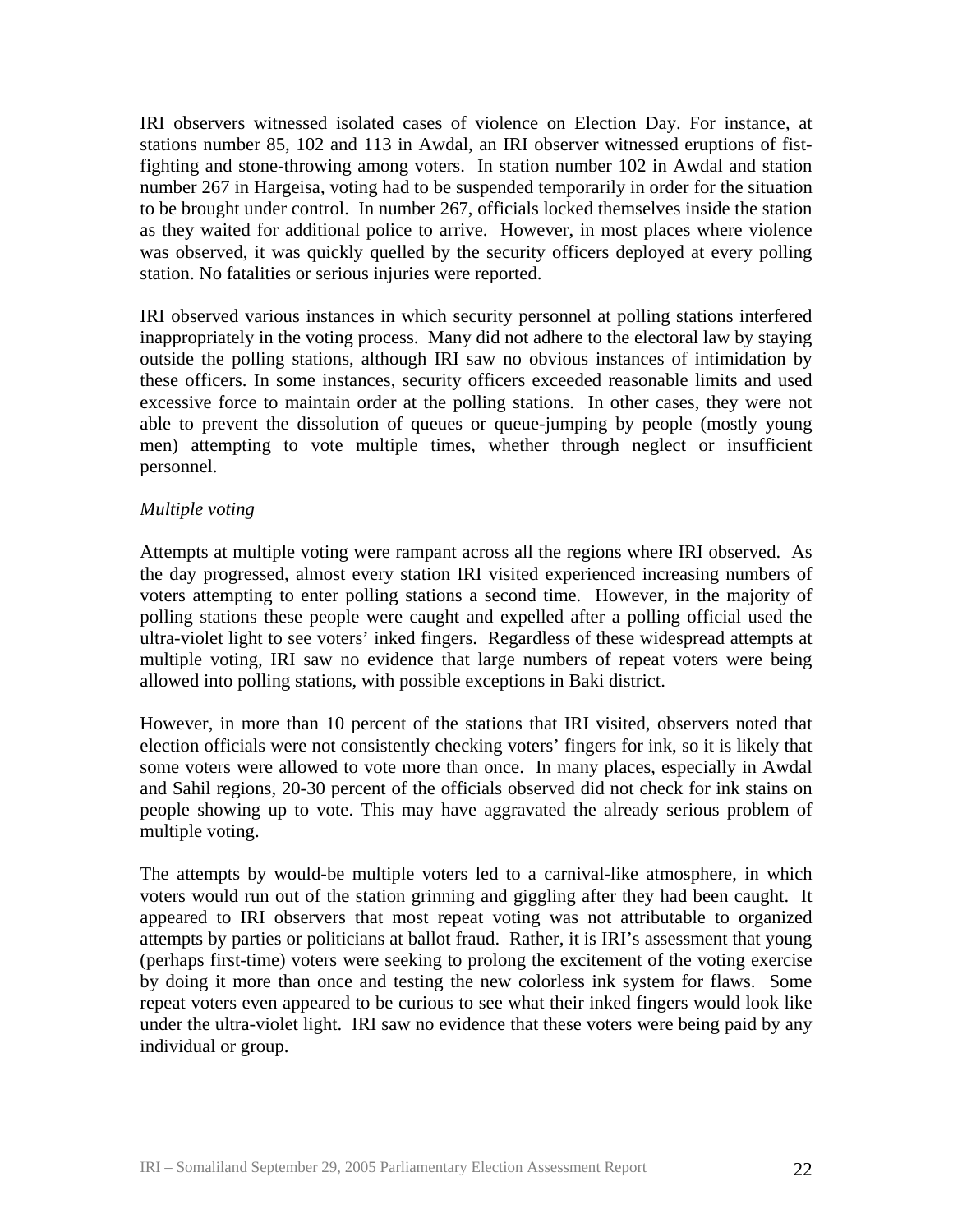The reaction of election officials at different polling stations to this phenomenon varied widely. In some stations, the multiple voters were calmly refused entry. In others, they were angrily chased away, yelled at or even handled roughly by security officers. IRI observers reported that at certain stations in Sahil, security officers detained multiple voters and forced them to sit in one area for several hours. Observers from another delegation told IRI that at some polling stations, multiple voters had their shoes and belts confiscated before they were detained. This seemed to be an effective deterrent to other would-be multiple voters.

The large numbers of people attempting to vote multiple times had a clear and adverse impact on order at stations observed late in the day. IRI observers believe that these voters contributed to the long queues still in place at 6:00 PM, and therefore probably resulted in large numbers of voter disenfranchisement when many stations did not allow those queued by 6:00 PM to vote.

IRI observers also witnessed attempts at underage voting. Whereas the legal voting age is 16 years and above, there were numerous cases where visibly underage people attempted to vote, and in some isolated cases they were allowed to do so. In Hargeisa's station number 256, for example, a 15-year-old admitted to having been allowed to vote.

#### *Secrecy in voting*

There was a commendable effort by election officials to set up polling stations in such a way that voters enjoyed secrecy. As much as possible, voters were left to mark their ballots peacefully without any interference except in cases where they needed assistance due to illiteracy or disability. Despite the fact that article 37 of Somaliland's Election Law stipulates that every polling station shall have two voting booths, in many cases only one was provided. For the most part, this was because some stations were too small to accommodate two booths. Many of these stations were so small that it was difficult for voters to maneuver their way past the officials, party agents and waiting voters to get to the voting booth, so many voters elected not to vote in secret.

There also seemed to be a deficiency in the training of election officials on the construction and use of voting booths; there was no standard type of booth and in some cases they were just curtains taped to walls. In addition, in many stations the booth was little used and the chairman did not direct voters to use it.

#### *Assistance to illiterate and disabled voters*

People with disabilities received appropriate assistance in all cases that IRI observed, and observers received no reports of any person who was disenfranchised due to disability. In station number 605 in Togdheer, IRI observers saw an elderly blind woman being respectfully led into the polling station through a back door by election officials, allowing her to bypass a long and unruly queue.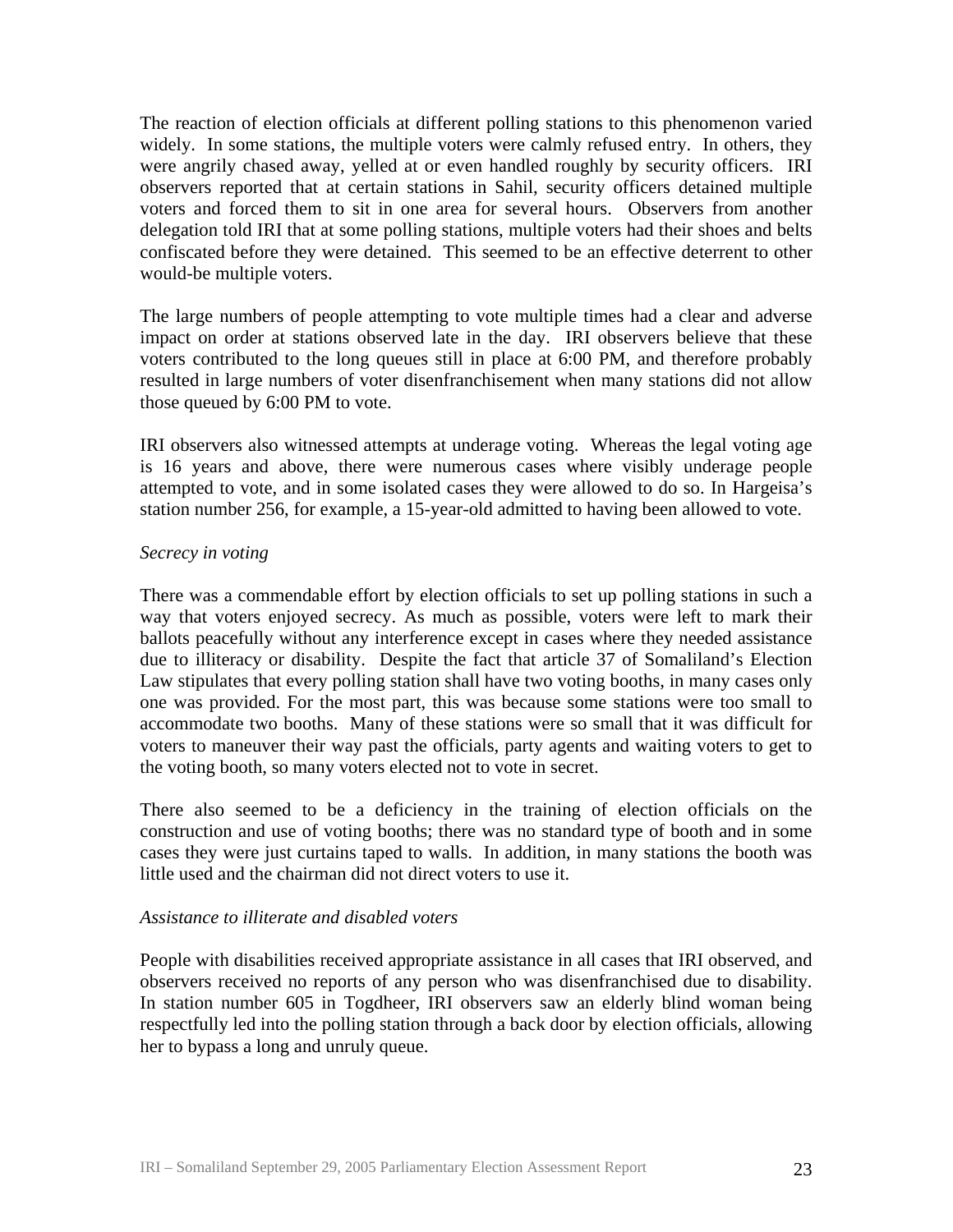In many parts of the country, especially rural areas, it was apparent that illiterate voters made up a large proportion of the electorate. Although the system of assigning a pictorial symbol to each candidate was intended to allow illiterate voters to vote without assistance, in a large number of cases, voters were not familiar with their candidates' symbols, while other voters complained that the symbols on the ballot were either too small or unrecognizable. Whenever illiterate voters were not able to complete their ballots, the station chairman offered assistance in a manner that was acceptably transparent. The voter would tell him which candidate she supported, he would tick the appropriate box, and before allowing the voter to cast the ballot he would display it to the party agents so they could see that he had followed the voter's direction.

In some rural areas, IRI observers noticed that candidates had distributed slips of paper to their supporters containing their campaign symbol; the voter would show the paper to the chairman and he would immediately know which candidate they supported.

#### *Transportation of voters*

Article 27 of the Election Law states that vehicle movement on Election Day is prohibited without written permission by the NEC. This vehicle ban was designed to ensure a high level of security, to discourage multiple voting, and to remove an unfair advantage from candidates and parties who can afford to transport their voters to the polls. However, in all four regions IRI observers visited, this provision was blatantly disregarded. On Election Day, politicians, clan leaders and other individuals transported thousands of voters to polling stations. IRI observers saw scores of trucks, pickup trucks, buses and small personal cars, many emblazoned with campaign posters and party logos, carrying voters to and from polling stations.

IRI has no evidence to indicate whether these vehicles were facilitating multiple voting or simply carrying voters to polling stations from remote areas. However, observers from the institute did note that at some stations the number of multiple voters being turned away increased significantly after the arrival of these vehicles. Further, at station number 605 in Burao, an IRI observer photographed a minibus transporting voters between stations that bore a vehicle permit (number 194) issued by the NEC to KULMIYE.

#### *Party Agents*

In all stations that IRI visited, all three political parties were represented by accredited poll-watchers; in most stations, each party had two agents present. IRI observed that the vast majority of these agents appeared to have been well trained and were conducting their responsibilities professionally without interfering in the voting process. In some smaller polling stations, the presence of a full complement of six party agents caused the station to become overcrowded, making it difficult for voters to maneuver through the different steps of the balloting process.

In crowded polling stations, party agents often assisted in small tasks such as showing voters how to insert their ballots into the cumbersome ballot bags. Though such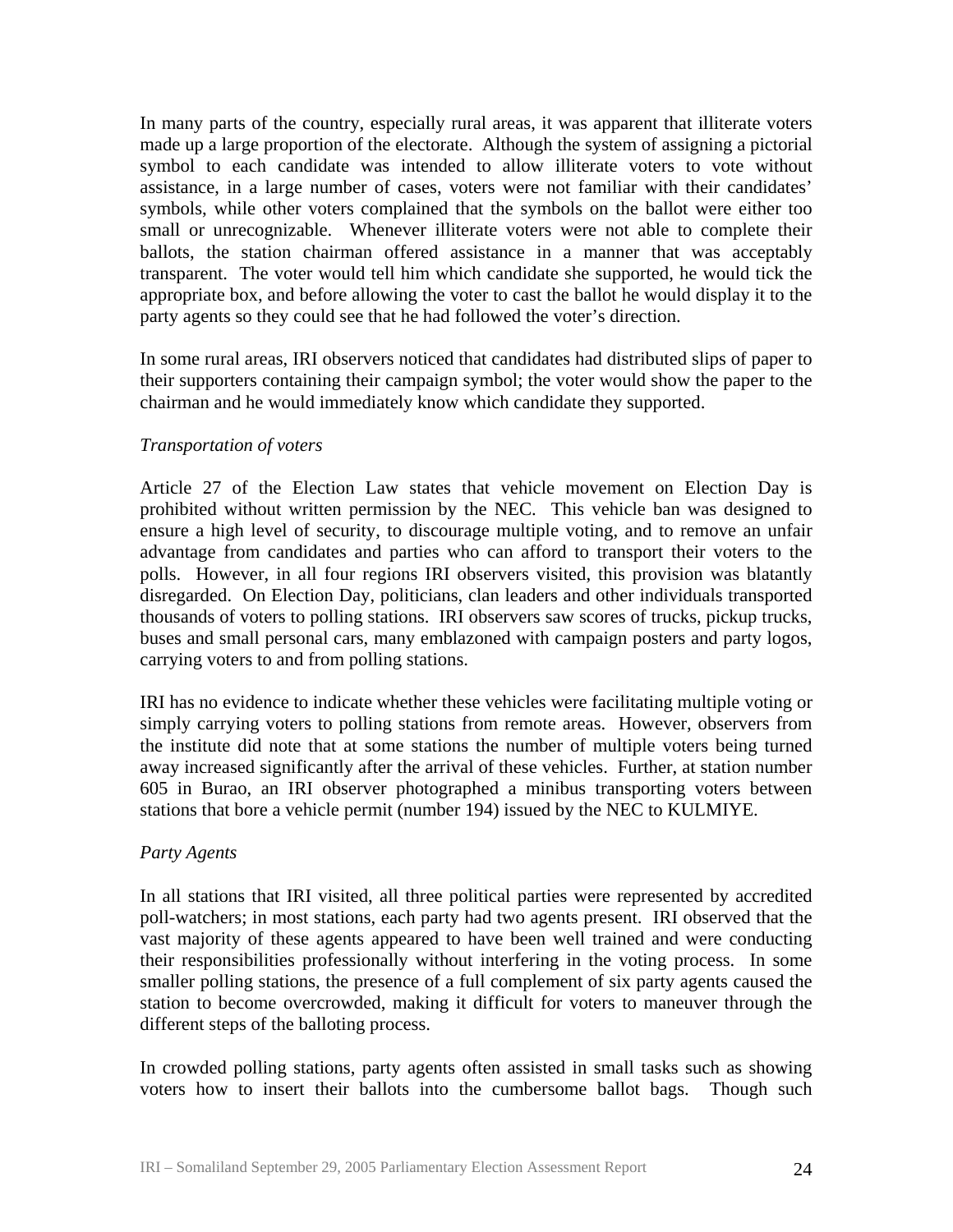involvement by party agents is technically disallowed, IRI was satisfied that these party agents were trying to be helpful and did not intend to manipulate or intimidate voters. However, IRI noted a few cases in which a party agent was assigned inappropriate duties; in Togdheer's station number 606, a KULMIYE party agent was tasked to check voters' fingers for ink with the ultra-violet lamp; similarly, in Baki district, a party agent was assisting illiterate voters by marking their ballots for them, a job the Electoral Law designates solely for polling station chairmen.

#### *Other administrative issues*

Despite some confusion about procedures, in general, polling officials appeared welltrained and confident in performing their tasks. They handled the voting process with diligence and patience. They treated voters fairly and respectfully, save for a few cases where men were given preference in voting over women. At many polling stations, facilities were not sufficient to handle efficiently the large number of voters, and Somalilanders found themselves waiting for long hours, sometimes under a punishing sun or pouring rain, before voting. In Togdheer's station number 585, for example, a woman reported to IRI that she had joined the queue at 2:00 AM and had not voted by the time observers visited the station at 9:30 AM.

IRI observed that, in general, the assignment of a specific duty (e.g. stamping and issuing ballots) constrained polling chairmen to one spot in the station and made it nearly impossible for him to oversee the performance of other duties. For instance, in many polling stations the process of checking voters for inked fingers was done outside the chairman's line of sight, so he would not have been able to tell whether or not this was being done correctly.

In many stations, IRI noted a lack of seriousness in the handling of spoiled ballots. After voters were issued replacements for ballots that had been damaged or otherwise spoiled, the original ballots were often thrown into piles under tables or in corners of the room, out of the sight of polling officials, rather than in a special envelope as required.

In some areas of the country, particularly Awdal region, a number of polling stations ran out of ballots and had to suspend voting well before closing time with people still waiting in queues. In stations number 138 and 152 in Awdal, ballots ran out at 4:15 PM and 2:30 PM respectively. Many voters had to relocate to other stations, some of which were several kilometers apart. In some cases, ballots were replenished before closing time and in others, the stations simply closed early for lack of materials. It is possible that some voters could not make it to other stations in time to vote or were discouraged by the inconvenience of having to move to another station; therefore, some of these voters may have been unnecessarily disenfranchised.

Perhaps owing to the excitement of finally voting for their representatives in parliament, people loitered around many polling stations after they had finished voting. This caused congestion around many stations, and, in some cases negatively impacted the voting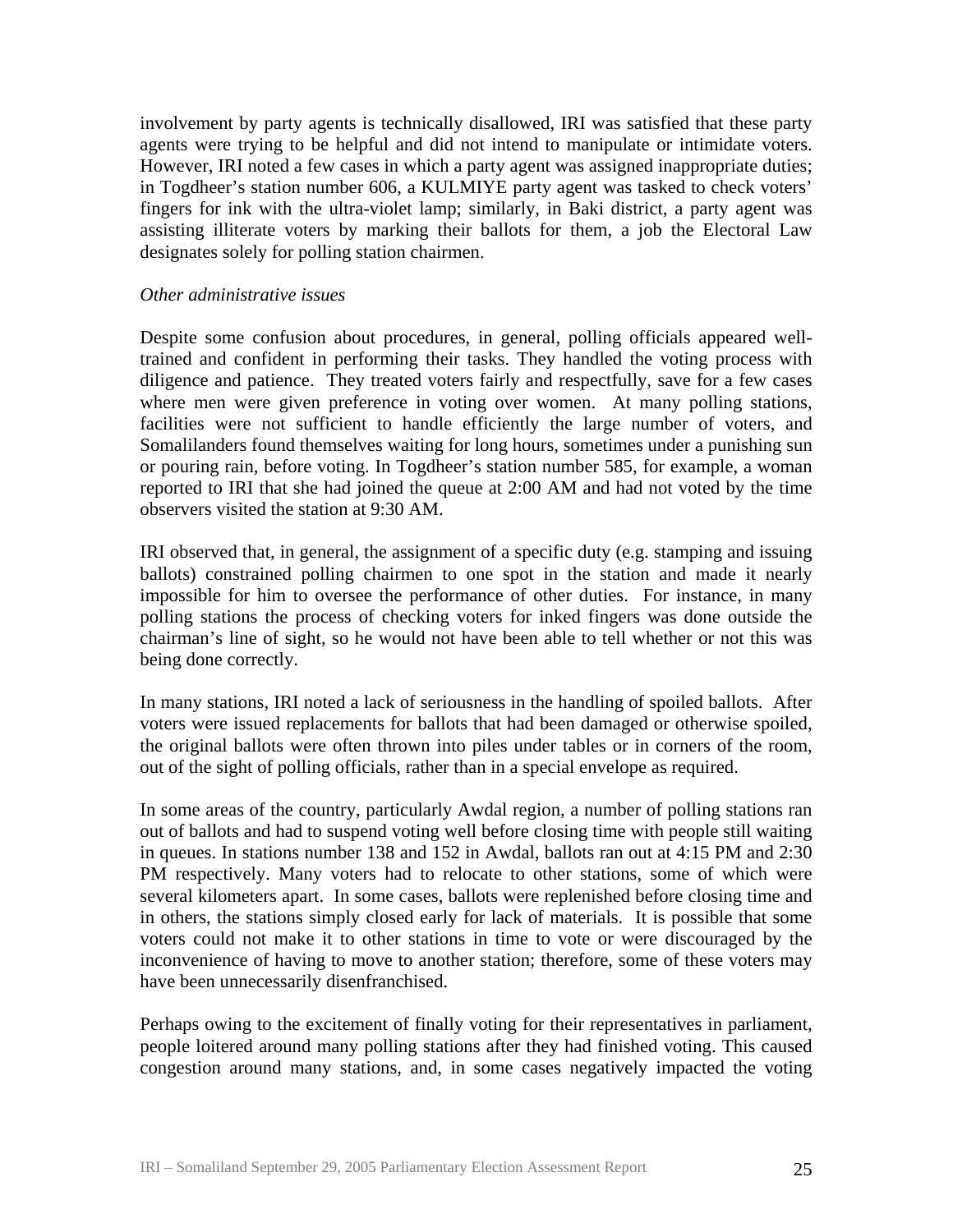process. In many stations in Baki district and at Togdheer's station number 590, the large crowd made it difficult for people, particularly the elderly, to access the station.

#### **Closing and vote tabulation**

### *Closing time*

Of the seven stations at which IRI observed closing procedures, five closed at 6:00 PM, the official closing time. Polling officials at some stations IRI visited during the day informed observers that they planned to close late to make up for opening later than 6:00 AM. Meanwhile, stations number 332 in Hargeisa and 502 in Sahil stayed open so that voters in the queue by 6:00 PM had the chance to cast their ballots.

IRI also noted that four of the seven stations did not follow the legal requirement that all voters in line by 6:00 PM should have the chance to vote; these stations closed promptly at 6:00 and turned away all remaining voters. At some stations, it was difficult for polling officials to ensure that only voters who had arrived at the polling station before 6:00 PM would be allowed to vote, since many people attempted to join the line after that point.

It was also noted that many late-day voters had already voted at other stations and were seeking to engage in multiple voting. IRI observed that although most such voters were caught and expelled, their presence in the queue wasted a great deal of time and led to the continued presence of long queues even after closing time. At stations that did not follow the requirement to stay open until all voters in the queue had voted, this meant that a large number of people were not able to exercise their right to vote.

#### *Vote tabulation, recording and collation*

In most closing stations, polling staff made sincere efforts to carry out all necessary procedures. For instance, in all stations observed, the number of registered voters was cross-checked with the total number of used, unused and spoiled ballot papers.

However, IRI observers noted considerable confusion in tabulation, recording and collation procedures. Many polling officials, including station chairmen, did not appear sufficiently familiar with counting regulations and had to continually refer to the election manual. In addition, after a long, frenetic day of voting, polling staff were so exhausted that in some cases they rushed through procedures or performed them half-heartedly. At Dila A station in Baki district, polling staff took two hour-long breaks after closing time to rest, drink tea and chew qat before beginning to count ballots.

Initially, counting was very slow. Some station chairmen were not clear on how to separate ballot papers while counting and whether to count first by party or by candidate. IRI observers also noted that, in order to speed the process of counting, tired polling officials often enlisted the party agents (who were supposed to be uninvolved observers) in counting and checking the validity of votes. At station number 589 in Burao, as the chairman called out the votes, his secretary recorded the number of votes for each party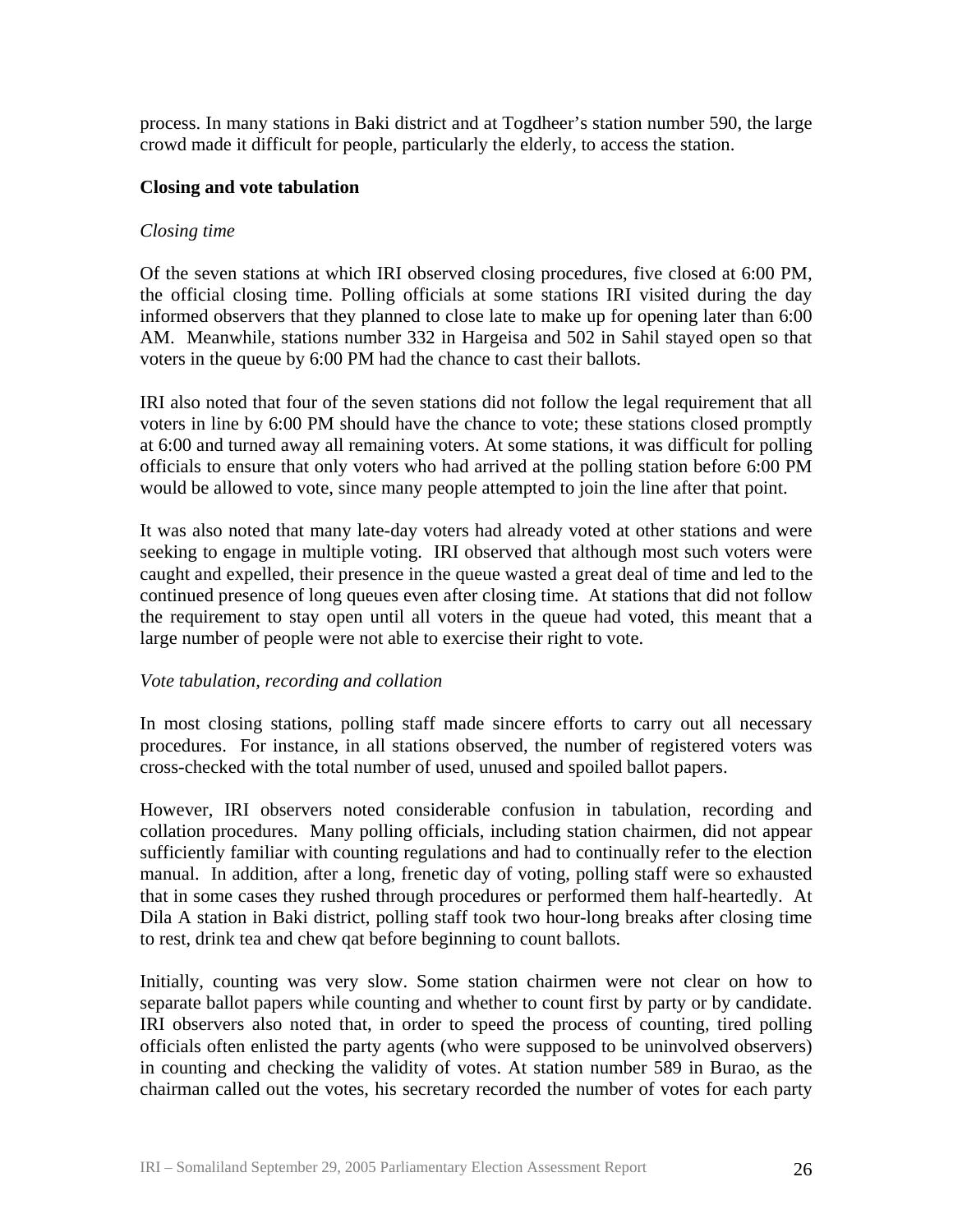while the party agents were asked to keep track of the votes received by each candidate in their respective parties. Both counts were later recorded as the official results.

IRI observed disputes over the validity of votes, with officials and observers contesting the acceptability of ballots where marks crossed a line, where the mark was tiny, where two candidates were marked, and where voters wrote the candidate's name without making any other mark. In Awdal region, the color of the ballot (pink) made it difficult for scrutinizers to find the mark, since in all stations a red ballpoint pen was used by voters.

In recording vote totals, IRI observers noted that to produce all the necessary copies of the results form, the carbon paper provided was small and difficult to use. Polling officials, therefore, often needed to complete each form manually, frequently making mistakes which had to be cancelled and rewritten.

In all stations observed, sensitive materials were properly sealed with the assistance of a NEC official and the results were escorted by police officers and party agents to the NEC district office. All IRI delegates summarized the closing and counting processes in their stations as "disorganized but generally calm and correct," despite the great amount of time that counting processes consumed. In some stations, closing and tabulation procedures continued until the early morning hours of the next day. At station number 502 in Sahil, an IRI observer did not depart until 10:00 AM the following day.

At the end of the exercise, there were no unresolved disputes and the party agents in all stations signed the final report.

## **V. Post-Election Period and Results**

The election results announced by Somaliland's NEC on October 15 are as follows: **Table 1: Voting results of the 2005 parliamentary election** 

| <b>Regions</b>  | <b>UCID</b> | <b>Kulmiye</b> | <b>UDUB</b> | <b>TOTAL</b> | Not valid | <b>Total</b> |
|-----------------|-------------|----------------|-------------|--------------|-----------|--------------|
| Awdal           | 31,492      | 26,837         | 74,691      | 133,020      | 757       | 133,777      |
|                 | (23.7%)     | $(20.2\%)$     | $(56.1\%)$  |              |           |              |
| <b>Hargeisa</b> | 75,796      | 95,881         | 81,552      | 253,229      | 2,750     | 255,979      |
|                 | $(29.9\%)$  | $(37.9\%)$     | $(32.2\%)$  |              |           |              |
| <b>Sahil</b>    | 18,331      | 12,355         | 21,793      | 52,479       | 216       | 52,695       |
|                 | $(34.9\%)$  | $(23.5\%)$     | $(41.5\%)$  |              |           |              |
| <b>Sanaag</b>   | 17,907      | 36,652         | 34,727      | 89,286       | 537       | 89,823       |
|                 | $(20.1\%)$  | $(41.1\%)$     | $(38.9\%)$  |              |           |              |
| <b>Sool</b>     | 2,436       | 8,964          | 9,157       | 20,557       | 199       | 20,756       |
|                 | $(11.8\%)$  | $(43.6\%)$     | $(44.5\%)$  |              |           |              |
| <b>Togdheer</b> | 34,583      | 47,639         | 39,529      | 121,751      | 126       | 121,877      |
|                 | $(28.4\%)$  | $(39.1\%)$     | $(32.5\%)$  |              |           |              |
| <b>Total</b>    | 180,545     | 228,328        | 261,449     | 670,322      | 4,585     | 674,907      |
|                 | $(26.9\%)$  | $(34.1\%)$     | $(39.0\%)$  |              |           |              |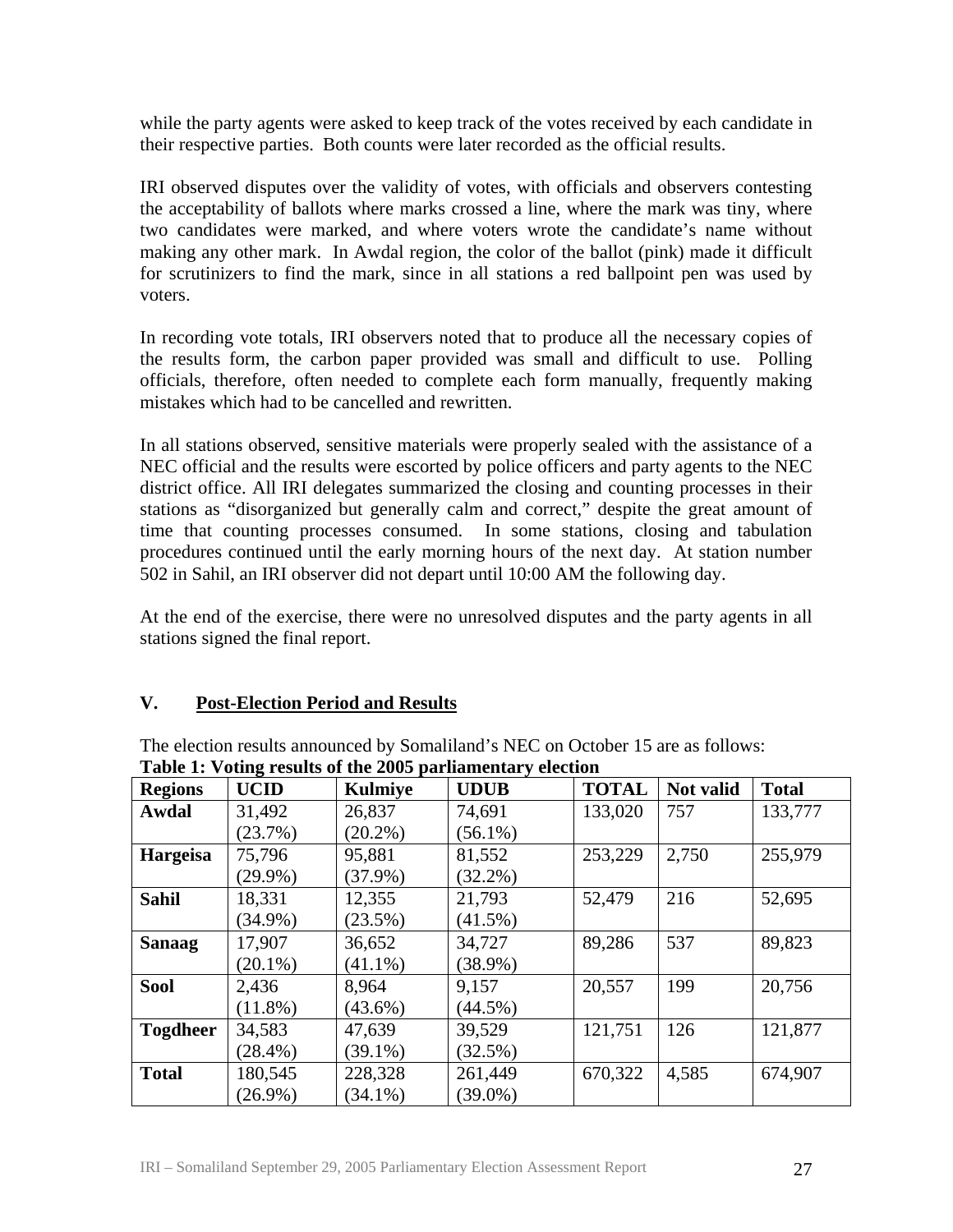As a result of these totals, the seats in the new parliament have been divided among the parties as follows:

| <b>Region</b>   | <b>Parliamentary</b> | <b>UDUB</b> | <b>UCID</b>    | <b>KULMIYE</b> |
|-----------------|----------------------|-------------|----------------|----------------|
|                 | <b>Members</b>       |             |                |                |
| Awdal           | 13                   |             | 3              |                |
| Hargeisa        | 20                   | 6           | 6              | 8              |
| <b>Sahil</b>    | 10                   | 4           | $\overline{4}$ | 2              |
| <b>Sanaag</b>   | 12                   |             | $\overline{2}$ |                |
| <b>Sool</b>     | 12                   | 6           | $\overline{2}$ | 4              |
| <b>Togdheer</b> | 15                   |             | $\overline{4}$ | 6              |
| <b>Total</b>    | 82                   | 33          | $\overline{2}$ | 28             |

#### **Table 2: Distribution of seats in the new parliament**

Comparing these results to those of the 2003 presidential election, a number of trends are clearly discernible (See Appendices A and B for the results of Somaliland's previous two elections).

It should be noted that the tendency of voters in many parts of Somaliland to support candidates from their clans has not changed. In 2003, since there were only three candidates from which to choose, each party's geographic performance correlated strongly with the regional/clan bases of its candidate and other top personalities. However, in 2005, voters were faced with the ability to choose among several candidates from their clan representing different parties. Therefore, the phenomenon of particular parties dominating certain regions was much decreased. For instance, in the 2003 election four out of six regions were won with more than 55 percent of the vote. In 2005, only one region, Awdal, gave any one party more than 45 percent of its vote.

The biggest story in this election was the dramatic increase in support for UCID, Somaliland's second largest opposition party. In the 2002 municipal elections, UCID barely edged out several other competitors to become one of Somaliland's three official political parties. In 2003, the party polled less than 12 percent in every region except Hargeisa, and managed only 15.9 percent overall. However, in 2005 UCID increased its support in all six regions by between 6.9 and 26 percentage points. In four regions, the party more than doubled its support base (in Sahil support for UCID nearly quadrupled), and nationally it gained 11 points to take 26.9 percent of all votes and more than onefourth of the parliamentary seats.

UCID's stunning success can be attributed mainly to two factors. The first and most important factor was the party's strategy to position itself as a moderate alternative. UDUB and KULMIYE spent much of the campaign attacking each other, only to have these negative tactics backfire; many voters were turned off by both parties and were highly receptive to UCID's comparatively positive message of peace, development and social justice.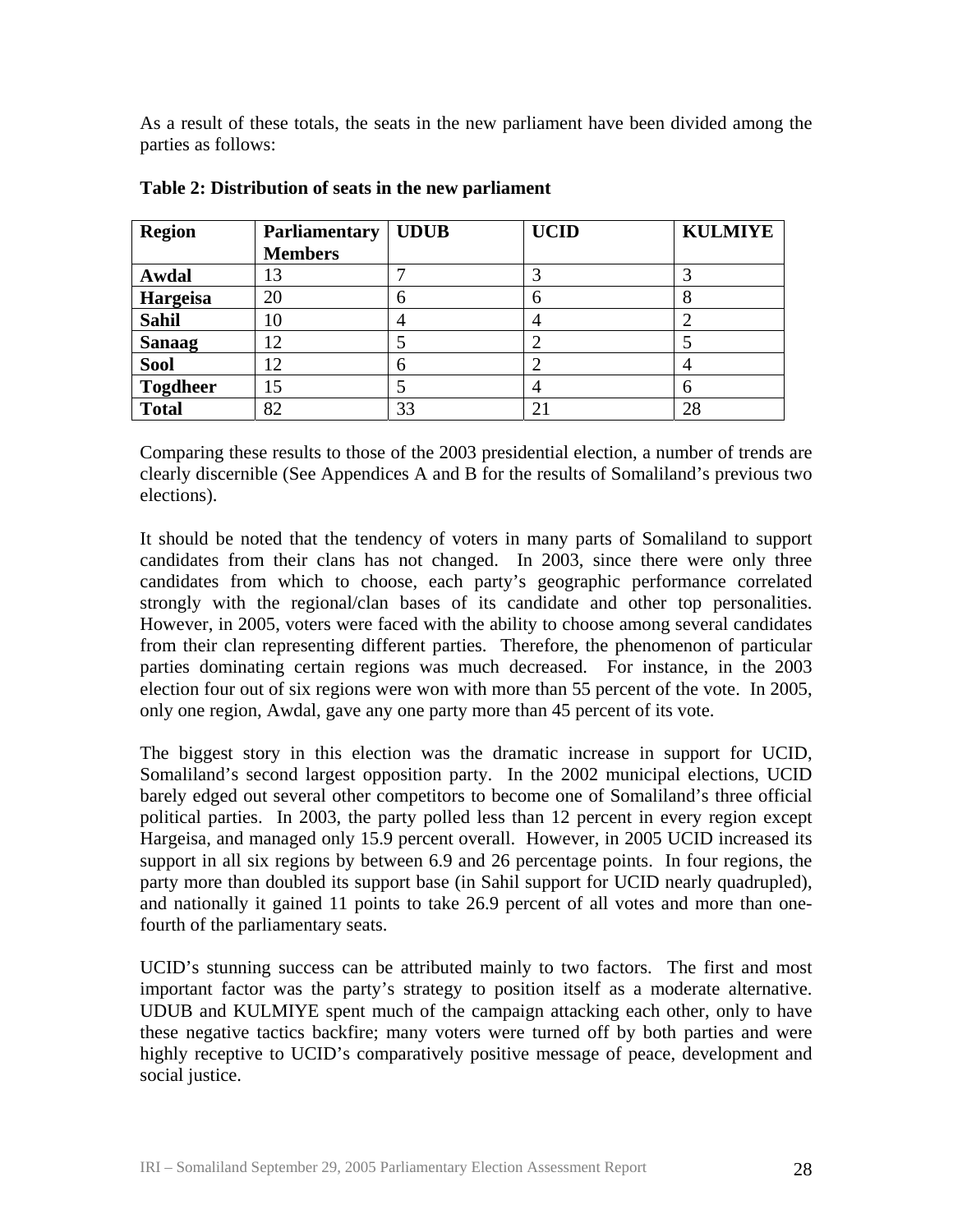The second factor was the caliber and personal resources of the party's candidates. A large proportion of UCID's candidates were returned émigrés who had achieved academic and financial success in western countries. UCID heavily promoted these candidates as highly-skilled and qualified professionals, and many UCID candidates were fully prepared to outspend their less-wealthy rivals. Furthermore, UCID capitalized on the failure of a number of popular and well-qualified candidates to gain nomination by UDUB and KULMIYE for reasons such as clan balance. Many of these individuals (including the owner of the international-class Ambassador Hotel in Hargeisa) found a home in UCID and were able to easily beat candidates from the parties that had rejected them. Due to these advantages, UCID was able to grow in the span of two years from a marginal political group to a formidable player in Somaliland's nascent democracy.

UDUB, while failing to maintain its 2003 level of support, managed to exceed the expectations of many observers. Despite expectations that the unpopularity of many recent government policies and public discontent about corruption would deal a crippling blow to support for UDUB, the party gained a plurality of seats in parliament. Between 2003 and 2005, the party's national support decreased by only 3.1 points, and UDUB retained a commanding lead in President Rayale's populous Awdal region. UDUB's strong support was due, in part, to the party's unfair advantages in using state-owned media as a vehicle for party propaganda and state resources to support its candidates (although to a significantly lesser extent than in past elections). Furthermore, campaignyear government policies such as the appointment of ministers and commissions and the initiation of major public works projects may have won new supporters. There have also been allegations that UDUB engaged in serious irregularities to increase its vote count, especially in Awdal. However, it is also possible that many observers overestimated the extent to which UDUB supporters would desert the party for KULMIYE. Although its unrelenting attacks on KULMIYE probably turned off voters to both parties, it is apparent that many voters chose stability over change, and credited UDUB with overseeing three successful democratic elections while maintaining peace.

The only party that performed below expectations was KULMIYE. The support base of the largest opposition party shrank in all six regions, and in three of those regions it shrank by more than 10 points. Nationwide, KULMIYE lost eight percentage points. This result confounded the expectations of many Somaliland-watchers, who believed that the poor performance of the Rayale government would lead voters to desert the ruling party. This was true to a certain extent, but it appears that most of these disaffected voters bypassed KULMIYE and supported UCID, along with a great number of discontented KULMIYE members.

Though KULMIYE's setback was in part the result of unfair government tactics such as raiding the opposition party's headquarters and flooding the public airwaves with anti-KULMIYE attacks, part of the responsibility also lies with KULMIYE's lackluster and overconfident campaign. The party based its national appeal on the charisma of its leader and the fact that many of its most prominent figures were SNM veterans and heroes of the independence struggle. However, UDUB used KULMIYE's SNM ties to remind voters of Somaliland's period of instability and civil war under SNM leadership. Also,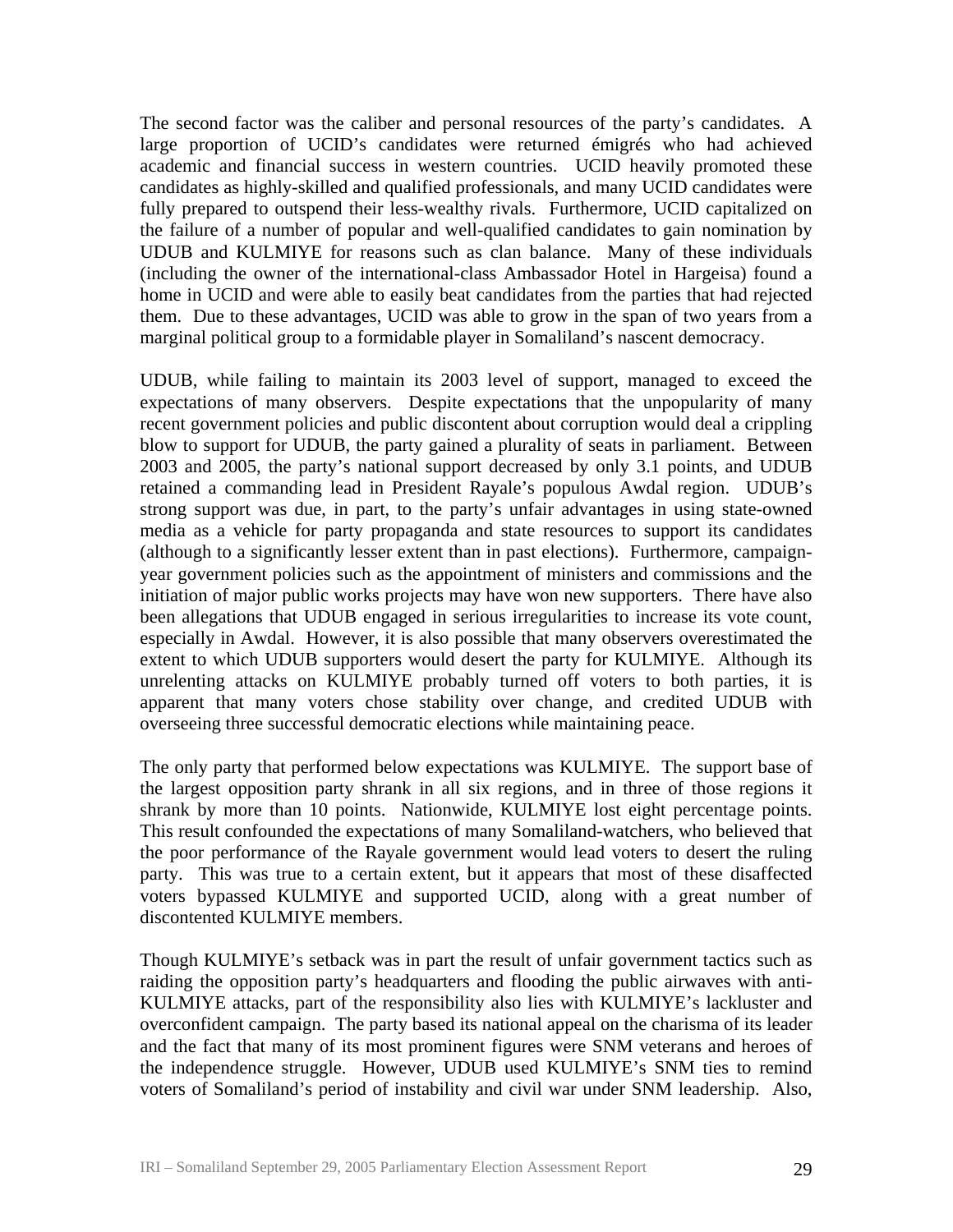the appeal of KULMIYE's national figures did not necessarily translate to its candidates at the regional level, many of whom had mediocre credentials. Additionally, KULMIYE's support for the ill-fated attempt to impeach Rayale (which UCID refused to support) may have raised concerns among voters about KULMIYE's willingness to risk insecurity in order to achieve its political aims.

Normal measures of turnout cannot be calculated in the absence of voter registration. However, in terms of absolute numbers, turnout increased considerably between the 2003 and 2005 elections. In this election, 670,322 valid votes were counted, compared to 488,543 in 2003, an increase of 37 percent. Turnout rose most dramatically in Sool and Awdal, which saw increases of 112 percent and 102 percent respectively. Turnout was most stable in Togdheer, which saw only a six percent increase.

### **Post-Election Delays**

Although Somaliland's Election Law requires that the NEC central office determine the winners of the election within 10 days of the election, the NEC did not do so until October 15, 16 days after Election Day, when it forwarded the preliminary results to the Constitutional Court. The court's ratification of the results took an additional two weeks. On November 1, 2005, the Vice Chairman of the Constitutional Court of the Republic of Somaliland, Mahmud Hirsi Farah, announced that the court had ratified the results of September 29 parliamentary elections.

Given the highly politicized environment and the scarcity of information emerging from the NEC, many politicians, interested observers, and stakeholders voiced fears of behindthe-scenes attempts to fix the results. Within days of the election, political party leaders began to publicize reports of fraud. Somaliland-focused websites (the main source of news about Somaliland among the Diaspora) were also rife with conspiracy theories. Most of these involved attempts by the party in power (including particular government ministers) to manipulate the results in remote areas in order to temper UDUB's poor performance in some major towns.

However, most nonpartisan observers believe that the prolonged post-election period was due to technical problems, including difficulties with transportation, communication, and administrative procedures. The first problem to emerge in the post-election period arose from the way in which voting totals were reported to the NEC by polling station chairmen. In observing counting procedures on Election Day, IRI observers noted that producing all the necessary copies of the tally sheet was difficult because the carbon paper provided was difficult to use, and polling officials often needed to cancel their mistakes and rewrite figures, which made carbon copies messy and hard to read.

Several days after the election, a consultant from NEC reported to IRI that a very large number of the tally sheet copies received by election offices at all levels across the country were faint and nearly illegible. The consultant conjectured that the polling station chairmen had given the top three (i.e. clearest) carbon copies to party agents at the polling stations, and had sent the progressively faint copies to election officers. Due to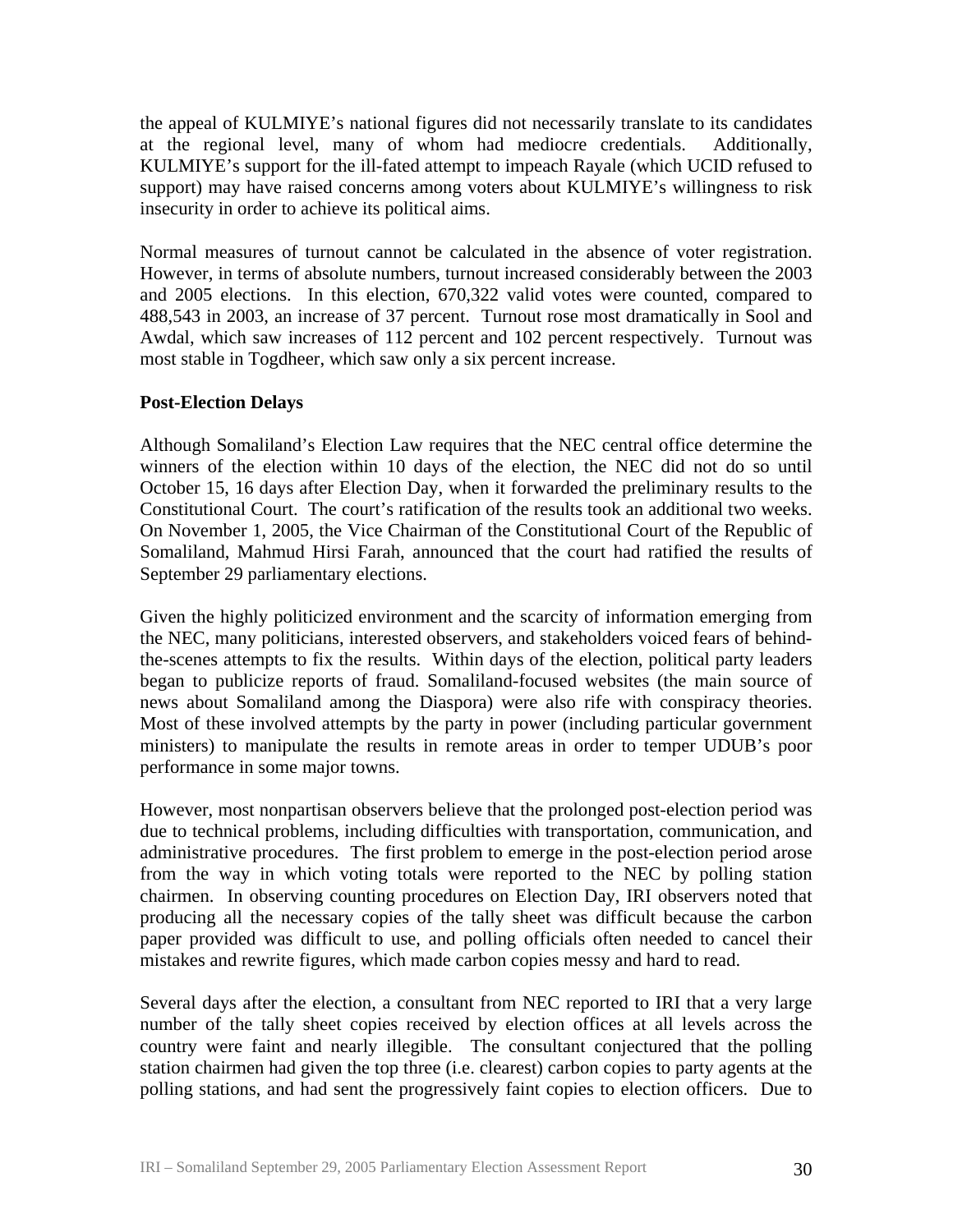this simple clerical oversight, NEC officials had to re-open many locked and warehoused boxes from the polling stations to retrieve the original tally sheets, a task that took many days to complete.

Other technical difficulties in the post-election period included the following:

- Due to rain and bad roads, the central NEC office did not receive materials from some remote areas of the country until nearly a week after Election Day.
- The NEC conscientiously sought to resolve disputes among political parties about voting results in specific districts and polling stations by conducting numerous time-consuming recounts.
- The Islamic holy month of Ramadan began shortly after Election Day, significantly limiting the number of hours each day that election officials could conduct their work.
- Even though the urban center of Hargeisa contains more voters than most regions, it is still only considered a single district. Since the election law limits the number of "core staff" in each district election office to six, the district election office in Hargeisa, which had to process results from roughly 230 polling stations, was severely understaffed. As a result, Hargeisa was the last region to complete vote tallying, well past the 10-day timeframe stipulated in the election law.

## **Allegations of Irregularity**

In the days following the election, IRI delegation members heard serious allegations that the ruling party had abused its power on Election Day and in the early post-election period. Many of these allegations were later repeated in Somaliland's media and on Diaspora websites. After meeting with numerous stakeholders in Somaliland, IRI saw no conclusive evidence to support most of these allegations.

However, one particular complaint raised informally by the opposition parties, involving efforts to fix results in remote districts of Awdal Region seemed, credible enough to merit investigation. In particular districts, including Zeila, Lughaya, and Baki, the number of voters was unrealistically high, especially when measured against corresponding numbers from the 2003 presidential election.

Though district-by-district results had not yet been publicly released at the time this report was written, NEC members confirmed to IRI that the Awdal numbers were troubling. For instance, the reported vote total in sparsely-populated Lughaya district was more than six times higher than that of the 2003 election (25,138 vs. 4,182). In Zeila and Baki, the vote totals were roughly three times higher than in 2003. An NEC staff member told IRI that "There was evidently a determined effort to inflate votes in Awdal… It's likely there was collusion among the party agents and the election officials."

NEC officials pointed out that whereas in most parts of Somaliland a system of "staff swapping" was implemented to ensure that key polling station staff (namely presiding officers and ink-checkers) did not work in their own home districts, it was not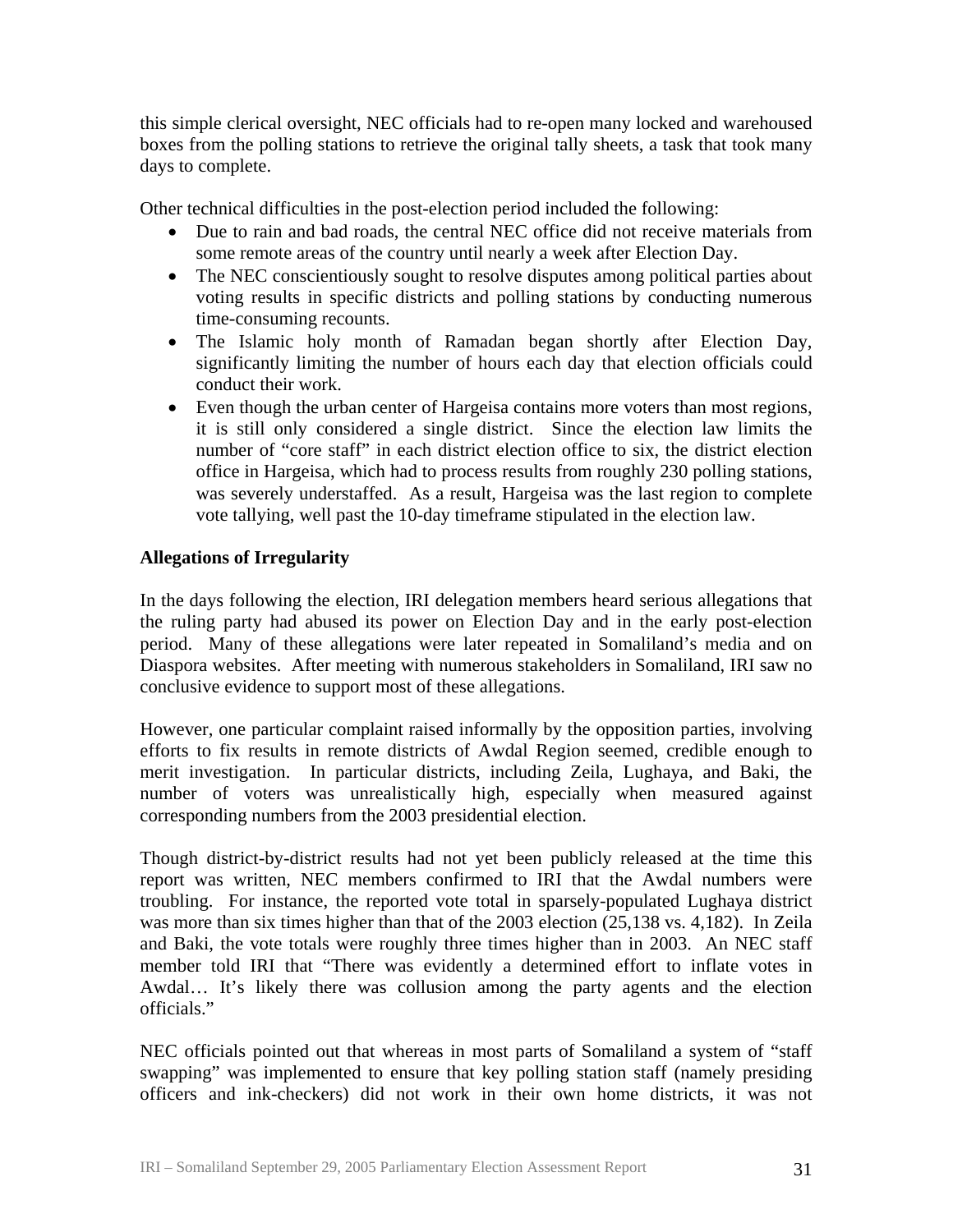implemented in some districts of Awdal. The chief safeguard against fraud at the polling station level was the requirement that accredited agents of all three parties register their approval by signing off on the station register before results could be reported to the District Election Office. However, the opposition parties insist that in certain parts of Awdal, their party agents were detained or kept from their duties and replaced by agents loyal to the government. NEC officials did not deny to IRI that this had happened, but stated that the opposition parties had not reported this to the NEC in time for something to be done about it.

An investigation into voting results in Awdal region would have been well merited. The register of voters for each polling station could have been checked for "ghosts." However, NEC did not conduct such an inquiry and these questions were not resolved for two reasons. First, it would have required NEC officials to reopen the locked box of materials from each polling station; NEC does not possess the authority to do so unless complaints have been raised by party agents at the polling station, district election office, or regional election office level. Since in this case the results were ratified at all levels, the NEC's hands were tied.

Second, and more surprisingly, neither of the opposition parties raised a formal complaint to the NEC or to the Constitutional Court, as they were within their rights to do. It is likely that Somaliland's opposition parties reached the conclusion that, even if the alleged fraud in Awdal improved the showing of UDUB in this election, the overall results had put the opposition in a stronger legislative position than ever before. This was especially true for UCID, which went from existence at the periphery of Somaliland politics to nearparity with KULMIYE in parliament. It is therefore possible that the two opposition parties decided to secure the ground they had gained by accepting the results without contest.

Furthermore, a strong will exists among all three parties to complete this process peacefully and without destabilizing the country. It was this same will that led KULMIYE in 2003 to accept the results of a presidential election that their chairman lost by less than 100 votes. In an email to IRI just after the announcement of preliminary results on October 15, one opposition leader said that "we the opposition parties have endorsed the result of this election, disregarding the misbehavior of the government for the sake of our young nation." In an interview two months after the election, an UCID official told IRI that "People in Somaliland are hostages to peace. We don't cry foul because we're afraid of creating conflict."

Although the alleged irregularities may have distorted election results to a certain extent in Awdal region, IRI saw no evidence to indicate that national election results had been significantly affected. Outside of Awdal, there have been no credible allegations of significant fraud.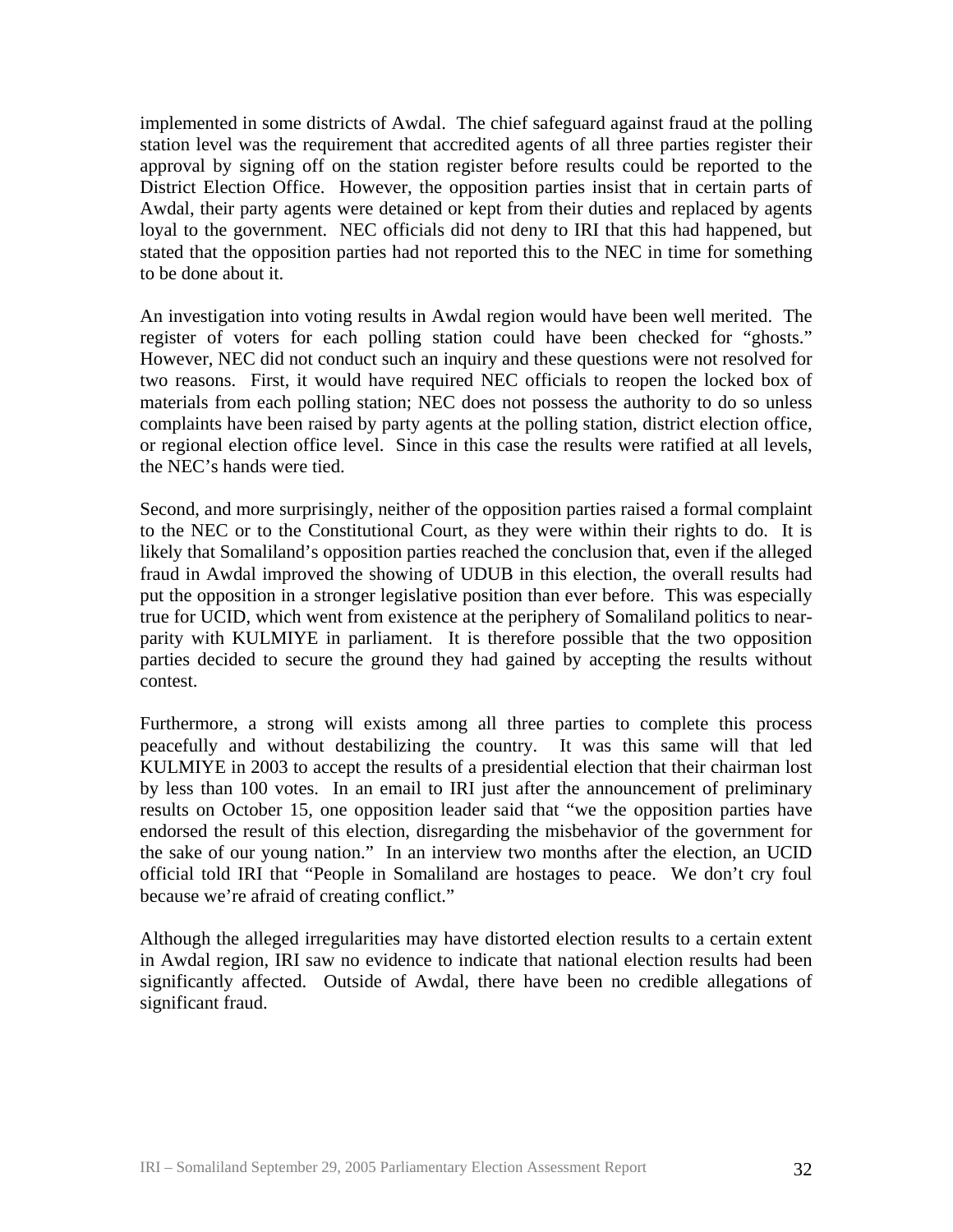## **Next Steps for Somaliland's Democratization**

Some opinion leaders in Somaliland now view Somaliland's first direct parliamentary elections as the closing note to "Phase One" of the country's democratization process. There is not yet a general consensus as to what "Phase Two" will entail, but some of the following objectives are now being widely discussed:

- Developing expertise in legislative policy-making and agenda building among Somaliland's new parliamentarians, all but a small handful of whom have no legislative experience;
- Institutionalizing parliament as an effective check on the executive while maintaining political stability;
- Democratizing and decentralizing political parties' decision-making processes;
- Maintaining party unity and discipline in parliament, especially since many MPs owe their election more to their clans than to their parties;
- Conducting a nationwide census and voter registration exercise to facilitate the next round of elections;
- Passing a permanent law to govern all types of elections in Somaliland (municipal, presidential, parliamentary and guurti);
- Implementing a continuous program of voter education;
- Further engaging women, minorities, and other marginalized groups in politics despite their poor performance in this election;
- Harmonizing Somaliland's modern democratic institutions with traditional clanbased institutions;
- Liberalizing restrictive laws and executive orders, many of which may be unconstitutional;
- Removing remaining restrictions on the freedoms of expression, assembly and the media; and,
- Seeking greater integration with the international community.

## **VI. Findings and Recommendations**

Upon completing its observation of the 2005 parliamentary elections, IRI respectfully offers the following recommendations to major stakeholders in Somaliland. Within each target institution, recommendations are listed in order of importance.

## **National Electoral Commission:**

• **Conduct nationwide voter registration:** A national register of voters is an essential tool in preventing multiple voting and other fraud, as it allows for voters to be assigned to particular polling stations, where they can be checked off as they vote. The list of voters collected by NEC on Election Day can form the basis of such a register, but NEC and other stakeholders should also reach out to government and international partners to fund a national project to register all eligible voters. This task would be much facilitated if done concurrently with a national census and the development of standard identity documents.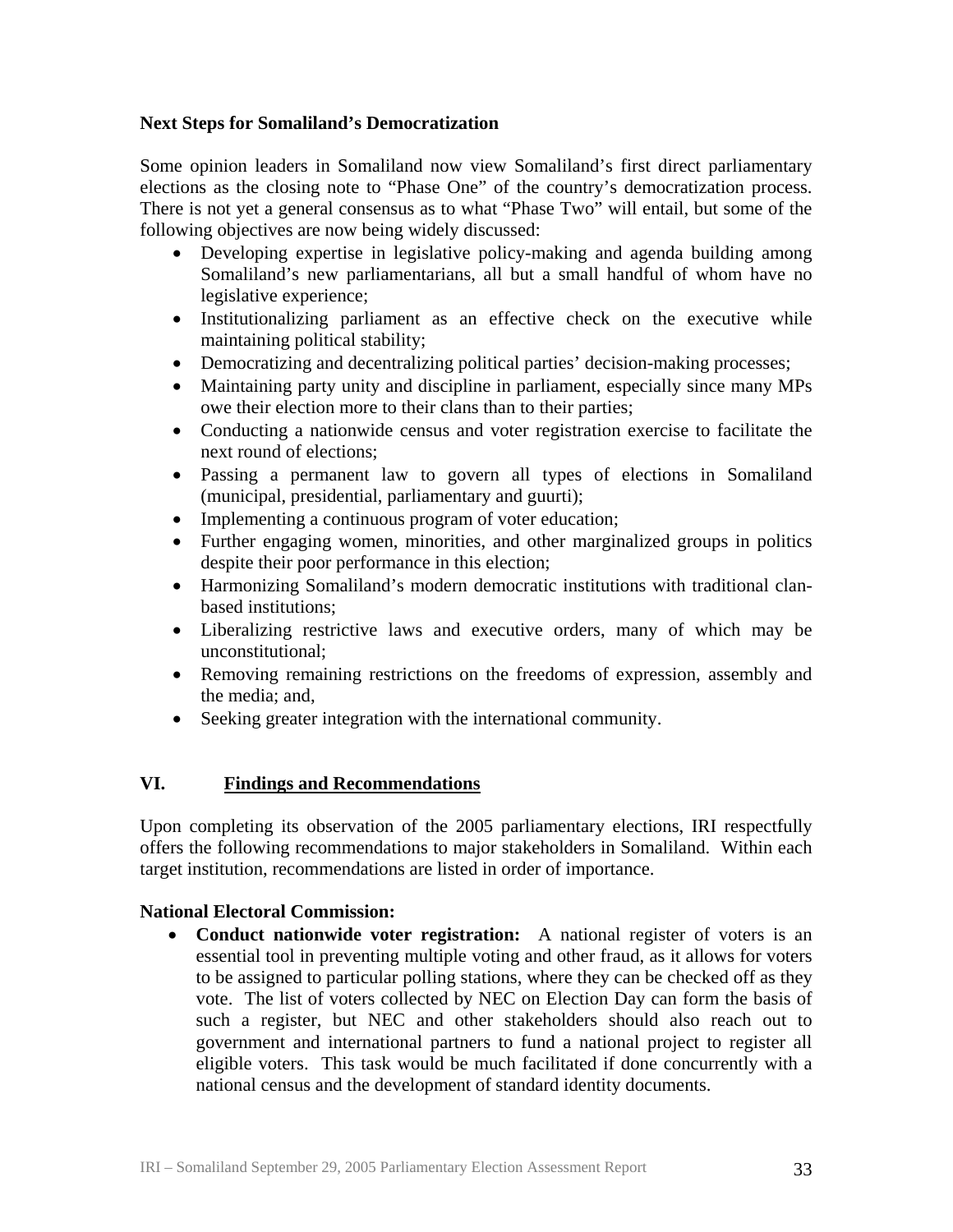- **Streamline nationwide tabulation procedures:** By international standards and those of Somaliland's Electoral Law, the period between Election Day and the announcement of results was excessively long. IRI recommends that the NEC conduct a review of tabulation procedures to determine how they might be condensed to allow for results to be announced within the 10-day timeframe stipulated by the Electoral Law.
- **Strive for greater uniformity and consistency in the training of polling officials:** The NEC is to be commended for selecting university students as polling officials. They were energetic, enthusiastic, and approached their work with great seriousness and a sense of responsibility. Developing a database of young, experienced officials will be an excellent contribution to the efficiency of the electoral process. However, IRI recommends that the training of polling officials begin on an earlier date and be performed on a consistent basis with sufficient follow-up. The institute also recommends that the NEC study aspects of polling that were not consistently executed by officials in different parts of the country. In particular, IRI noted confusion among polling officials as to when and where to ink fingers, how and when to record numbers of ballots received, when to record ballot box seal serial numbers, and how to count ballots quickly and efficiently.
- **Reduce the burden and increase the mobility of polling station chairmen:**  During voting hours, station chairmen were over-burdened and unnecessarily tied to a particular task (stamping and distributing ballots). As a result, these chairmen were unable to move around, properly manage the station, or observe when other officials were performing their tasks incorrectly. IRI recommends that the NEC allow chairmen to better execute their duties by not assigning them a specific balloting task.
- **Use ballot boxes rather than canvas bags:** The ballot bag used in this election was too small and difficult to prop up, and the slit was too narrow to accommodate the ballot unless it was folded many times. The NEC should either return to using ballot boxes or provide each station with rope or metal structures to secure the bag in an upright position.
- **Ensure voting secrecy:** Due to the setup of polling stations, many voters were unable to vote in private. Polling officials in many stations were unable to construct a proper voting booth using the curtains provided, and very few stations set up more than one voting booth as required by law. IRI submits, as one suggestion, that the NEC provide each polling station with a simple, foldable cardboard structure that can be assembled on top of a small table or desk, to ensure that each vote is cast with absolute privacy.

#### **Government of Somaliland:**

• **Conduct a nationwide census:** Planning for these elections was complicated by the lack of census data. As a result, the NEC was unable to conduct nationwide voter registration, and had insufficient information on which to base the establishment of polling stations in all parts of the country. Many polling stations did not receive enough ballots and other supplies, adversely affecting the process and possibly disenfranchising many voters.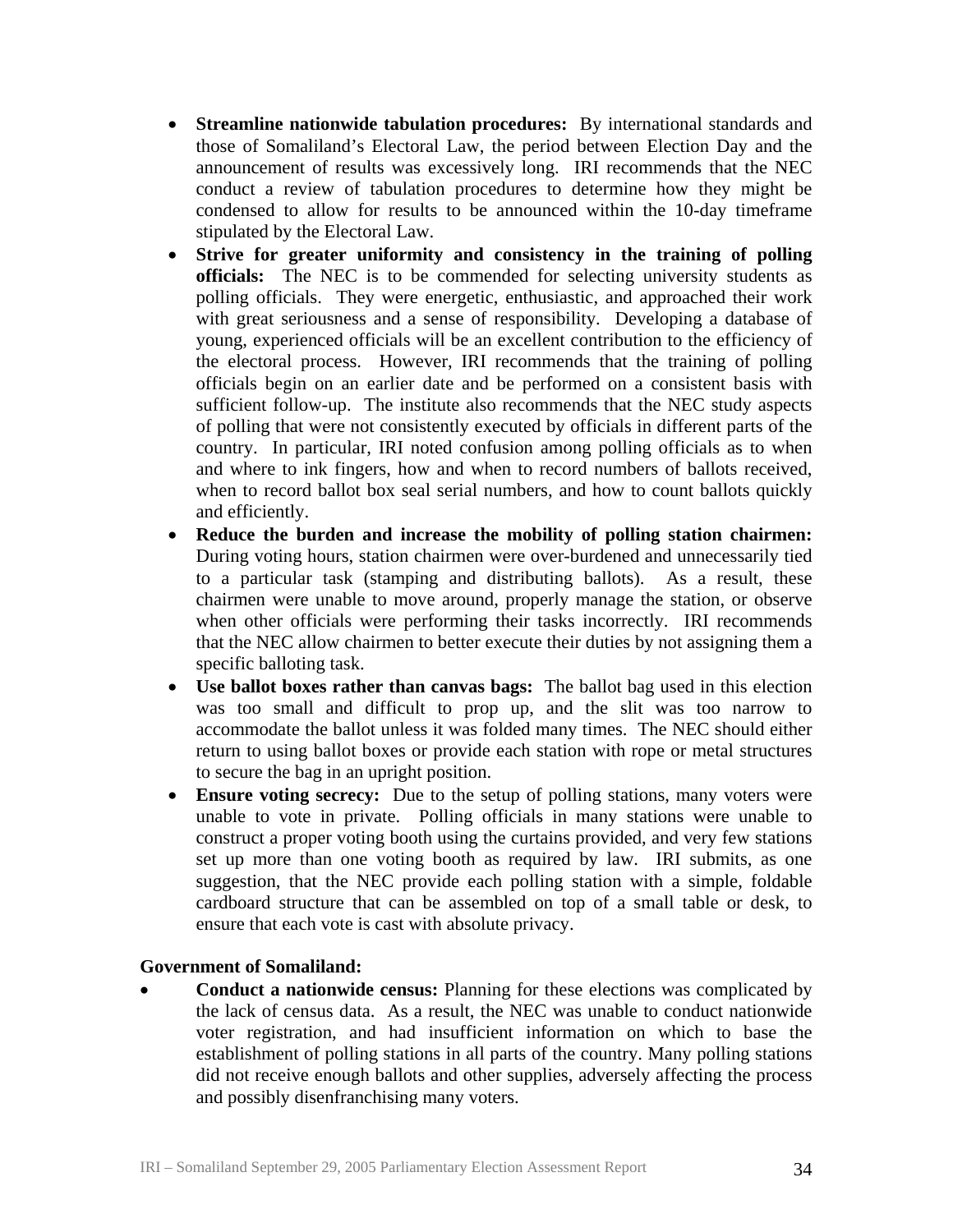- **Simplify the electoral system:** The system of election in this round was overly complicated, which had a negative effect on several stages of the process; an extremely cumbersome ballot made voter education difficult and caused confusion at polling stations; exhausted polling officials needed long hours to complete counting on Election Day; and, the necessity of two separate counts at every level led to an overly extended tallying period.
- **Establish clear borders between electoral regions:** In this election, disagreements about the boundaries between several regions caused unnecessary rancor and required the NEC to cancel a significant number of polling stations, thereby reducing voters' access to the polls. The government, in consultation with clan elders and civil society leaders, should draw clear maps to establish district boundaries that would be approved by the parliament.
- **Allow the licensing of independent radio stations:** Though the environment for print and televised media is now relatively free, the only licensed radio station in Somaliland is the state-owned broadcaster, Radio Hargeisa, and the Ministry of the Interior has consistently refused to license independent outlets that could provide more impartial and localized coverage. Since radio is currently the only medium with the potential to reach the majority of the population, access to information in remote areas remains severely limited. The ministry should license private media operators while restricting the broadcast of hate speech and clan propaganda.
- **Refrain from the use of state resources in party or candidate campaigns:** Numerous complaints were aired by opposition political parties that the party in power was using state resources for campaigns, thereby giving an unfair advantage to its candidates. The government should ensure that the parties compete fairly and that no one party has exclusive access to state resources. Real or imagined cases of the employment of state resources in campaigns can damage the integrity of the electoral process.
- **Give the Election Monitoring Board powers to enforce the Electoral Law and Code of Conduct:** Compliance with the Electoral Law and Code of Conduct was a serious issue in these elections. The newly-formed EMB performed admirably in underlining abuses by specific parties and candidates. However, it was only empowered to publicize and condemn such violations. In future elections, IRI recommends that the independent character of the EMB be maintained, and that the board be given powers to levy serious fines and other punishments on violators.
- **Deter multiple voting through a regularized enforcement policy:** IRI recommends that security officers be trained to employ penalties like those practiced at some polling stations. In these stations, attempted multiple voters were rounded up, their shoes and belts were confiscated, and they were required to sit in one area for several hours. This appeared to be an effective deterrent against multiple voting.
- **Provide more training and sensitization to security personnel at the polling stations:** Policemen and members of the Special Protection Unit need to be properly informed about their role in the electoral process. Security officers should be imbued with a sufficient understanding of how to prevent abuses and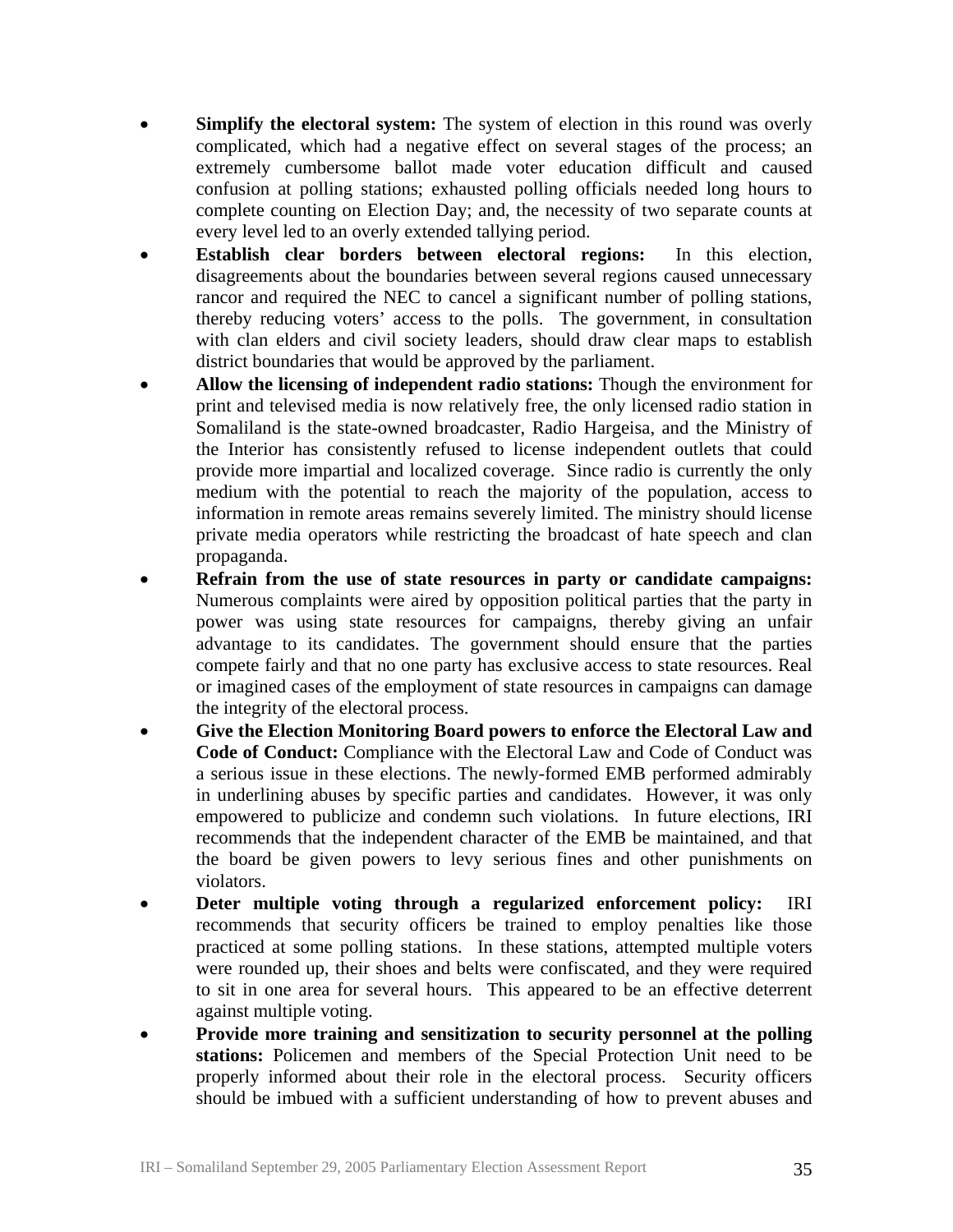maintain order without using excessive force. Security officers should also be trained to ensure that women and men are given equal access to polling stations.

• **Deploy security personnel to each polling station on the basis of expected numbers of voters:** IRI observed that in urban areas, where voters gathered in long queues, the number of security personnel deployed was insufficient, and they were eventually overwhelmed by unruly crowds. In rural stations, where voters were sparse, order was much more easily maintained. However, at all polling stations there were roughly the same number of officers. IRI recommends that additional officers be deployed to polling stations in more densely-populated areas.

#### **Political Parties:**

- **Develop coherent policy alternatives to form the basis for party platforms:** After conducting interviews with voters at a number of polling stations, IRI determined that the majority of voters could not easily tell the difference between party positions on important issues facing Somaliland. The electoral process hinges on presenting the electorate with choices. It is therefore important for parties to take a critical look at the gamut of issues affecting Somaliland and develop cogent proposals that can be presented to the people both as election-time party platforms and between-election legislative agendas.
- **Increase adherence to the law and to the Code of Conduct:** During the campaign season, there were numerous cases of parties flouting the Electoral Law and the code of conduct with impunity, despite the fact that the code of conduct was adopted and signed by all three parties. Parties should thoroughly educate their candidates and officials on their roles and responsibilities, and those found to be in breach should be penalized by the parties themselves.
- **Provide more resources and technical support to regional campaign committees:** Despite the effort that was put into the establishment and training of party campaign committees at the regional level, during the campaign these committees were neglected, under-funded and largely ignored by candidates. In order to coordinate their campaign messages and strategies at the grassroots level, it is essential that the national party leaders give these officials the necessary support.
- **Develop fundraising strategies to support the campaigns of all party candidates**, **especially women and other marginalized groups with limited access to resources:** The lack of direct support by political parties to their candidates in this election impaired the relevance of party institutions and platforms, since candidates derived most campaign funding from clans and their own personal finances. This is likely to limit the parties' ability to enforce unity among their members of parliament. It also means that the success of candidacies for parliament has more to do with the candidates' personal wealth and their connections within clans than with their qualifications to lead.
- **Proactively support women to run for elective positions at all levels of government:** Women were instrumental to the success of the just-concluded election, and women's civil society organizations provided crucial training and voter education. However, women's clear enthusiasm for and involvement in the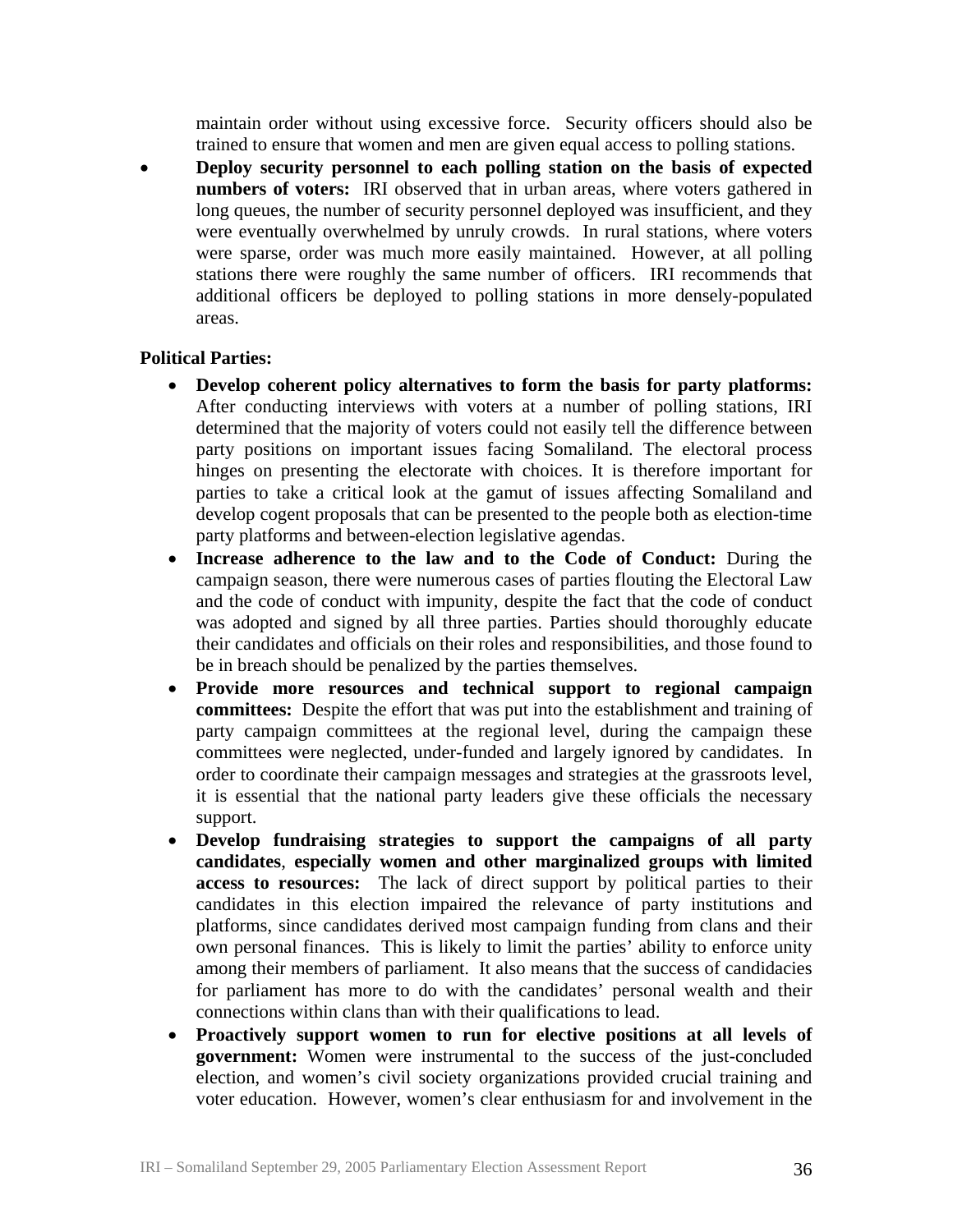electoral process did not translate into the successful nomination and election of many female candidates. The poor performance of women is a concern that parties can – and indeed should – take the lead in addressing. Greater participation of women as candidates should be nurtured by the parties through the nomination of greater numbers of women and through the provision of financial support for women candidates.

• **Partner with other players in the electoral process to reflect on lessons learned from the elections:** Parties should draw lessons from electoral processes in other democracies that have gone through similar challenges. This can take the form of exchange/exposure visits or discussion and training forums.

### **Civil Society:**

- **Produce practical training materials, manuals, and posters to further voter education:** Civil society groups need to augment the work that the parties and the NEC have done to educate voters on issues relating to elections and good and responsible citizenship. Civic education should also be a continuous process targeting all sectors in society. This will ensure that people are aware of their rights as well as encourage constructive engagement with government.
- **Create linkages with civil society groups from other countries to learn from them:** This would, in turn, strengthen efforts by the parties, government, and other players in making the electoral process fair, transparent, and democratic.
- **Coordinate election training activities among civil society, political parties, NEC, government, and parliament:** This is important to draw on the comparative strengths of each of these groups in ensuring effectiveness and quality of training. In the September 2005 elections, NEC faced serious time constraints in training which are likely to have compromised the quality of the trainings.
- **Become more deeply involved in post-election activities:** Civil society needs to continuously engage the government and other players in the period following the election, especially in ensuring the accountability of parties, government, and the elected leaders.

#### **Media:**

- **Maintain strict impartiality in reporting campaign events:** During this campaign season, there was a widespread perception that state-owned media were routinely presenting UDUB propaganda rather than even-handed reports, while independent media were overly biased toward the opposition parties. As a result, Somalilanders were not able to turn to any media outlet for objective information. IRI recommends that media organs strive to cover all relevant political events without bias to any party or individual. IRI further recommends that print media clearly separate and label news articles and opinion pieces, which are now often printed side-by-side in the same format.
- **Seek training from international partners:**Somaliland's media, one of the most free in its region, can benefit greatly from exposure to journalists from other countries, specifically in the area of political reporting.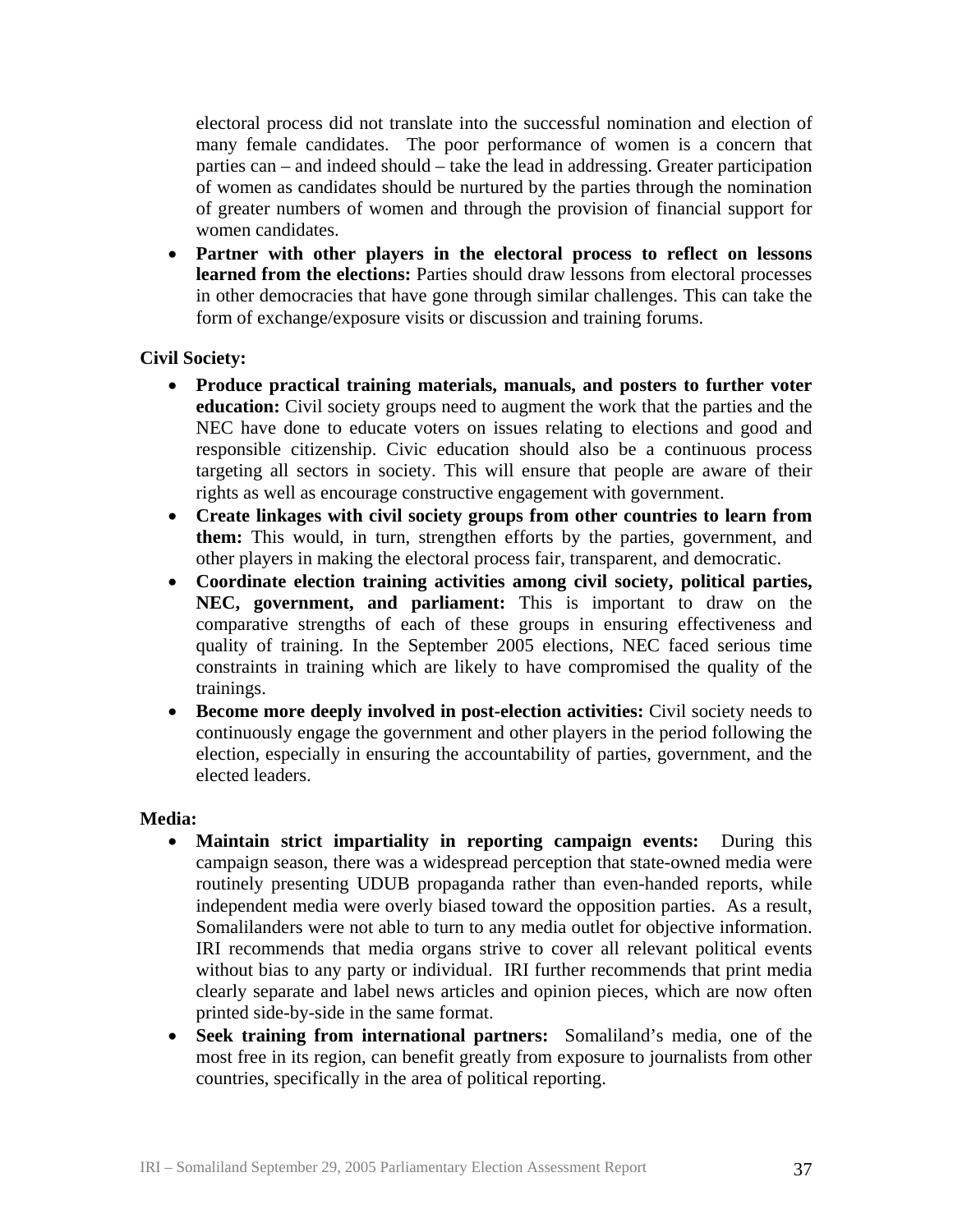## **VII. Conclusion**

The recent elections in Somaliland may be described as historic; Somalilanders' first direct selection of their own representatives in parliament is a clear turning point in the self-declared republic's road to democracy. However, more remains to be done to ensure that Somaliland's electoral systems and institutions can deliver to Somalilanders the freedom and security for which they have long yearned.

IRI recognizes and applauds the efforts by the government of Somaliland, the NEC, the political parties, and the people of Somaliland in making these elections a success. Regardless of all the difficulties that occurred, in the September 2005 parliamentary elections the people of Somaliland were able to cast their ballots in a peaceful manner and without significant intimidation. It was inspiring for IRI observers to see the enthusiastic faces of the citizens of Somaliland on Election Day, braving scorching sun and pouring rain to make sure that their votes were counted – for political stability, peace, and development.

In this report, IRI has identified certain areas that need critical attention to ensure that Somaliland learns from its mistakes and builds on its achievements. These include rampant multiple voting, as well as procedural and administrative problems that weakened the process. IRI hopes that the relevant authorities will address these concerns and continue to improve Somaliland's institutions of electoral democracy.

Finally, Somaliland's political leaders must be resolute in ensuring that the aspirations of Somalilanders are not betrayed but are channeled into goodwill for growth and stability. Political leaders must also continue to reach out to the international community for partnership and support. In order to encourage meaningful partnerships with the international community, Somaliland's political culture must be one that continues to respect basic democratic ideals.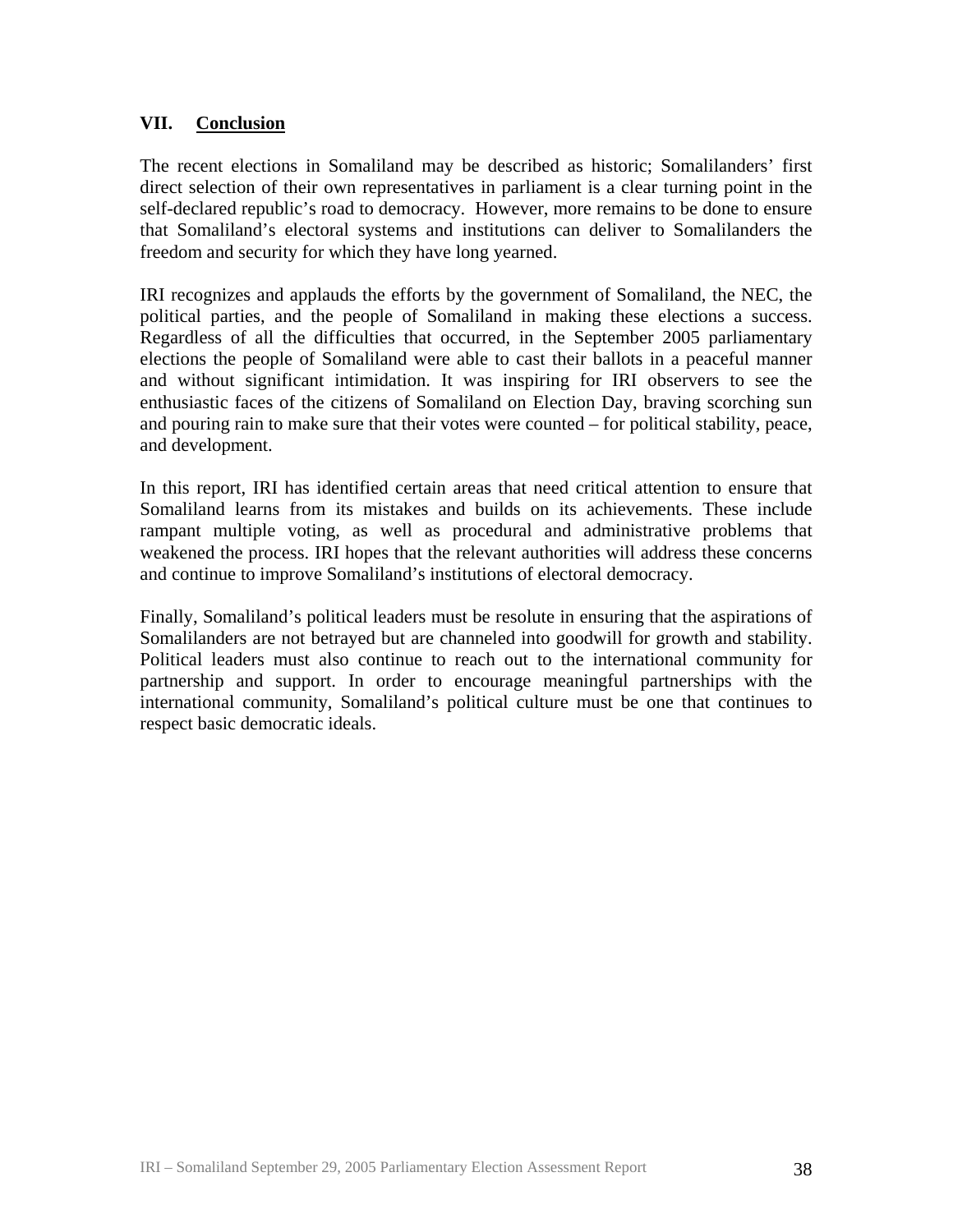## **Appendix A: Voting Results in 2005 Presidential Elections**

|                    | Awdal   | Hargeisa | Sahil  | <b>Sanaag</b> | Sool   | <b>Togdheer</b> | <b>Total</b> |
|--------------------|---------|----------|--------|---------------|--------|-----------------|--------------|
| <b>UDUB</b>        | 74,691  | 81,552   | 21,793 | 34,727        | 9,157  | 39,529          | 261,449      |
|                    | 56.15%  | 32.20%   | 41.53% | 38.89%        | 44.54% | 32.47%          | 39.00%       |
| <b>KULMIYE</b>     | 26,837  | 95,881   | 12,355 | 36,652        | 8,964  | 47,639          | 228,328      |
|                    | 20.18%  | 37.86%   | 23.54% | 41.05%        | 43.61% | 39.13%          | 34.06%       |
| <b>UCID</b>        | 31,492  | 75,796   | 18,331 | 17,907        | 2,436  | 34,583          | 180,545      |
|                    | 23.67%  | 29.93%   | 34.93% | 20.06%        | 11.85% | 28.40%          | 26.93%       |
| <b>Total votes</b> | 133,020 | 253,229  | 52,479 | 89,286        | 20,557 | 121,751         | 670,322      |
| % of national      |         |          |        |               |        |                 |              |
| vote               | 19.84%  | 37.78%   | 7.83%  | 13.32%        | 3.07%  | 18.16%          |              |

### **Voting Results in 2005 Presidential Elections**

# **2005 Parliamentary Election**

#### **KULMIYE Top Regions by percentage**

| Region   | <b>Total</b><br><b>Votes</b> | <b>UCID</b> | % of<br><b>Total</b><br><b>Vote</b> | $%$ of<br>Party<br><b>Vote</b> |
|----------|------------------------------|-------------|-------------------------------------|--------------------------------|
| Sool     | 20,557                       | 8,964       | 43.61%                              | 41.99%                         |
| Sanaag   | 89,286                       | 36,652      | 41.05%                              | 20.86%                         |
| Togdheer | 121,751                      | 47,639      | 39.13%                              | 16.05%                         |
| Hargeisa | 253,229                      | 95,881      | 37.86%                              | 11.75%                         |
| Sahil    | 52,479                       | 12,355      | 23.54%                              | 5.41%                          |
| Awdal    | 133,020                      | 26,837      | 20.18%                              | 3.93%                          |

## **UDUB Top Regions by percentage**

| Region   | <b>Total</b><br><b>Votes</b> | <b>UCID</b> | $%$ of<br><b>Total</b><br>Vote | $%$ of<br>Party<br><b>Vote</b> |
|----------|------------------------------|-------------|--------------------------------|--------------------------------|
| Awdal    | 133,020                      | 74,691      | 56.15%                         | 31.19%                         |
| Sool     | 20,557                       | 9,157       | 44.54%                         | 28.57%                         |
| Sahil    | 52,479                       | 21,793      | 41.53%                         | 15.12%                         |
| Sanaag   | 89,286                       | 34,727      | 38.89%                         | 13.28%                         |
| Togdheer | 121,751                      | 39,529      | 32.47%                         | 8.34%                          |
| Hargeisa | 253,229                      | 81,552      | 32.20%                         | 3.50%                          |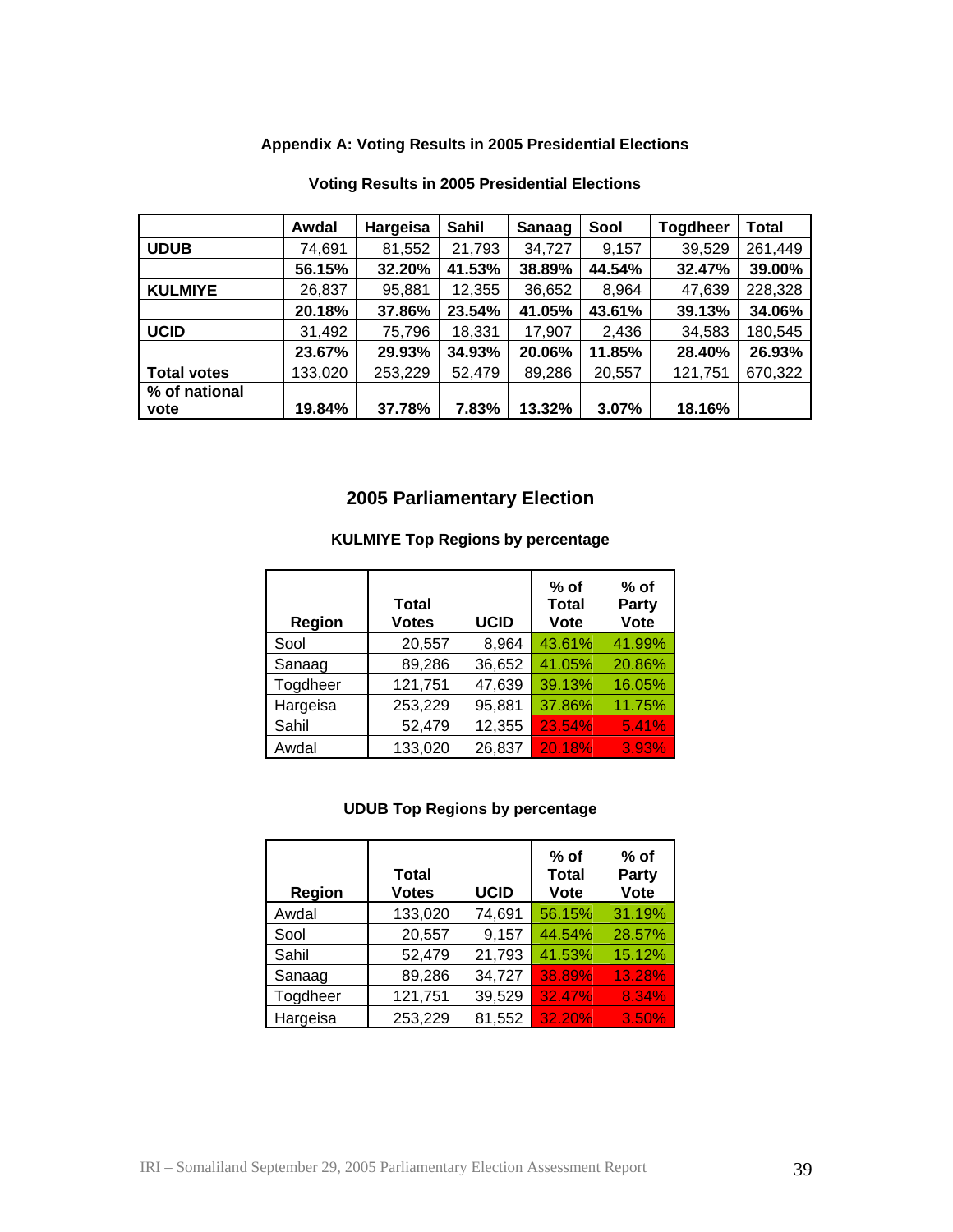| Region   | <b>Total</b><br><b>Votes</b> | <b>UCID</b> | $%$ of<br><b>Total</b><br>Vote | $%$ of<br>Party<br>Vote |
|----------|------------------------------|-------------|--------------------------------|-------------------------|
| Sahil    | 52,479                       | 18,331      | 34.93%                         | 41.98%                  |
| Hargeisa | 253,229                      | 75,796      | 29.93%                         | 19.15%                  |
| Togdheer | 121,751                      | 34,583      | 28.40%                         | 17.44%                  |
| Awdal    | 133,020                      | 31,492      | 23.67%                         | 10.15%                  |
| Sanaag   | 89,286                       | 17,907      | 20.06%                         | 9.92%                   |
| Sool     | 20,557                       | 2,436       | 11.85%                         | 1.35%                   |

### **UCID Top Regions by percentage**

 Indicates % of total vote is less than % of nation-wide vote Indicates % of total vote is more than % of nation-wide vote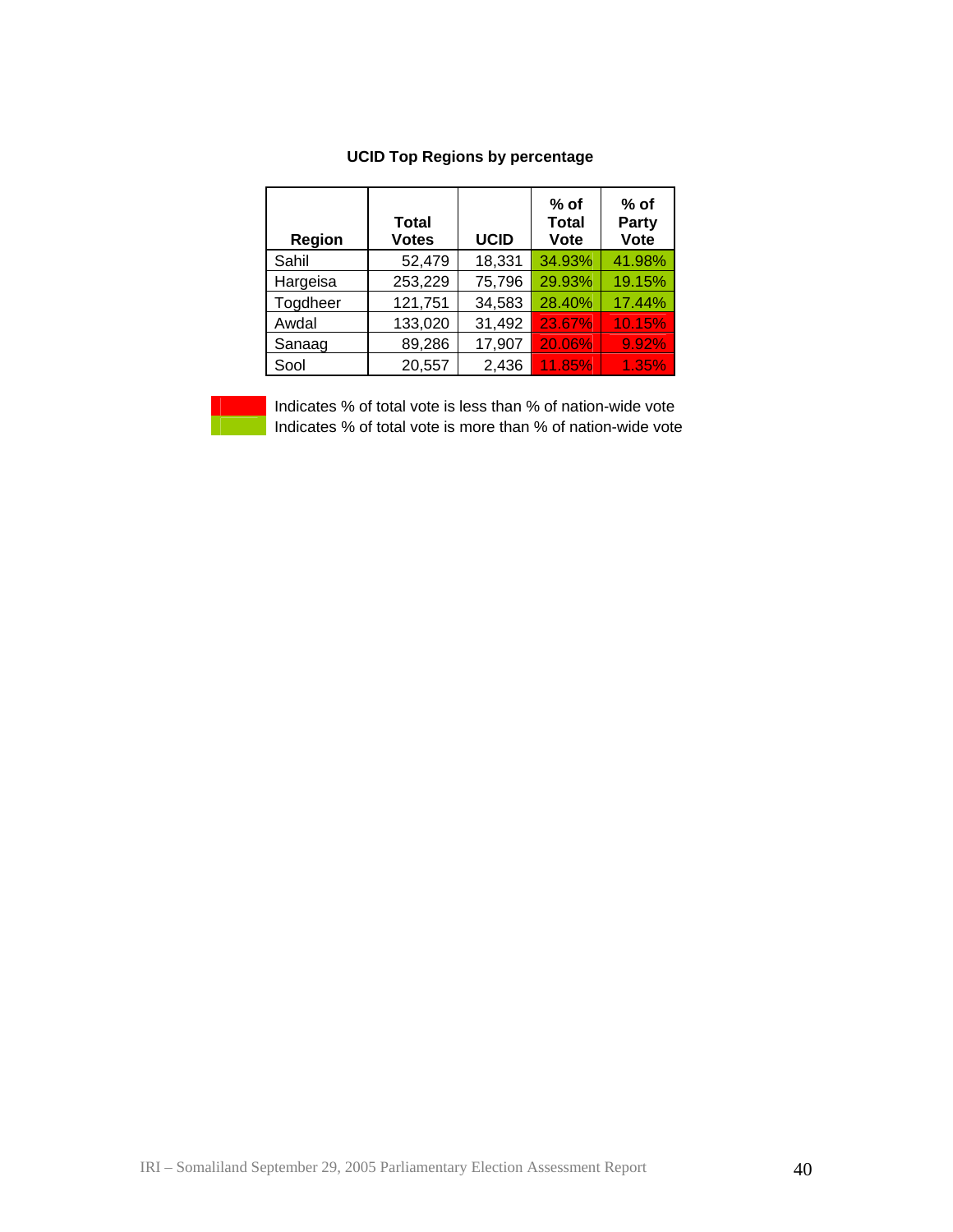|                    | Awdal  | Hargeisa | Sahil  | Sanaag | Sool   | <b>Togdheer</b> | <b>Total</b> |
|--------------------|--------|----------|--------|--------|--------|-----------------|--------------|
| <b>UDUB</b>        | 43,347 | 79,515   | 17,554 | 23,359 | 3,715  | 38,105          | 205,595      |
|                    | 65.75% | 37.98%   | 57.48% | 40.32% | 38.29% | 33.12%          | 42.08%       |
| <b>KULMIYE</b>     | 16,607 | 81,777   | 10,271 | 27,830 | 5,524  | 63,506          | 205,515      |
|                    | 25.19% | 39.06%   | 33.63% | 48.03% | 56.94% | 55.19%          | 42.07%       |
| <b>UCID</b>        | 5,976  | 48,080   | 2,712  | 6,749  | 463    | 13,453          | 77,433       |
|                    | 9.06%  | 22.96%   | 8.88%  | 11.65% | 4.77%  | 11.69%          | 15.85%       |
| <b>Total votes</b> | 65,930 | 209,372  | 30,537 | 57,938 | 9,702  | 115,064         | 488,543      |
| % of national      |        |          |        |        |        |                 |              |
| vote               | 13.50% | 42.86%   | 6.25%  | 11.86% | 1.99%  | 23.55%          |              |

**Appendix B: Voting Results in 2003 Presidential Elections**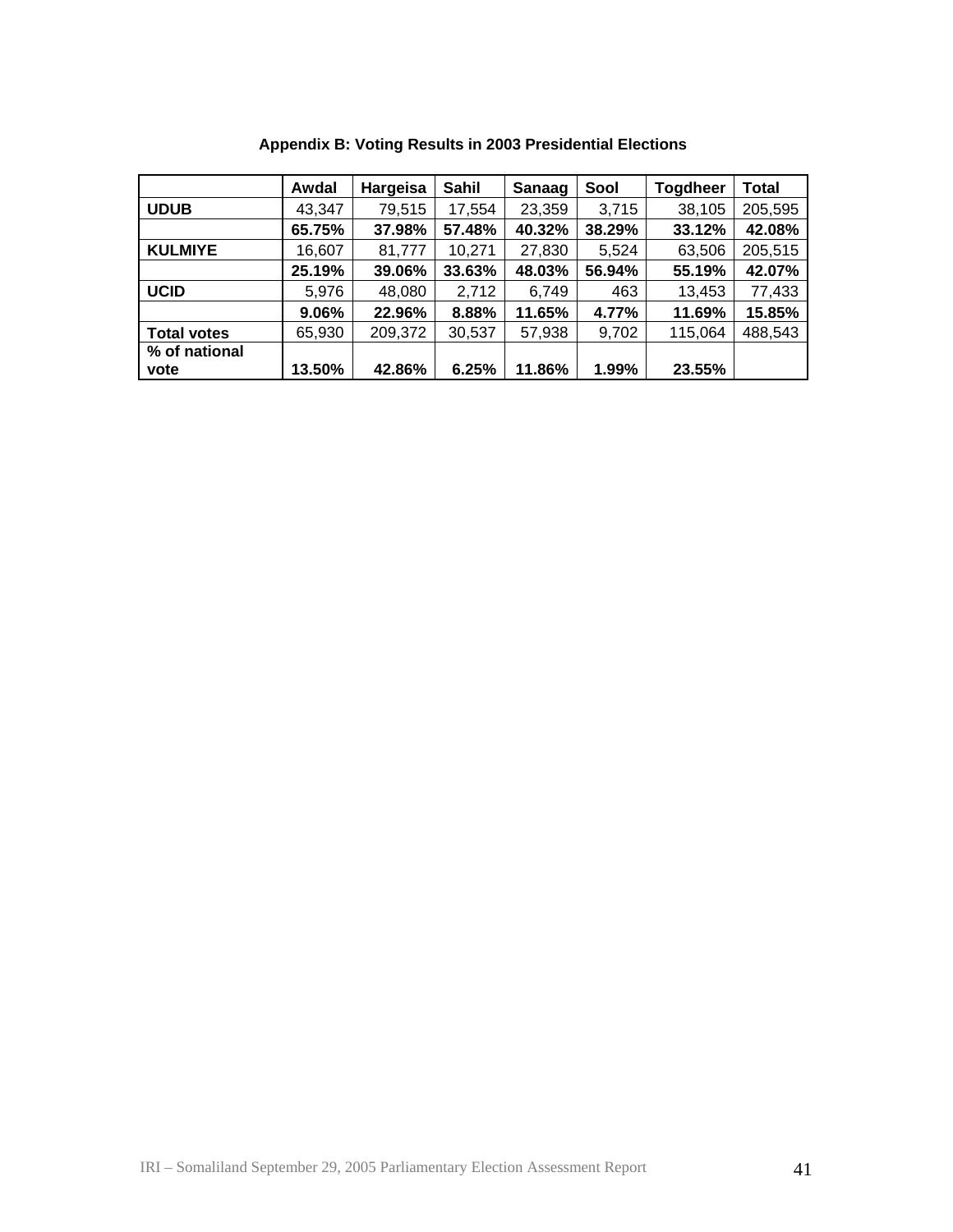## **2003 Presidential Election**

## **UDUB Top Regions by Percentage**

| Region   | <b>Total Votes</b> | <b>UDUB</b> | % of Total<br><b>Vote</b> | % of Party<br><b>Vote</b> |
|----------|--------------------|-------------|---------------------------|---------------------------|
| Awdal    | 65,930             | 43,347      | 65.75%                    | 0.386756                  |
| Sahil    | 30,537             | 17,554      | 57.48%                    | 0.210837                  |
| Sanaag   | 57,938             | 23,359      | 40.32%                    | 0.18534                   |
| Sool     | 9,702              | 3,715       | 38.29%                    | 0.113617                  |
| Hargeisa | 209,372            | 79,515      | 37.98%                    | 0.085381                  |
| Togdheer | 115,064            | 38,105      | 33.12%                    | 0.01807                   |

#### **KULMIYE Top Districts by Percentage**

| Region   | <b>Total Votes</b> | <b>KULMIYE</b> | % of Total<br><b>Vote</b> | % of Party<br><b>Vote</b> |
|----------|--------------------|----------------|---------------------------|---------------------------|
| Sool     | 9,702              | 5,524          | 56.94%                    | 0.397913                  |
| Togdheer | 115,064            | 63,506         | 55.19%                    | 0.309009                  |
| Sanaag   | 57,938             | 27,830         | 48.03%                    | 0.135416                  |
| Hargeisa | 209,372            | 81,777         | 39.06%                    | 0.080807                  |
| Sahil    | 30,537             | 10,271         | 33.63%                    | 0.049977                  |
| Awdal    | 65,930             | 16,607         | 25.19%                    | 0.026879                  |

#### **UCID Top Districts by percentage**

| <b>Region</b> | <b>Total Votes</b> | <b>UCID</b> | % of Total<br>Vote | % of Party<br><b>Vote</b> |
|---------------|--------------------|-------------|--------------------|---------------------------|
| Hargeisa      | 209,372            | 48,080      | 22.96%             | 62.09%                    |
| Togdheer      | 115,064            | 13,453      | 11.69%             | 17.37%                    |
| Sanaag        | 57,938             | 6,749       | 11.65%             | 8.72%                     |
| Awdal         | 65,930             | 5,976       | 9.06%              | 7.72%                     |
| Sahil         | 30,537             | 2,712       | 8.88%              | 3.50%                     |
| Sool          | 9,702              | 463         | 4.77%              | 0.60%                     |

| . . |  |
|-----|--|
|     |  |
|     |  |
|     |  |
|     |  |
|     |  |
|     |  |
|     |  |
|     |  |
|     |  |
|     |  |

 Indicates % of vote is less than % of nation-wide vote Indicates % of vote is less than % of nation-wide vote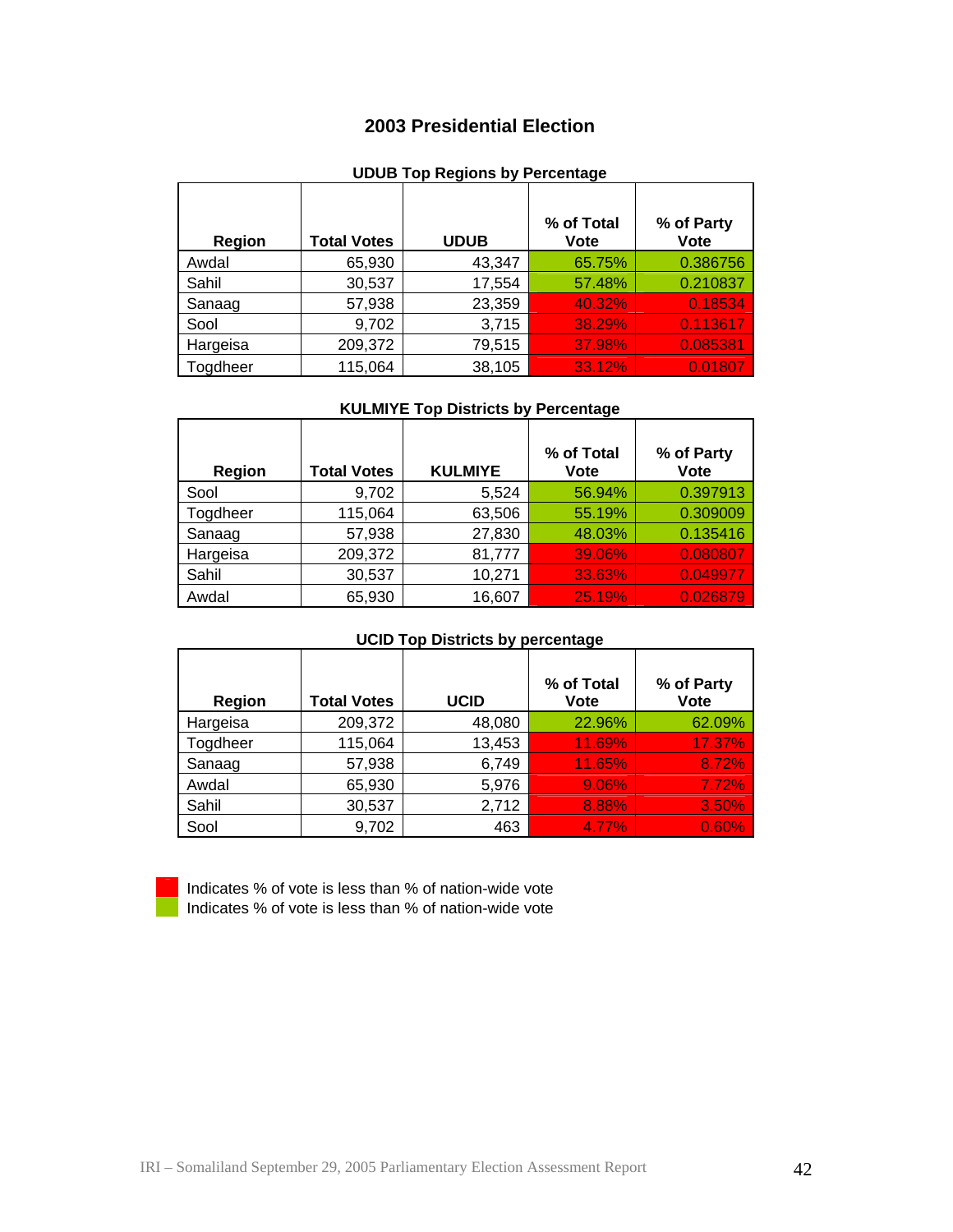|                | Hargeisa | Awdal   | <b>Togdheer</b> | Sanaag | Sahil  | Sool   | <b>Total</b> |
|----------------|----------|---------|-----------------|--------|--------|--------|--------------|
| <b>UDUB</b>    | 70,989   | 58,939  | 18,330          | 16,574 | 13,502 | 1,055  | 179,389      |
|                | 38.09%   | 58.65%  | 27.52%          | 31.22% | 49.58% | 16.85% | 40.76%       |
| <b>KULMIYE</b> | 29,923   | 13,679  | 17,476          | 13,701 | 5,309  | 3,070  | 83,158       |
|                | 16.05%   | 13.61%  | 26.24%          | 25.80% | 19.49% | 49.03% | 18.90%       |
| <b>UCID</b>    | 30,676   | 7,422   | 4,821           | 3,401  | 2,900  | 224    | 49,444       |
|                | 16.46%   | 7.39%   | 7.24%           | 6.41%  | 10.65% | 3.58%  | 11.24%       |
| <b>SAHAN</b>   | 14,748   | 4,499   | 15,234          | 11,356 | 2,054  | 51     | 47,942       |
|                | 7.91%    | 4.48%   | 22.87%          | 21.39% | 7.54%  | 0.81%  | 10.89%       |
| <b>HORMOD</b>  | 29,104   | 7,229   | 1,454           | 1,409  | 1,188  | 154    | 40,538       |
|                | 15.62%   | 7.19%   | 2.18%           | 2.65%  | 4.36%  | 2.46%  | 9.21%        |
| <b>ASAD</b>    | 10,943   | 8,727   | 9,283           | 6,655  | 2,281  | 1,707  | 39,596       |
|                | 5.87%    | 8.68%   | 13.94%          | 12.53% | 8.38%  | 27.26% | 9.00%        |
| <b>Total</b>   | 186,383  | 100,495 | 66,598          | 53,096 | 27,234 | 6,261  | 440,067      |
|                | 42.35%   | 22.84%  | 15.13%          | 12.07% | 6.19%  | 1.42%  |              |

**Appendix C: Voting Results in 2002 Local Government Elections**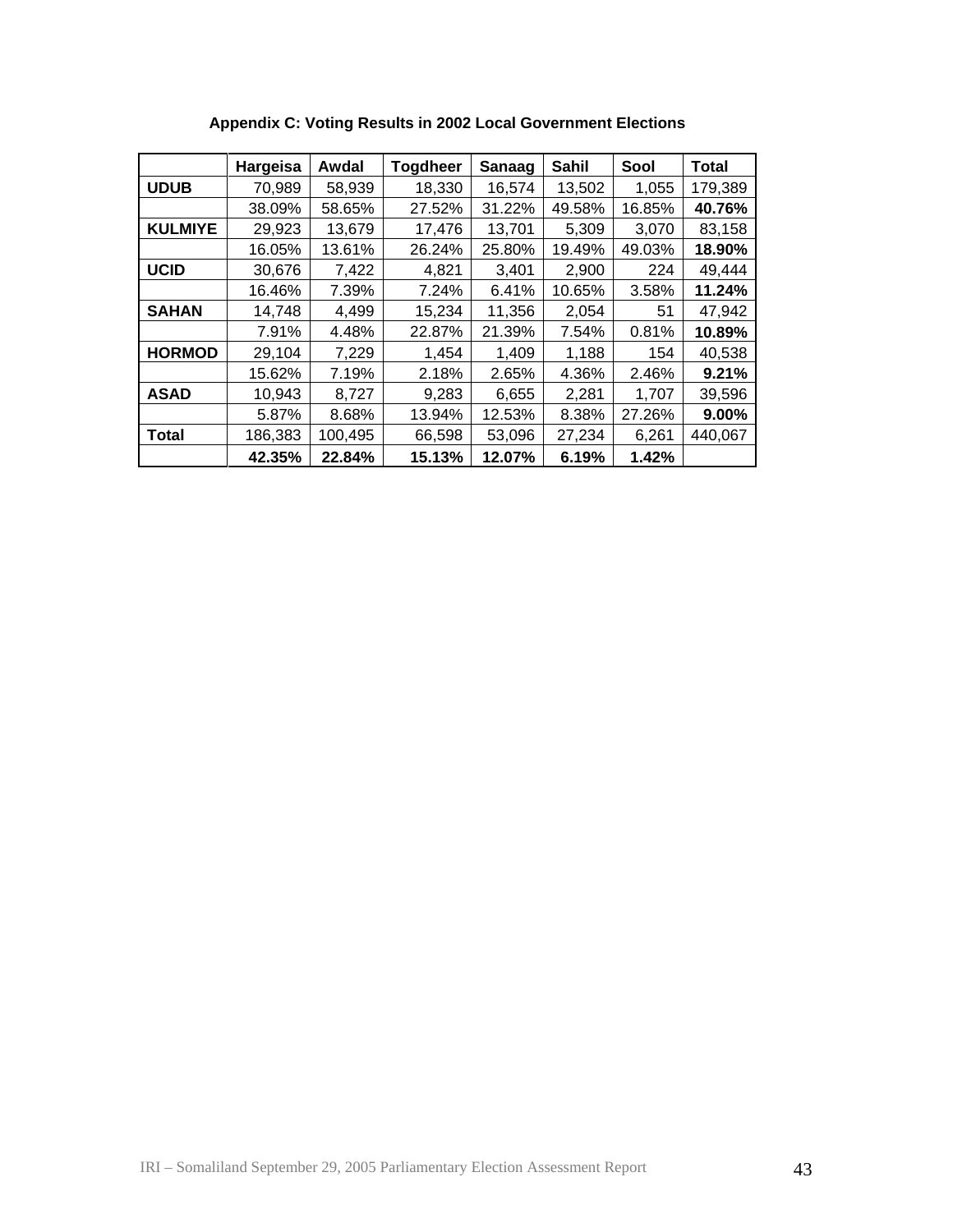| <b>Appendix D: Voting Trends</b> |
|----------------------------------|
| <b>Voting Trends, 2003-2005</b>  |

|                 | <b>UDUB</b> |        |           | <b>KULMIYE</b> |        |            | <b>UCID</b> |        |        | <b>Biggest</b><br>Gainer |
|-----------------|-------------|--------|-----------|----------------|--------|------------|-------------|--------|--------|--------------------------|
|                 | 2003        | 2005   | Change    | 2003           | 2005   | Change     | 2003        | 2005   | Change |                          |
| Hargeisa        | 37.98%      | 32.20% | $-5.78%$  | 39.06%         | 37.86% | $-1.20%$   | 22.96%      | 29.93% | 6.97%  | <b>UCID</b>              |
| Awdal           | 65.75%      | 56.15% | $-9.60%$  | 25.19%         | 20.18% | $-5.01%$   | 9.06%       | 23.67% | 14.61% | UCID                     |
| <b>Togdheer</b> | 33.12%      | 32.47% | $-0.65%$  | 55.19%         | 39.13% | $-16.06%$  | 11.69%      | 28.40% | 16.71% | <b>UCID</b>              |
| Sanaag          | 40.32%      | 38.89% | $-1.43%$  | 48.03%         | 41.05% | $-6.98%$   | 11.65%      | 20.06% | 8.41%  | <b>UCID</b>              |
| <b>Sahil</b>    | 57.48%      | 41.53% | $-15.95%$ | 33.63%         | 23.54% | $-10.09%$  | 8.88%       | 34.93% | 26.05% | <b>UCID</b>              |
| Sool            | 38.29%      | 44.54% | 6.25%     | 56.94%         | 43.61% | $-13.33\%$ | 4.77%       | 11.85% | 7.08%  | <b>UCID</b>              |
| Total           | 42.08%      | 39.00% | $-3.08%$  | 42.07%         | 34.06% | $-8.01%$   | 15.85%      | 26.93% | 11.08% | <b>UCID</b>              |

| Gainers<br>for UDUB |          |
|---------------------|----------|
| Sool                | 6.25%    |
| <b>Togdheer</b>     | $-0.65%$ |
| Sanaag              | $-1.43%$ |
| Hargeisa            | $-5.78%$ |
| Awdal               | $-9.60%$ |
| Sahil               | -15.95%  |

| <b>Gainers</b><br>for UDUB |           | <b>Gainers</b><br>for<br><b>KULMIYE</b> |            | Gainers<br>for UCID |        |
|----------------------------|-----------|-----------------------------------------|------------|---------------------|--------|
| Sool                       | 6.25%     | Hargeisa                                | $-1.20%$   | Sahil               | 26.05% |
| <b>Togdheer</b>            | $-0.65%$  | Awdal                                   | $-5.01%$   | <b>Togdheer</b>     | 16.71% |
| Sanaag                     | $-1.43%$  | <b>Sanaag</b>                           | $-6.98%$   | Awdal               | 14.61% |
| Hargeisa                   | $-5.78%$  | Sahil                                   | $-10.09%$  | Sanaag              | 8.41%  |
| Awdal                      | $-9.60%$  | Sool                                    | $-13.33%$  | Sool                | 7.08%  |
| Sahil                      | $-15.95%$ | <b>Togdheer</b>                         | $-16.06\%$ | Hargeisa            | 6.97%  |

| 26.05% |
|--------|
| 16.71% |
| 14.61% |
| 8.41%  |
| 7.08%  |
| 6.97%  |
|        |

#### **Greatest Gains overall**

| 010atoot Odinio 0701 am |  |          |  |
|-------------------------|--|----------|--|
| Party                   |  | Region   |  |
| <b>UCID</b>             |  | Sahil    |  |
| <b>UCID</b>             |  | Togdheer |  |
| <b>UCID</b>             |  | Awdal    |  |
| <b>UCID</b>             |  | Sanaag   |  |
| <b>UCID</b>             |  | Sool     |  |
| <b>UCID</b>             |  | Hargeisa |  |
| <b>UDUB</b>             |  | Sool     |  |
| <b>UDUB</b>             |  | Togdheer |  |
| <b>KULMIYE</b>          |  | Hargeisa |  |
| <b>UDUB</b>             |  | Sanaag   |  |
| <b>KULMIYE</b>          |  | Awdal    |  |
| <b>UDUB</b>             |  | Hargeisa |  |
| <b>KULMIYE</b>          |  | Sanaag   |  |
| <b>UDUB</b>             |  | Awdal    |  |
| <b>KULMIYE</b>          |  | Sahil    |  |
| <b>KULMIYE</b>          |  | Sool     |  |
| <b>UDUB</b>             |  | Sahil    |  |
| <b>KULMIYE</b>          |  | Togdheer |  |



 Party performance improved more in this region between 2003 and 2005 than it did nationwide Party performance improved less in this region between 2003 and 2005 than it did nationwide **Voting Trends, 2002-2003**